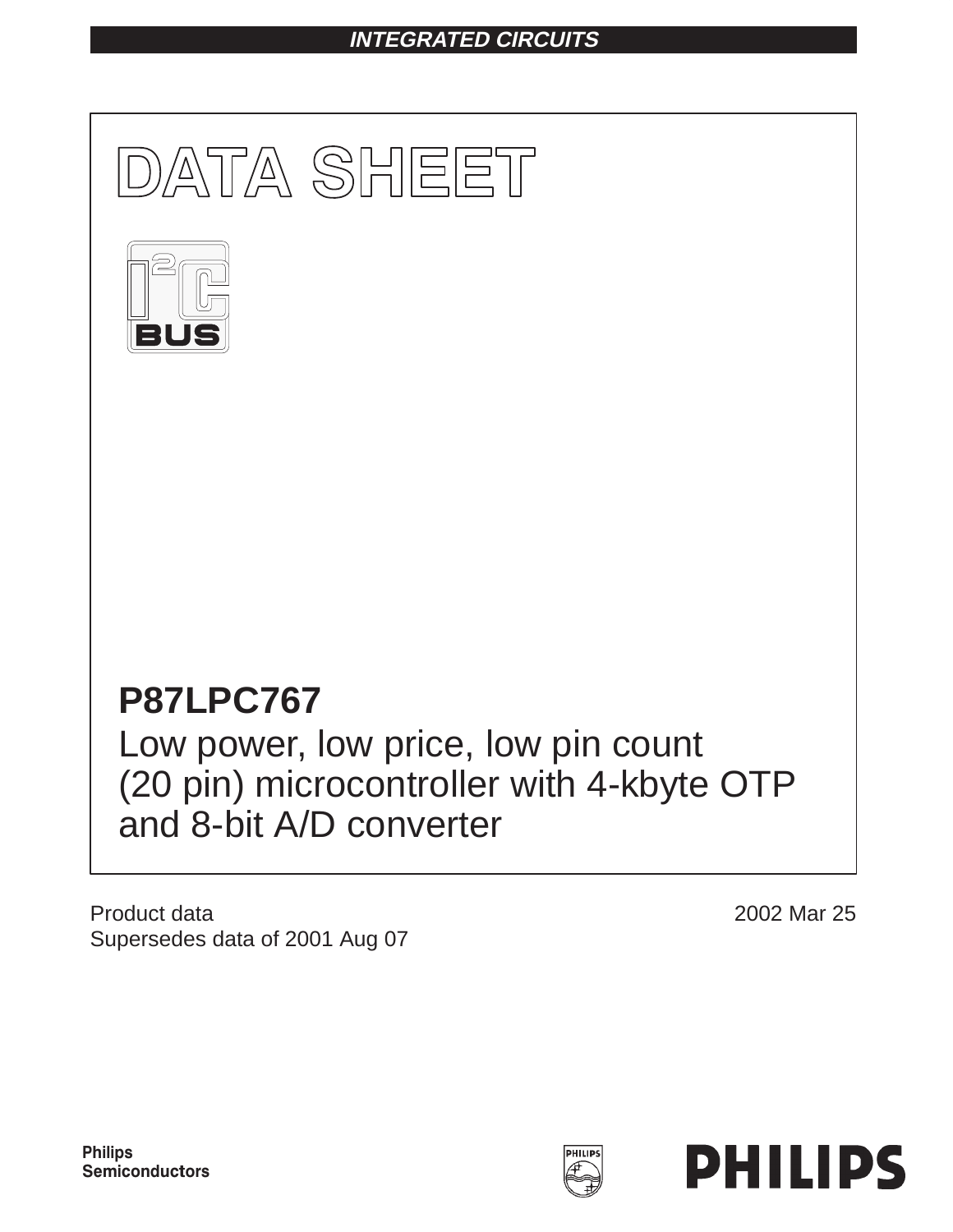**P87LPC767** 

# Low power, low price, low pin count (20 pin)<br>microcontroller with 4-kbyte OTP and 8-bit A/D converter

| Analog Comparators (a) respectively and the control of the control of the control of the control of the control of the control of the control of the control of the control of the control of the control of the control of th |  |
|--------------------------------------------------------------------------------------------------------------------------------------------------------------------------------------------------------------------------------|--|
|                                                                                                                                                                                                                                |  |
| Internal Reference Voltage (and according to the control of the control of the control of the control of the control of the control of the control of the control of the control of the control of the control of the control  |  |
| Comparator Interrupt (a) and a control of the control of the control of the control of the control of the control of the control of the control of the control of the control of the control of the control of the control of  |  |
|                                                                                                                                                                                                                                |  |
|                                                                                                                                                                                                                                |  |
|                                                                                                                                                                                                                                |  |
|                                                                                                                                                                                                                                |  |
|                                                                                                                                                                                                                                |  |
|                                                                                                                                                                                                                                |  |
|                                                                                                                                                                                                                                |  |
|                                                                                                                                                                                                                                |  |
|                                                                                                                                                                                                                                |  |
|                                                                                                                                                                                                                                |  |
|                                                                                                                                                                                                                                |  |
|                                                                                                                                                                                                                                |  |
|                                                                                                                                                                                                                                |  |
|                                                                                                                                                                                                                                |  |
|                                                                                                                                                                                                                                |  |
|                                                                                                                                                                                                                                |  |
|                                                                                                                                                                                                                                |  |
|                                                                                                                                                                                                                                |  |
|                                                                                                                                                                                                                                |  |
|                                                                                                                                                                                                                                |  |
|                                                                                                                                                                                                                                |  |
|                                                                                                                                                                                                                                |  |
|                                                                                                                                                                                                                                |  |
|                                                                                                                                                                                                                                |  |
|                                                                                                                                                                                                                                |  |
|                                                                                                                                                                                                                                |  |
| Brownout Detection (a) respectively and the control of the control of the control of the control of the control of the control of the control of the control of the control of the control of the control of the control of th |  |
|                                                                                                                                                                                                                                |  |
|                                                                                                                                                                                                                                |  |
|                                                                                                                                                                                                                                |  |
|                                                                                                                                                                                                                                |  |
|                                                                                                                                                                                                                                |  |
|                                                                                                                                                                                                                                |  |
|                                                                                                                                                                                                                                |  |
|                                                                                                                                                                                                                                |  |
|                                                                                                                                                                                                                                |  |
|                                                                                                                                                                                                                                |  |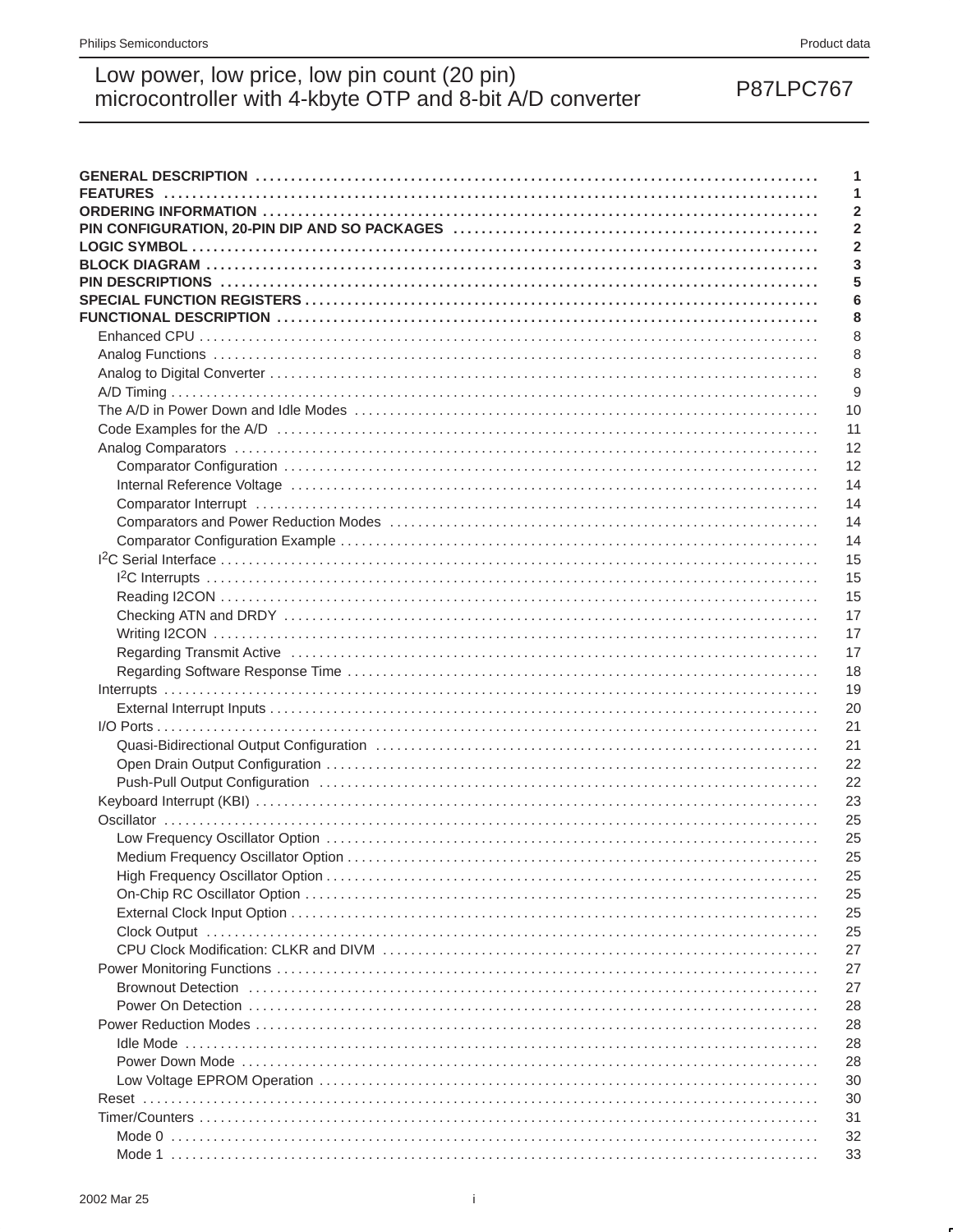## **P87LPC767**

|                                                                                                                 | 33 |
|-----------------------------------------------------------------------------------------------------------------|----|
|                                                                                                                 | 33 |
| Timer Overflow Toggle Output (and accommodation of the Contract of the Contract of Timer Overflow Toggle Output | 34 |
|                                                                                                                 | 34 |
|                                                                                                                 | 34 |
|                                                                                                                 | 34 |
|                                                                                                                 | 34 |
|                                                                                                                 | 34 |
|                                                                                                                 | 35 |
|                                                                                                                 | 36 |
|                                                                                                                 | 36 |
|                                                                                                                 | 38 |
|                                                                                                                 | 38 |
|                                                                                                                 | 41 |
|                                                                                                                 | 41 |
|                                                                                                                 | 44 |
|                                                                                                                 | 44 |
|                                                                                                                 | 44 |
|                                                                                                                 | 44 |
|                                                                                                                 | 46 |
|                                                                                                                 | 46 |
|                                                                                                                 | 46 |
|                                                                                                                 | 47 |
| 32-Byte Customer Code Space (and all and all and all and all and all and all and all and all and all and all a  | 47 |
|                                                                                                                 | 47 |
|                                                                                                                 | 48 |
|                                                                                                                 | 48 |
|                                                                                                                 | 49 |
|                                                                                                                 | 50 |
|                                                                                                                 | 50 |
|                                                                                                                 | 52 |
|                                                                                                                 | 57 |
|                                                                                                                 |    |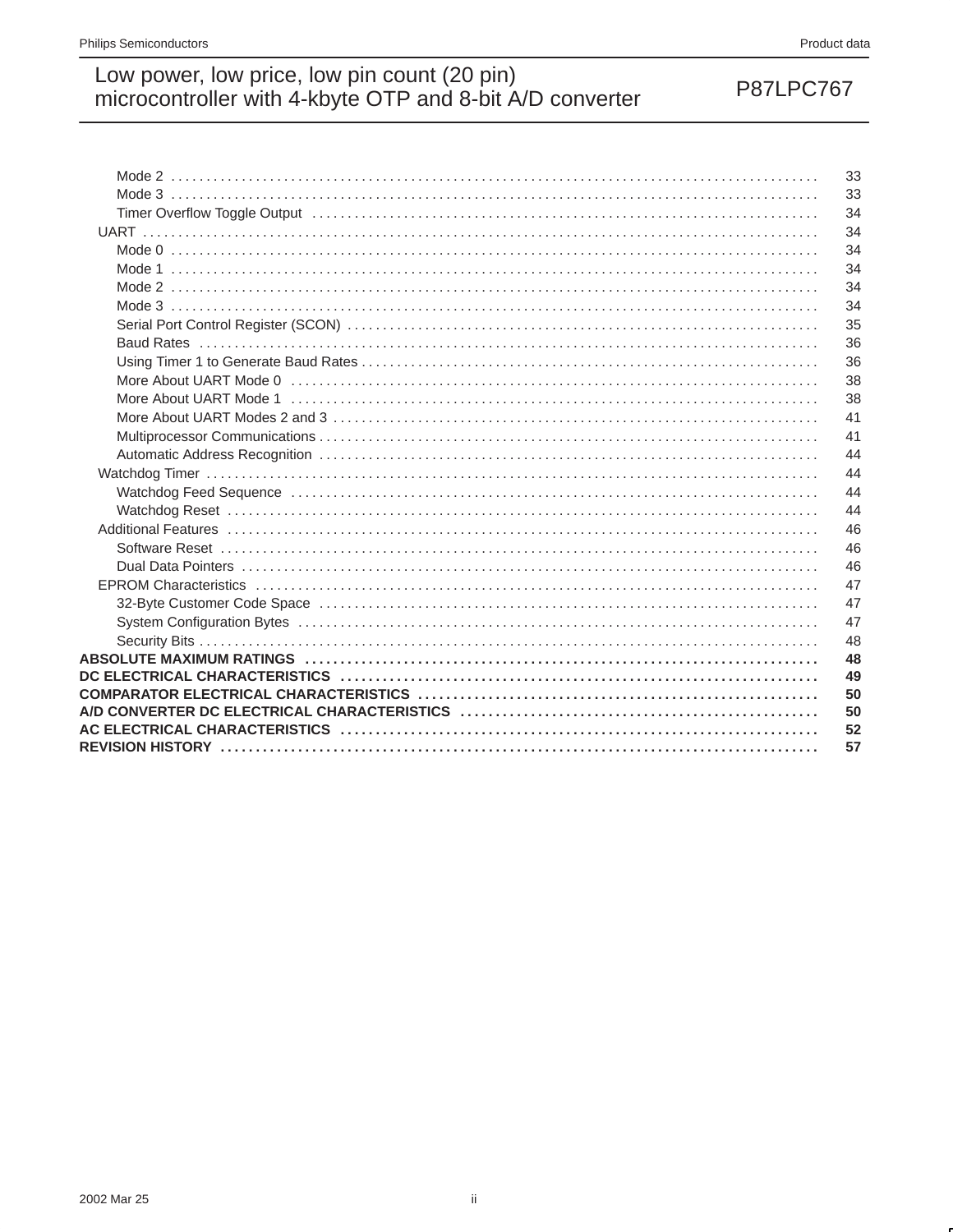

### **GENERAL DESCRIPTION**

The P87LPC767 is a 20-pin single-chip microcontroller designed for low pin count applications demanding high-integration, low cost solutions over a wide range of performance requirements. A member of the Philips low pin count family, the P87LPC767 offers programmable oscillator configurations for high and low speed crystals or RC operation, wide operating voltage range, programmable port output configurations, selectable Schmitt trigger inputs, LED drive outputs, and a built-in watchdog timer. The P87LPC767 is based on an accelerated 80C51 processor architecture that executes instructions at twice the rate of standard 80C51 devices.

### **FEATURES**

- An accelerated 80C51 CPU provides instruction cycle times of 300–600 ns for all instructions except multiply and divide when executing at 20 MHz. Execution at up to 20 MHz when  $V_{DD} = 4.5$  V to 6.0 V, 10 MHz when  $V_{DD} = 2.7$  V to 6.0 V.
- Four-channel multiplexed 8-bit A/D converter. Conversion time of 9.3  $\mu$ S at f<sub>OSC</sub> = 20 MHz.
- 2.7 V to 6.0 V operating range for digital functions.
- 4 K bytes EPROM code memory.
- 128 byte RAM data memory.
- 32-byte customer code EPROM allows serialization of devices, storage of setup parameters, etc.
- Two 16-bit counter/timers. Each timer may be configured to toggle a port output upon timer overflow.
- Two analog comparators.
- Full duplex UART.
- I<sup>2</sup>C communication port.
- Eight keypad interrupt inputs, plus two additional external interrupt inputs.
- Four interrupt priority levels.
- Watchdog timer with separate on-chip oscillator, requiring no external components. The watchdog timeout time is selectable from 8 values.
- Active low reset. On-chip power-on reset allows operation with no external reset components.
- Low voltage reset. One of two preset low voltage levels may be selected to allow a graceful system shutdown when power fails. May optionally be configured as an interrupt.
- Oscillator Fail Detect. The watchdog timer has a separate fully on-chip oscillator, allowing it to perform an oscillator fail detect function.
- Configurable on-chip oscillator with frequency range and RC oscillator options (selected by user programmed EPROM bits). The RC oscillator option allows operation with no external oscillator components.
- Programmable port output configuration options: quasi-bidirectional, open drain, push-pull, input-only.
- Selectable Schmitt trigger port inputs.
- LED drive capability (20 mA) on all port pins.
- Controlled slew rate port outputs to reduce EMI. Outputs have approximately 10 ns minimum ramp times.
- 15 I/O pins minimum. Up to 18 I/O pins using on-chip oscillator and reset options.
- Only power and ground connections are required to operate the P87LPC767 when fully on-chip oscillator and reset options are selected.
- Serial EPROM programming allows simple in-circuit production coding. Two EPROM security bits prevent reading of sensitive application programs.
- Idle and Power Down reduced power modes. Improved wakeup from Power Down mode (a low interrupt input starts execution). Typical Power Down current is 1 µA.
- 20-pin DIP and SO packages.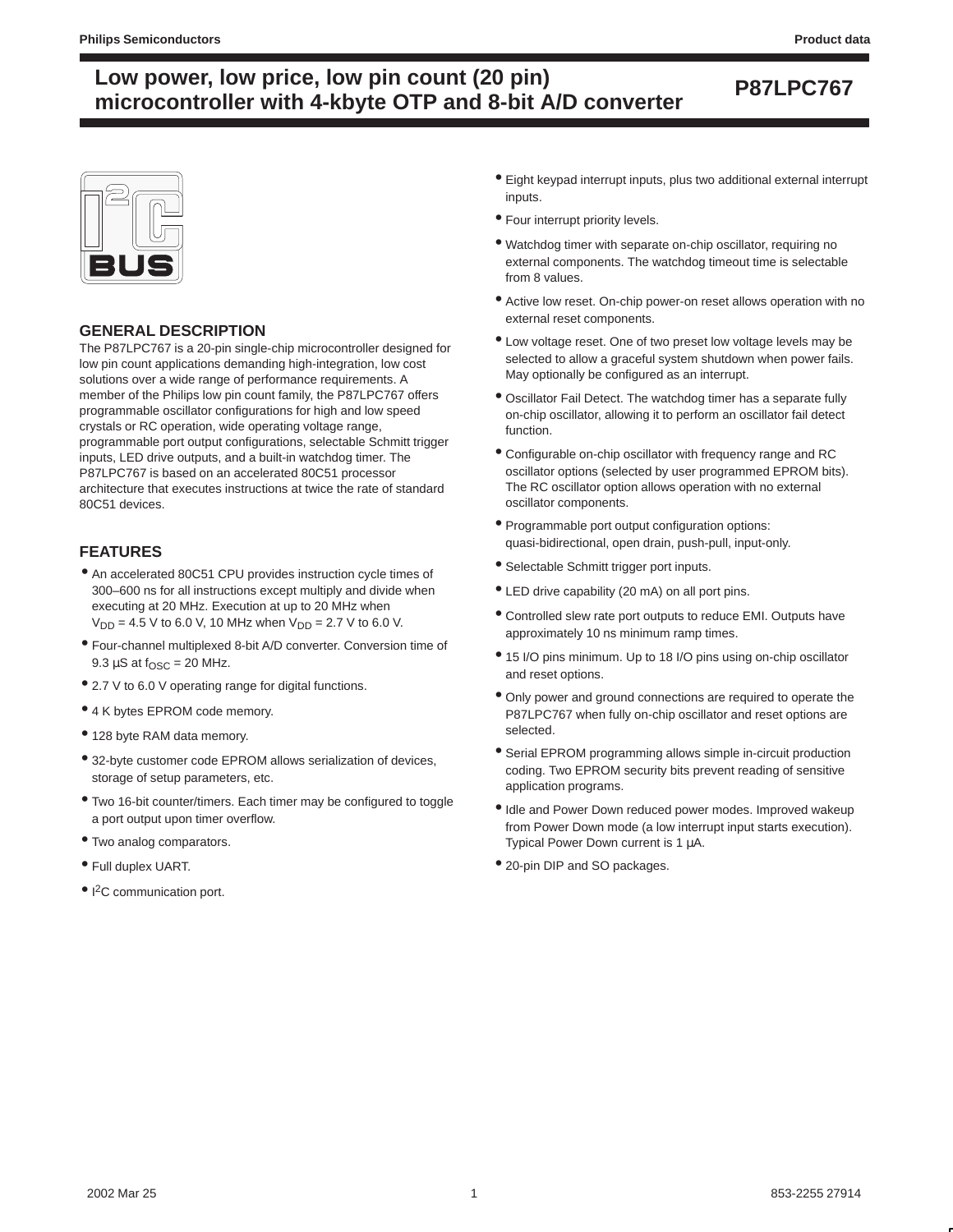### **ORDERING INFORMATION**

| Type number | Package           | Temperature<br>Range ( $\degree$ C)                        |          |                 |  |  |  |
|-------------|-------------------|------------------------------------------------------------|----------|-----------------|--|--|--|
|             | <b>Name</b>       | <b>Version</b><br><b>Description</b>                       |          |                 |  |  |  |
| P87LPC767BN | DIP <sub>20</sub> | plastic dual in-line package; 20 leads (300 mil)           | SOT146-1 | $0 to +70$      |  |  |  |
| P87LPC767BD | SO <sub>20</sub>  | plastic small outline package; 20 leads; body width 7.5 mm | SOT163-1 | 0 to $+70$      |  |  |  |
| P87LPC767FN | DIP <sub>20</sub> | plastic dual in-line package; 20 leads (300 mil)           | SOT146-1 | $-40$ to $+85$  |  |  |  |
| P87LPC767FD | SO <sub>20</sub>  | plastic small outline package; 20 leads; body width 7.5 mm | SOT163-1 | $-40$ to $+85$  |  |  |  |
| P87LPC767HD | SO <sub>20</sub>  | plastic small outline package; 20 leads; body width 7.5 mm | SOT163-1 | $-40$ to $+125$ |  |  |  |

### **PIN CONFIGURATION, 20-PIN DIP AND SO PACKAGES**



### **LOGIC SYMBOL**

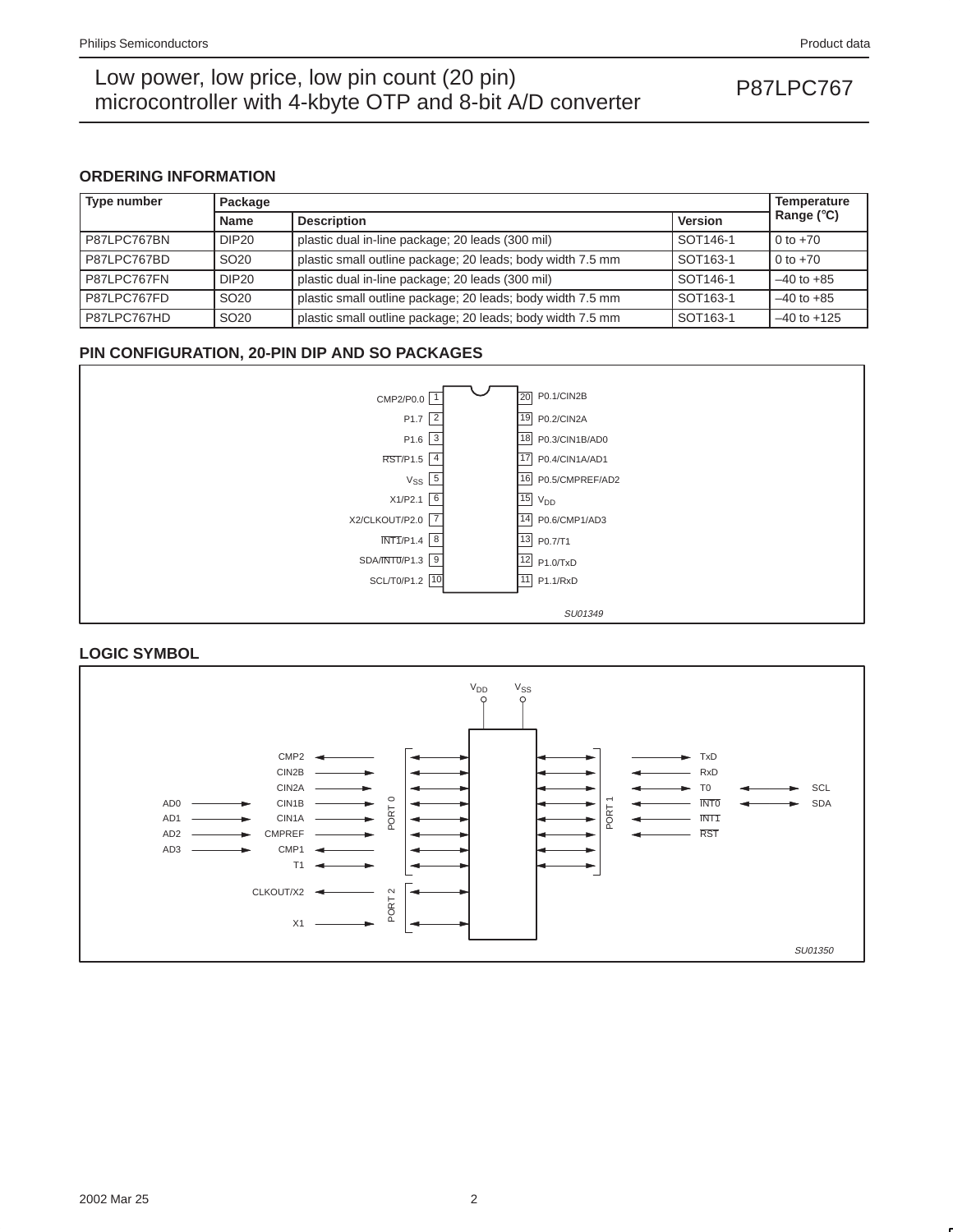### **BLOCK DIAGRAM**

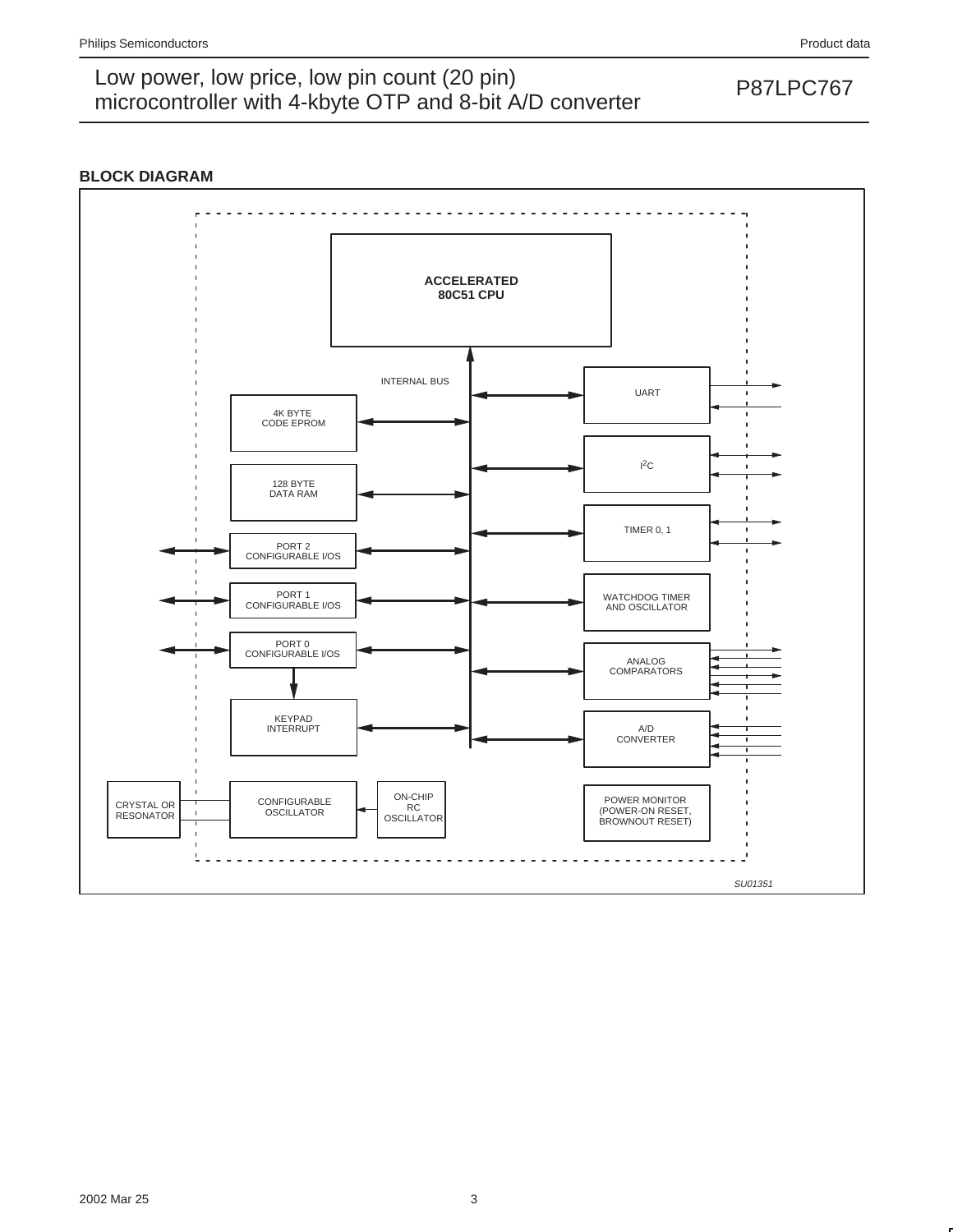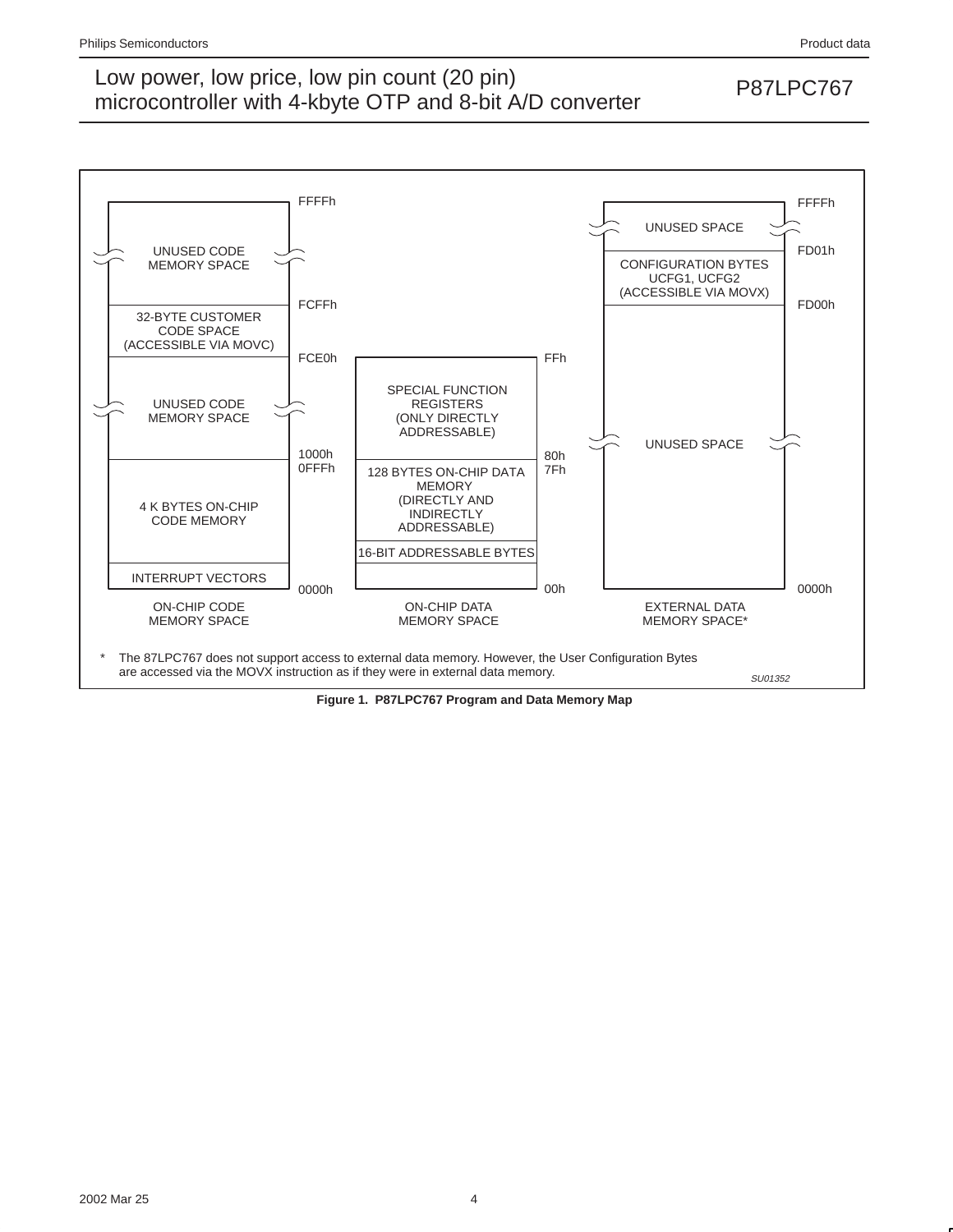## Low power, low price, low pin count (20 pin)<br>misroecantrallar with 4 kb to OTD and 8 bit A/D converter. microcontroller with 4-kbyte OTP and 8-bit A/D converter

### **PIN DESCRIPTIONS**

| <b>MNEMONIC</b> | PIN NO.                 | <b>TYPE</b>  |                  |                                                                                                                                                                                                                                                                                                                                                                                                                                                                                                                              | <b>NAME AND FUNCTION</b>                                                                                                                                                                                                                                                                                                                                                                                                                                                                                                                                                                                            |  |  |  |  |  |
|-----------------|-------------------------|--------------|------------------|------------------------------------------------------------------------------------------------------------------------------------------------------------------------------------------------------------------------------------------------------------------------------------------------------------------------------------------------------------------------------------------------------------------------------------------------------------------------------------------------------------------------------|---------------------------------------------------------------------------------------------------------------------------------------------------------------------------------------------------------------------------------------------------------------------------------------------------------------------------------------------------------------------------------------------------------------------------------------------------------------------------------------------------------------------------------------------------------------------------------------------------------------------|--|--|--|--|--|
| P0.0-P0.7       | 1, 13, 14,<br>$16 - 20$ | 1/O          |                  | Port 0: Port 0 is an 8-bit I/O port with a user-configurable output type. Port 0 latches are configured in<br>the quasi-bidirectional mode and have either ones or zeros written to them during reset, as determined<br>by the PRHI bit in the UCFG1 configuration byte. The operation of port 0 pins as inputs and outputs<br>depends upon the port configuration selected. Each port pin is configured independently. Refer to the<br>section on I/O port configuration and the DC Electrical Characteristics for details. |                                                                                                                                                                                                                                                                                                                                                                                                                                                                                                                                                                                                                     |  |  |  |  |  |
|                 |                         |              |                  | The Keyboard Interrupt feature operates with port 0 pins.                                                                                                                                                                                                                                                                                                                                                                                                                                                                    |                                                                                                                                                                                                                                                                                                                                                                                                                                                                                                                                                                                                                     |  |  |  |  |  |
|                 |                         |              |                  |                                                                                                                                                                                                                                                                                                                                                                                                                                                                                                                              | Port 0 also provides various special functions as described below.                                                                                                                                                                                                                                                                                                                                                                                                                                                                                                                                                  |  |  |  |  |  |
|                 | 1                       | O            | <b>P0.0</b>      | CMP <sub>2</sub>                                                                                                                                                                                                                                                                                                                                                                                                                                                                                                             | Comparator 2 output.                                                                                                                                                                                                                                                                                                                                                                                                                                                                                                                                                                                                |  |  |  |  |  |
|                 | 20                      | <sup>1</sup> | P <sub>0.1</sub> | CIN2B                                                                                                                                                                                                                                                                                                                                                                                                                                                                                                                        | Comparator 2 positive input B.                                                                                                                                                                                                                                                                                                                                                                                                                                                                                                                                                                                      |  |  |  |  |  |
|                 | 19                      |              | <b>P0.2</b>      | CIN <sub>2</sub> A                                                                                                                                                                                                                                                                                                                                                                                                                                                                                                           | Comparator 2 positive input A.                                                                                                                                                                                                                                                                                                                                                                                                                                                                                                                                                                                      |  |  |  |  |  |
|                 | 18                      |              | P <sub>0.3</sub> | CIN1B                                                                                                                                                                                                                                                                                                                                                                                                                                                                                                                        | Comparator 1 positive input B.                                                                                                                                                                                                                                                                                                                                                                                                                                                                                                                                                                                      |  |  |  |  |  |
|                 |                         | <b>I</b>     |                  | AD <sub>0</sub>                                                                                                                                                                                                                                                                                                                                                                                                                                                                                                              | A/D channel 0 input.                                                                                                                                                                                                                                                                                                                                                                                                                                                                                                                                                                                                |  |  |  |  |  |
|                 | 17                      |              | P0.4             | CIN1A                                                                                                                                                                                                                                                                                                                                                                                                                                                                                                                        | Comparator 1 positive input A.                                                                                                                                                                                                                                                                                                                                                                                                                                                                                                                                                                                      |  |  |  |  |  |
|                 |                         |              |                  | AD <sub>1</sub>                                                                                                                                                                                                                                                                                                                                                                                                                                                                                                              | A/D channel 1 input.                                                                                                                                                                                                                                                                                                                                                                                                                                                                                                                                                                                                |  |  |  |  |  |
|                 | 16                      | J.           | P <sub>0.5</sub> | <b>CMPREF</b>                                                                                                                                                                                                                                                                                                                                                                                                                                                                                                                | Comparator reference (negative) input.                                                                                                                                                                                                                                                                                                                                                                                                                                                                                                                                                                              |  |  |  |  |  |
|                 |                         |              |                  | AD <sub>2</sub>                                                                                                                                                                                                                                                                                                                                                                                                                                                                                                              | A/D channel 2 input.                                                                                                                                                                                                                                                                                                                                                                                                                                                                                                                                                                                                |  |  |  |  |  |
|                 | 14                      | O            | P <sub>0.6</sub> | CMP <sub>1</sub>                                                                                                                                                                                                                                                                                                                                                                                                                                                                                                             | Comparator 1 output.                                                                                                                                                                                                                                                                                                                                                                                                                                                                                                                                                                                                |  |  |  |  |  |
|                 |                         | J.           |                  | AD <sub>3</sub>                                                                                                                                                                                                                                                                                                                                                                                                                                                                                                              | A/D channel 3 input.                                                                                                                                                                                                                                                                                                                                                                                                                                                                                                                                                                                                |  |  |  |  |  |
|                 | 13                      | 1/O          | P <sub>0.7</sub> | <b>T1</b>                                                                                                                                                                                                                                                                                                                                                                                                                                                                                                                    | Timer/counter 1 external count input or overflow output.                                                                                                                                                                                                                                                                                                                                                                                                                                                                                                                                                            |  |  |  |  |  |
| P1.0-P1.7       | $2 - 4, 8 - 12$         | 1/O          |                  |                                                                                                                                                                                                                                                                                                                                                                                                                                                                                                                              | <b>Port 1:</b> Port 1 is an 8-bit I/O port with a user-configurable output type, except for three pins as noted<br>below. Port 1 latches are configured in the quasi-bidirectional mode and have either ones or zeros<br>written to them during reset, as determined by the PRHI bit in the UCFG1 configuration byte. The<br>operation of the configurable port 1 pins as inputs and outputs depends upon the port configuration<br>selected. Each of the configurable port pins are programmed independently. Refer to the section on I/O<br>port configuration and the DC Electrical Characteristics for details. |  |  |  |  |  |
|                 |                         |              |                  |                                                                                                                                                                                                                                                                                                                                                                                                                                                                                                                              | Port 1 also provides various special functions as described below.                                                                                                                                                                                                                                                                                                                                                                                                                                                                                                                                                  |  |  |  |  |  |
|                 | 12                      | $\circ$      | P <sub>1.0</sub> | <b>TxD</b>                                                                                                                                                                                                                                                                                                                                                                                                                                                                                                                   | Transmitter output for the serial port.                                                                                                                                                                                                                                                                                                                                                                                                                                                                                                                                                                             |  |  |  |  |  |
|                 | 11                      | $\mathbf{I}$ | P <sub>1.1</sub> | <b>RxD</b>                                                                                                                                                                                                                                                                                                                                                                                                                                                                                                                   | Receiver input for the serial port.                                                                                                                                                                                                                                                                                                                                                                                                                                                                                                                                                                                 |  |  |  |  |  |
|                 | 10                      | 1/O          | P <sub>1.2</sub> | T <sub>0</sub>                                                                                                                                                                                                                                                                                                                                                                                                                                                                                                               | Timer/counter 0 external count input or overflow output.                                                                                                                                                                                                                                                                                                                                                                                                                                                                                                                                                            |  |  |  |  |  |
|                 |                         | 1/O          |                  | <b>SCL</b>                                                                                                                                                                                                                                                                                                                                                                                                                                                                                                                   | $12C$ serial clock input/output. When configured as an output, P1.2 is open drain, in order to conform to $12C$ specifications.                                                                                                                                                                                                                                                                                                                                                                                                                                                                                     |  |  |  |  |  |
|                 | 9                       | $\mathbf{I}$ | P <sub>1.3</sub> | <b>INTO</b>                                                                                                                                                                                                                                                                                                                                                                                                                                                                                                                  | External interrupt 0 input.                                                                                                                                                                                                                                                                                                                                                                                                                                                                                                                                                                                         |  |  |  |  |  |
|                 |                         | 1/O          |                  | <b>SDA</b>                                                                                                                                                                                                                                                                                                                                                                                                                                                                                                                   | I <sup>2</sup> C serial data input/output. When configured as an output, P1.3 is open<br>drain, in order to conform to $1^2C$ specifications.                                                                                                                                                                                                                                                                                                                                                                                                                                                                       |  |  |  |  |  |
|                 | 8                       | J.           | P <sub>1.4</sub> | <b>INT1</b>                                                                                                                                                                                                                                                                                                                                                                                                                                                                                                                  | External interrupt 1 input.                                                                                                                                                                                                                                                                                                                                                                                                                                                                                                                                                                                         |  |  |  |  |  |
|                 | 4                       | <b>I</b>     | P <sub>1.5</sub> | <b>RST</b>                                                                                                                                                                                                                                                                                                                                                                                                                                                                                                                   | External Reset input (if selected via EPROM configuration). A low on this pin<br>resets the microcontroller, causing I/O ports and peripherals to take on their<br>default states, and the processor begins execution at address 0. When used<br>as a port pin, P1.5 is a Schmitt trigger input only.                                                                                                                                                                                                                                                                                                               |  |  |  |  |  |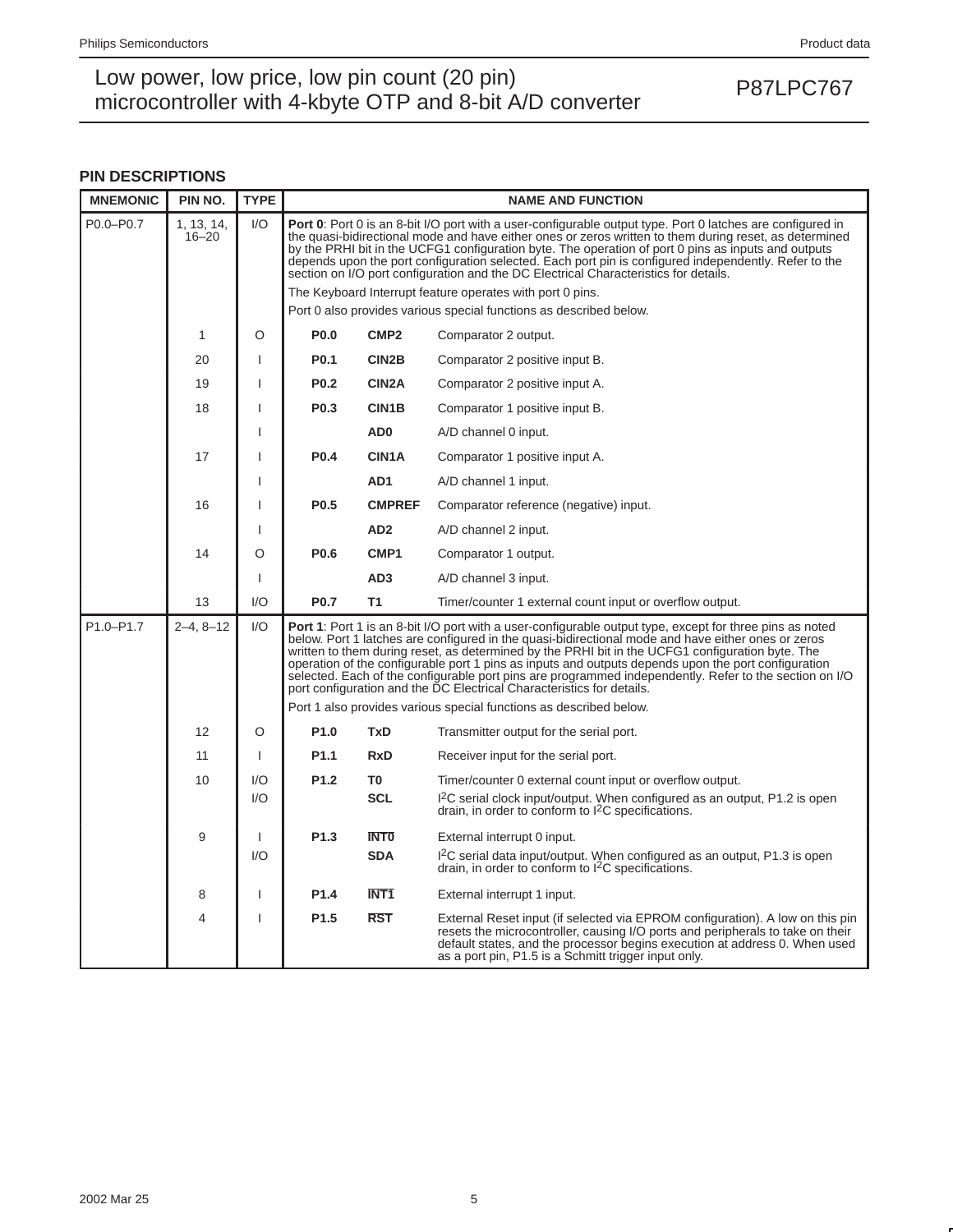## Low power, low price, low pin count (20 pin)<br>misroecantrallar with 4 kb to OTD and 8 bit A/D converter. microcontroller with 4-kbyte OTP and 8-bit A/D converter

| $P2.0 - P2.1$   | 6.7 | I/O |                  |                                                                                                                                    | <b>Port 2:</b> Port 2 is a 2-bit I/O port with a user-configurable output type. Port 2 latches are configured in the<br>quasi-bidirectional mode and have either ones or zeros written to them during reset, as determined by<br>the PRHI bit in the UCFG1 configuration byte. The operation of port 2 pins as inputs and outputs<br>depends upon the port configuration selected. Each port pin is configured independently. Refer to the<br>section on I/O port configuration and the DC Electrical Characteristics for details.<br>Port 2 also provides various special functions as described below. |  |  |  |
|-----------------|-----|-----|------------------|------------------------------------------------------------------------------------------------------------------------------------|----------------------------------------------------------------------------------------------------------------------------------------------------------------------------------------------------------------------------------------------------------------------------------------------------------------------------------------------------------------------------------------------------------------------------------------------------------------------------------------------------------------------------------------------------------------------------------------------------------|--|--|--|
|                 |     | Ω   | <b>P2.0</b>      | <b>X2</b>                                                                                                                          | Output from the oscillator amplifier (when a crystal oscillator option is<br>selected via the EPROM configuration).                                                                                                                                                                                                                                                                                                                                                                                                                                                                                      |  |  |  |
|                 |     |     |                  | <b>CLKOUT</b>                                                                                                                      | CPU clock divided by 6 clock output when enabled via SFR bit and in conjunction with internal RC oscillator or external clock input.                                                                                                                                                                                                                                                                                                                                                                                                                                                                     |  |  |  |
|                 | 6   |     | P <sub>2.1</sub> | <b>X1</b><br>Input to the oscillator circuit and internal clock generator circuits (when<br>selected via the EPROM configuration). |                                                                                                                                                                                                                                                                                                                                                                                                                                                                                                                                                                                                          |  |  |  |
| Vss             | 5   |     |                  | Ground: 0 V reference.                                                                                                             |                                                                                                                                                                                                                                                                                                                                                                                                                                                                                                                                                                                                          |  |  |  |
| V <sub>DD</sub> | 15  |     |                  | <b>Power Supply:</b> This is the power supply voltage for normal operation as well as Idle and<br>Power Down modes.                |                                                                                                                                                                                                                                                                                                                                                                                                                                                                                                                                                                                                          |  |  |  |

### **SPECIAL FUNCTION REGISTERS**

| <b>Name</b>                       | <b>Description</b>                                                        | <b>SFR</b><br><b>Address</b> | <b>MSB</b>               |                          |                          | <b>Bit Functions and Addresses</b> |                          |                          |                 | <b>LSB</b>               | Reset<br>Value   |
|-----------------------------------|---------------------------------------------------------------------------|------------------------------|--------------------------|--------------------------|--------------------------|------------------------------------|--------------------------|--------------------------|-----------------|--------------------------|------------------|
|                                   |                                                                           |                              | <b>E7</b>                | E <sub>6</sub>           | E <sub>5</sub>           | E <sub>4</sub>                     | E <sub>3</sub>           | E2                       | E1              | E <sub>0</sub>           |                  |
| ACC*                              | Accumulator                                                               | <b>E0h</b>                   |                          |                          |                          |                                    |                          |                          |                 |                          | 00h              |
|                                   |                                                                           |                              | C7                       | C <sub>6</sub>           | C <sub>5</sub>           | C <sub>4</sub>                     | C <sub>3</sub>           | C <sub>2</sub>           | C <sub>1</sub>  | CO                       |                  |
| ADCON#*                           | A/D Control                                                               | C <sub>O</sub> h             | <b>ENADC</b>             | $\overline{\phantom{0}}$ | $\overline{\phantom{0}}$ | <b>ADCI</b>                        | <b>ADCS</b>              | <b>RCCLK</b>             | AADR1           | AADR0                    | 00h              |
| AUXR1#                            | <b>Auxiliary Function Register</b>                                        | A <sub>2</sub> h             | <b>KBF</b>               | <b>BOD</b>               | <b>BOI</b>               | LPEP                               | <b>SRST</b>              | $\Omega$                 |                 | <b>DPS</b>               | 02h <sup>1</sup> |
|                                   |                                                                           |                              | F7                       | F <sub>6</sub>           | F <sub>5</sub>           | F4                                 | F <sub>3</sub>           | F <sub>2</sub>           | F1              | F <sub>0</sub>           |                  |
| $B^*$                             | <b>B</b> register                                                         | <b>F0h</b>                   |                          |                          |                          |                                    |                          |                          |                 |                          | 00h              |
| CMP1#                             | Comparator 1 control<br>register                                          | <b>ACh</b>                   | $\overline{\phantom{0}}$ | $\overline{\phantom{0}}$ | CE <sub>1</sub>          | CP <sub>1</sub>                    | CN <sub>1</sub>          | OE1                      | CO <sub>1</sub> | CMF1                     | 00h <sup>1</sup> |
| CMP <sub>2#</sub>                 | Comparator 2 control<br>register                                          | ADh                          |                          |                          | CE <sub>2</sub>          | CP <sub>2</sub>                    | CN <sub>2</sub>          | OE <sub>2</sub>          | CO <sub>2</sub> | CMF <sub>2</sub>         | 00h <sup>1</sup> |
| DAC0#                             | A/D Result                                                                | C <sub>5</sub> h             |                          |                          |                          |                                    |                          |                          |                 |                          | 00h              |
| DIVM#                             | CPU clock divide-by-M<br>control                                          | 95h                          |                          |                          |                          |                                    |                          |                          |                 |                          | 00h              |
| DPTR:<br><b>DPH</b><br><b>DPL</b> | Data pointer (2 bytes)<br>Data pointer high byte<br>Data pointer low byte | 83h<br>82h                   |                          |                          |                          |                                    |                          |                          |                 |                          | 00h<br>00h       |
|                                   |                                                                           |                              | <b>CF</b>                | <b>CE</b>                | <b>CD</b>                | CC                                 | CB                       | CA                       | C <sub>9</sub>  | C <sub>8</sub>           |                  |
| I2CFG#*                           | <sup>2</sup> C configuration register                                     | C8h/RD                       | <b>SLAVEN</b>            | <b>MASTRQ</b>            | $\Omega$                 | <b>TIRUN</b>                       | $\equiv$                 | $\overline{\phantom{0}}$ | CT <sub>1</sub> | CT <sub>0</sub>          | 00h <sup>1</sup> |
|                                   |                                                                           | C8h/WR                       | <b>SLAVEN</b>            | <b>MASTRQ</b>            | <b>CLRTI</b>             | <b>TIRUN</b>                       |                          |                          | CT <sub>1</sub> | CT <sub>0</sub>          |                  |
|                                   |                                                                           |                              | DF                       | DE                       | <b>DD</b>                | DC                                 | DB                       | DA                       | D <sub>9</sub>  | D <sub>8</sub>           |                  |
| I2CON#*                           | <sup>2</sup> C control register                                           | D8h/RD                       | <b>RDAT</b>              | <b>ATN</b>               | <b>DRDY</b>              | <b>ARL</b>                         | <b>STR</b>               | <b>STP</b>               | <b>MASTER</b>   | $\overline{\phantom{0}}$ | 80h <sup>1</sup> |
|                                   |                                                                           | D8h/WR                       | <b>CXA</b>               | <b>IDLE</b>              | <b>CDR</b>               | CARL                               | <b>CSTR</b>              | <b>CSTP</b>              | <b>XSTR</b>     | <b>XSTP</b>              |                  |
| I2DAT#                            | I <sup>2</sup> C data register                                            | D9h/RD                       | <b>RDAT</b>              | $\mathbf 0$              | 0                        | $\mathbf 0$                        | $\mathbf 0$              | $\overline{0}$           | $\mathbf{0}$    | $\mathbf 0$              | 80h              |
|                                   |                                                                           | D9h/WR                       | <b>XDAT</b>              | X                        | X                        | X                                  | X                        | X                        | X               | X                        |                  |
|                                   |                                                                           |                              | AF                       | AE                       | <b>AD</b>                | AC                                 | AB                       | AA                       | A <sub>9</sub>  | A <sub>8</sub>           |                  |
| IEN <sub>0</sub> *                | Interrupt enable 0                                                        | A8h                          | EA                       | <b>EWD</b>               | <b>EBO</b>               | ES                                 | ET <sub>1</sub>          | EX <sub>1</sub>          | ET <sub>0</sub> | EX <sub>0</sub>          | 00h              |
|                                   |                                                                           |                              | EF                       | EE                       | <b>ED</b>                | EC                                 | EB                       | EA                       | E <sub>9</sub>  | E <sub>8</sub>           |                  |
| $IEN1#*$                          | Interrupt enable 1<br>E8h                                                 |                              | ETI                      | $\overline{a}$           | EC <sub>1</sub>          | EAD                                | $\overline{\phantom{0}}$ | EC <sub>2</sub>          | <b>EKB</b>      | E12                      | 00h <sup>1</sup> |
|                                   |                                                                           |                              | <b>BF</b>                | <b>BE</b>                | <b>BD</b>                | BC                                 | <b>BB</b>                | <b>BA</b>                | B <sub>9</sub>  | B <sub>8</sub>           |                  |
| $IPO*$                            | Interrupt priority 0                                                      | B <sub>8</sub> h             |                          | <b>PWD</b>               | <b>PBO</b>               | PS                                 | PT <sub>1</sub>          | PX1                      | PT <sub>0</sub> | PX <sub>0</sub>          | 00h <sup>1</sup> |
| IP0H#                             | Interrupt priority 0 high byte                                            | B7h                          | $\overline{\phantom{0}}$ | <b>PWDH</b>              | PBOH                     | <b>PSH</b>                         | PT <sub>1</sub> H        | PX1H                     | <b>PT0H</b>     | PX0H                     | 00h <sup>1</sup> |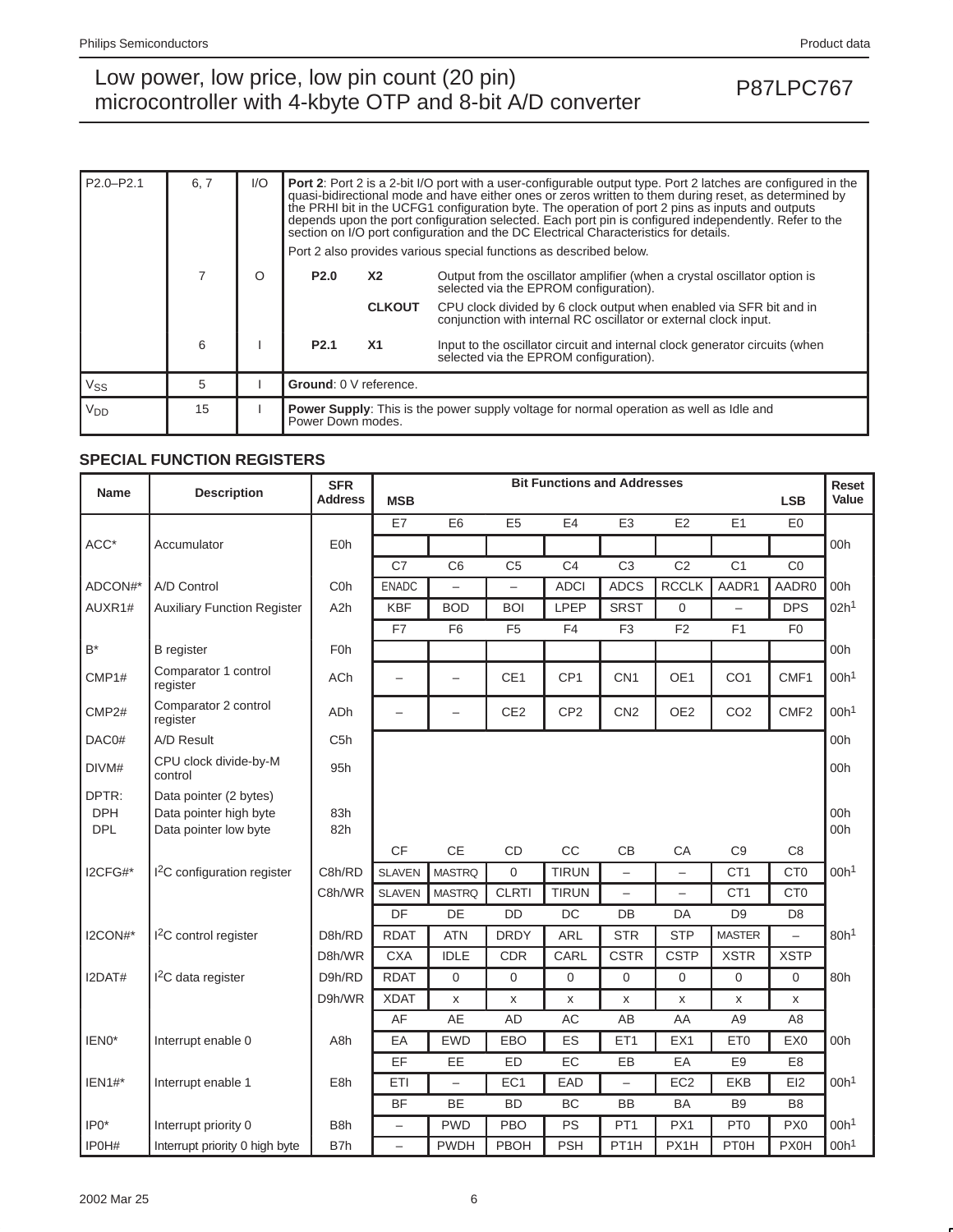| <b>Name</b>      | <b>Description</b>                  | <b>SFR</b><br><b>Address</b> | <b>MSB</b>               |                          |                   | <b>Bit Functions and Addresses</b> |                          |                          |                 | <b>LSB</b>        | Reset<br>Value   |
|------------------|-------------------------------------|------------------------------|--------------------------|--------------------------|-------------------|------------------------------------|--------------------------|--------------------------|-----------------|-------------------|------------------|
|                  |                                     |                              | FF                       | <b>FE</b>                | <b>FD</b>         | FC                                 | <b>FB</b>                | FA                       | F <sub>9</sub>  | F <sub>8</sub>    |                  |
| $IP1*$           | Interrupt priority 1                | F <sub>8</sub> h             | PTI                      | $\overline{\phantom{0}}$ | PC <sub>1</sub>   | <b>PAD</b>                         | $\overline{\phantom{0}}$ | PC <sub>2</sub>          | <b>PKB</b>      | PI <sub>2</sub>   | 00h <sup>1</sup> |
| IP1H#            | Interrupt priority 1 high byte      | F7h                          | PTIH                     | $\overline{\phantom{0}}$ | PC1H              | PADH                               | $\overline{\phantom{0}}$ | PC <sub>2</sub> H        | <b>PKBH</b>     | PI <sub>2</sub> H | 00h <sup>1</sup> |
| KBI#             | Keyboard Interrupt                  | 86h                          |                          |                          |                   |                                    |                          |                          |                 |                   | 00h              |
|                  |                                     |                              | 87                       | 86                       | 85                | 84                                 | 83                       | 82                       | 81              | 80                |                  |
| $P0*$            | Port 0                              | 80h                          | T <sub>1</sub>           | CMP1                     | <b>CMPREF</b>     | CIN1A                              | CIN1B                    | CIN <sub>2</sub> A       | CIN2B           | CMP <sub>2</sub>  | Note 2           |
|                  |                                     |                              | 97                       | 96                       | 95                | 94                                 | 93                       | 92                       | 91              | 90                |                  |
| $P1*$            | Port 1                              | 90h                          | (P1.7)                   | (P1.6)                   | <b>RST</b>        | INT <sub>1</sub>                   | <b>INTO</b>              | T <sub>0</sub>           | <b>RxD</b>      | <b>TxD</b>        | Note 2           |
|                  |                                     |                              | A7                       | A <sub>6</sub>           | A <sub>5</sub>    | A4                                 | A <sub>3</sub>           | A2                       | A1              | A0                |                  |
| $P2*$            | Port 2                              | A0h                          | -                        | $\overline{\phantom{0}}$ |                   | -                                  | $\qquad \qquad -$        | $\qquad \qquad -$        | X1              | X2                | Note 2           |
| <b>P0M1#</b>     | Port 0 output mode 1                | 84h                          | (P0M1.7)                 | (POM1.6)                 | (P0M1.5)          | (P0M1.4)                           | (P0M1.3)                 | (P0M1.2)                 | (P0M1.1)        | (P0M1.0)          | 00h              |
| <b>P0M2#</b>     | Port 0 output mode 2                | 85h                          | (P0M2.7)                 | (POM2.6)                 | (P0M2.5)          | (P0M2.4)                           | (P0M2.3)                 | (P0M2.2)                 | (P0M2.1)        | (P0M2.0)          | 00H              |
| P1M1#            | Port 1 output mode 1                | 91h                          | (P1M1.7)                 | $($ P1M1.6)              |                   | $($ P1M1.4 $)$                     |                          |                          | $($ P1M1.1)     | $($ P1M1.0)       | 00h <sup>1</sup> |
| P1M2#            | Port 1 output mode 2                | 92h                          | (P1M2.7)                 | (P1M2.6)                 | $\qquad \qquad -$ | $($ P1M2.4 $)$                     | $\qquad \qquad -$        | $\overline{\phantom{0}}$ | (P1M2.1)        | $($ P1M2.0)       | 00h <sup>1</sup> |
| P2M1#            | Port 2 output mode 1                | A4h                          | P <sub>2</sub> S         | P <sub>1</sub> S         | P <sub>0</sub> S  | <b>ENCLK</b>                       | T <sub>1</sub> OE        | T0OE                     | (P2M1.1)        | (P2M1.0)          | 00h              |
| P2M2#            | Port 2 output mode 2                | A5h                          | $\overline{\phantom{0}}$ |                          |                   |                                    |                          | $\overline{\phantom{0}}$ | (P2M2.1)        | (P2M2.0)          | 00h <sup>1</sup> |
| <b>PCON</b>      | Power control register              | 87h                          | SMOD1                    | SMOD0                    | <b>BOF</b>        | <b>POF</b>                         | GF1                      | GF <sub>0</sub>          | PD              | IDL               | Note 3           |
|                  |                                     |                              | D7                       | D <sub>6</sub>           | D <sub>5</sub>    | D <sub>4</sub>                     | D <sub>3</sub>           | D <sub>2</sub>           | D1              | D <sub>0</sub>    |                  |
| PSW*             | Program status word                 | D <sub>O</sub> h             | CY                       | AC                       | F <sub>0</sub>    | RS <sub>1</sub>                    | RS <sub>0</sub>          | OV                       | F1              | P                 | 00h              |
| PT0AD#           | Port 0 digital input disable        | F6h                          |                          |                          |                   |                                    |                          |                          |                 |                   | 00h              |
|                  |                                     |                              |                          |                          |                   |                                    |                          |                          |                 |                   |                  |
|                  |                                     |                              | 9F                       | 9E                       | 9D                | 9C                                 | 9B                       | 9Α                       | 99              | 98                |                  |
| SCON*            | Serial port control                 | 98h                          | SM <sub>0</sub>          | SM <sub>1</sub>          | SM <sub>2</sub>   | <b>REN</b>                         | TB8                      | RB <sub>8</sub>          | TI              | <b>RI</b>         | 00h              |
| <b>SBUF</b>      | Serial port data buffer<br>register | 99h                          |                          |                          |                   |                                    |                          |                          |                 |                   | xxh              |
| SADDR#           | Serial port address register        | A9h                          |                          |                          |                   |                                    |                          |                          |                 |                   | 00h              |
| SADEN#           | Serial port address enable          | B9h                          |                          |                          |                   |                                    |                          |                          |                 |                   | 00h              |
| <b>SP</b>        | Stack pointer                       | 81h                          |                          |                          |                   |                                    |                          |                          |                 |                   | 07h              |
|                  |                                     |                              |                          |                          |                   |                                    |                          |                          |                 |                   |                  |
|                  |                                     |                              | 8F                       | 8E                       | 8D                | 8C                                 | 8B                       | 8A                       | 89              | 88                |                  |
| TCON*            | Timer 0 and 1 control               | 88h                          | TF <sub>1</sub>          | TR <sub>1</sub>          | TF <sub>0</sub>   | TR <sub>0</sub>                    | IE <sub>1</sub>          | IT1                      | IE <sub>0</sub> | IT <sub>0</sub>   | 00h              |
| I H <sub>0</sub> | Timer 0 high byte                   | 8Ch                          |                          |                          |                   |                                    |                          |                          |                 |                   | 00h              |
| TH <sub>1</sub>  | Timer 1 high byte                   | 8Dh                          |                          |                          |                   |                                    |                          |                          |                 |                   | 00h              |
| TL <sub>0</sub>  | Timer 0 low byte                    | 8Ah                          |                          |                          |                   |                                    |                          |                          |                 |                   | 00h              |
| TL <sub>1</sub>  | Timer 1 low byte                    | 8Bh                          |                          |                          |                   |                                    |                          |                          |                 |                   | 00h              |
| <b>TMOD</b>      | Timer 0 and 1 mode                  | 89h                          | <b>GATE</b>              | C/T                      | M1                | M <sub>0</sub>                     | GATE                     | C/T                      | M <sub>1</sub>  | M <sub>0</sub>    | 00h              |
|                  |                                     |                              |                          |                          |                   |                                    |                          |                          |                 |                   |                  |
| WDCON#           | Watchdog control register           | A7h                          | $\overline{\phantom{0}}$ | $\overline{\phantom{0}}$ | <b>WDOVF</b>      | <b>WDRUN</b>                       | <b>WDCLK</b>             | WDS2                     | WDS1            | WDS0              | Note 4           |
| WDRST#           | Watchdog reset register             | A6h                          |                          |                          |                   |                                    |                          |                          |                 |                   | xxh              |

**NOTES:**

\* SFRs are bit addressable.

# SFRs are modified from or added to the 80C51 SFRs.

1. Unimplemented bits in SFRs are X (unknown) at all times. Ones should not be written to these bits since they may be used for other purposes in future derivatives. The reset value shown in the table for these bits is 0.

2. I/O port values at reset are determined by the PRHI bit in the UCFG1 configuration byte.

3. The PCON reset value is x x BOF POF–0 0 0 0b. The BOF and POF flags are not affected by reset. The POF flag is set by hardware upon power up. The BOF flag is set by the occurrence of a brownout reset/interrupt and upon power up.

4. The WDCON reset value is xx11 0000b for a Watchdog reset, xx01 0000b for all other reset causes if the watchdog is enabled, and xx00 0000b for all other reset causes if the watchdog is disabled.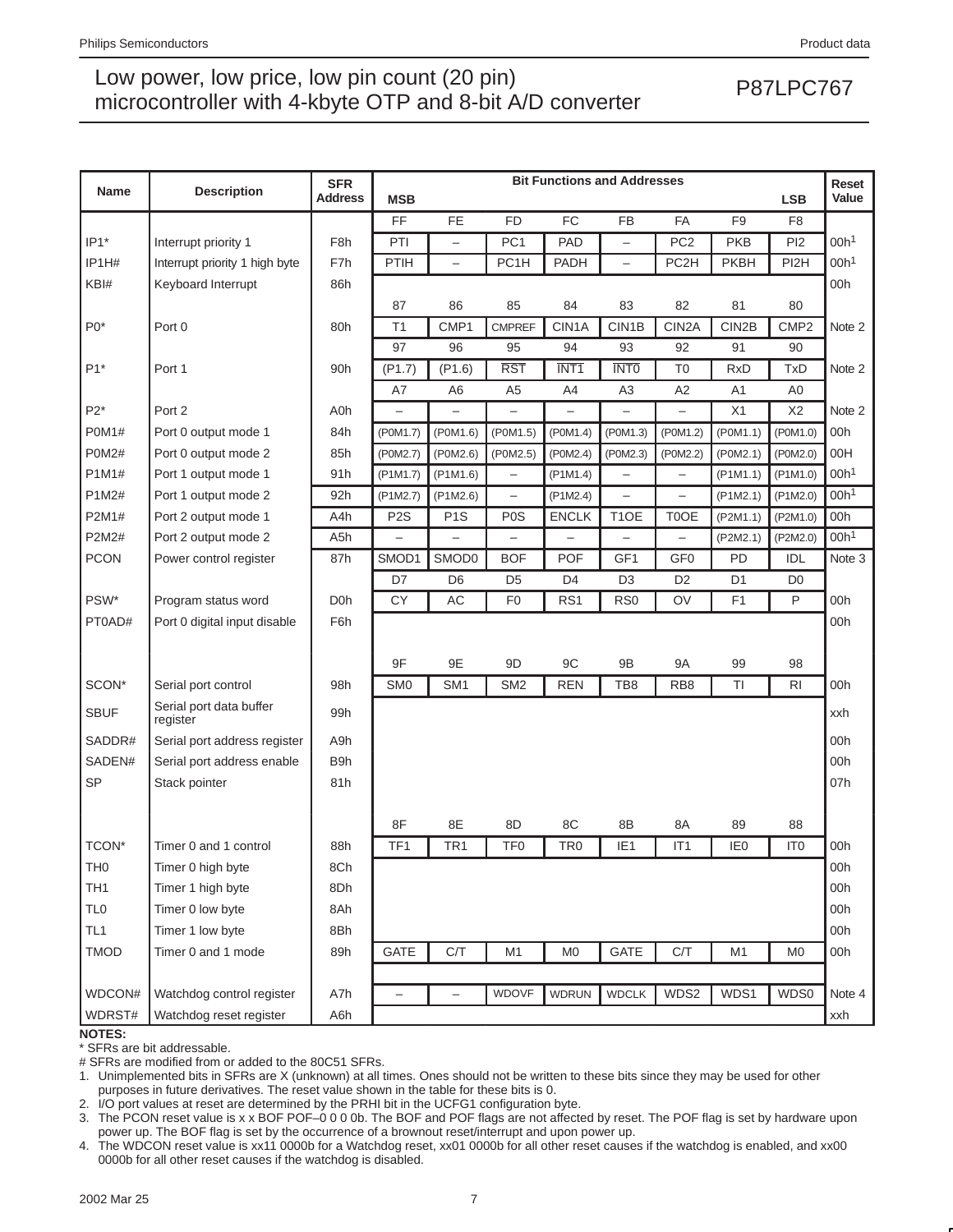### **FUNCTIONAL DESCRIPTION**

Details of P87LPC767 functions will be described in the following sections.

#### **Enhanced CPU**

The P87LPC767 uses an enhanced 80C51 CPU which runs at twice the speed of standard 80C51 devices. This means that the performance of the P87LPC767 running at 5 MHz is exactly the same as that of a standard 80C51 running at 10 MHz. A machine cycle consists of 6 oscillator cycles, and most instructions execute in 6 or 12 clocks. A user configurable option allows restoring standard 80C51 execution timing. In that case, a machine cycle becomes 12 oscillator cycles.

In the following sections, the term "CPU clock" is used to refer to the clock that controls internal instruction execution. This may sometimes be different from the externally applied clock, as in the case where the part is configured for standard 80C51 timing by means of the CLKR configuration bit or in the case where the clock is divided down via the setting of the DIVM register. These features are described in the Oscillator section.

### **Analog Functions**

The P87LPC767 incorporates analog peripheral functions: an Analog to Digital Converter and two Analog Comparators. In order to give the best analog function performance and to minimize power consumption, pins that are being used for analog functions must have the digital outputs and inputs disabled.

Digital outputs are disabled by putting the port output into the Input Only (high impedance) mode as described in the I/O Ports section.

Digital inputs on port 0 may be disabled through the use of the PT0AD register. Each bit in this register corresponds to one pin of Port 0. Setting the corresponding bit in PT0AD disables that pin's digital input. Port bits that have their digital inputs disabled will be read as 0 by any instruction that accesses the port.

### **Analog to Digital Converter**

The P87LPC767 incorporates a four channel, 8-bit A/D converter. The A/D inputs are alternate functions on four port 0 pins. Because the device has a very limited number of pins, the A/D power supply and references are shared with the processor power pins,  $V_{DD}$  and  $V_{SS}$ . The A/D converter operates down to a  $V_{DD}$  supply of 3.0 V.

The A/D converter circuitry consists of a 4-input analog multiplexer and an 8-bit successive approximation ADC. The A/D employs a ratiometric potentiometer which guarantees DAC monotonicity.

The A/D converter is controlled by the special function register ADCON. Details of ADCON are shown in Figure 2. The A/D must be enabled by setting the ENADC bit at least 10 microseconds before a conversion is started, to allow time for the A/D to stabilize. Prior to the beginning of an A/D conversion, one analog input pin must be selected for conversion via the AADR1 and AADR0 bits. These bits cannot be changed while the A/D is performing a conversion.

An A/D conversion is started by setting the ADCS bit, which remains set while the conversion is in progress. When the conversion is complete, the ADCS bit is cleared and the ADCI bit is set. When ADCI is set, it will generate an interrupt if the interrupt system is enabled, the A/D interrupt is enabled (via the EAD bit in the IE1 register), and the A/D interrupt is the highest priority pending interrupt.

When a conversion is complete, the result is contained in the register DAC0. This value will not change until another conversion is started. Before another A/D conversion may be started, the ADCI bit must be cleared by software. The A/D channel selection may be changed by the same instruction that sets ADCS to start a new conversion, but not by the same instruction that clears ADCI.

The connections of the A/D converter are shown in Figure 3.

The ideal A/D result may be calculated as follows:

Result = 
$$
(V_{IN} - V_{SS}) \times \frac{256}{V_{DD} - V_{SS}}
$$
 (round result to the nearest integer)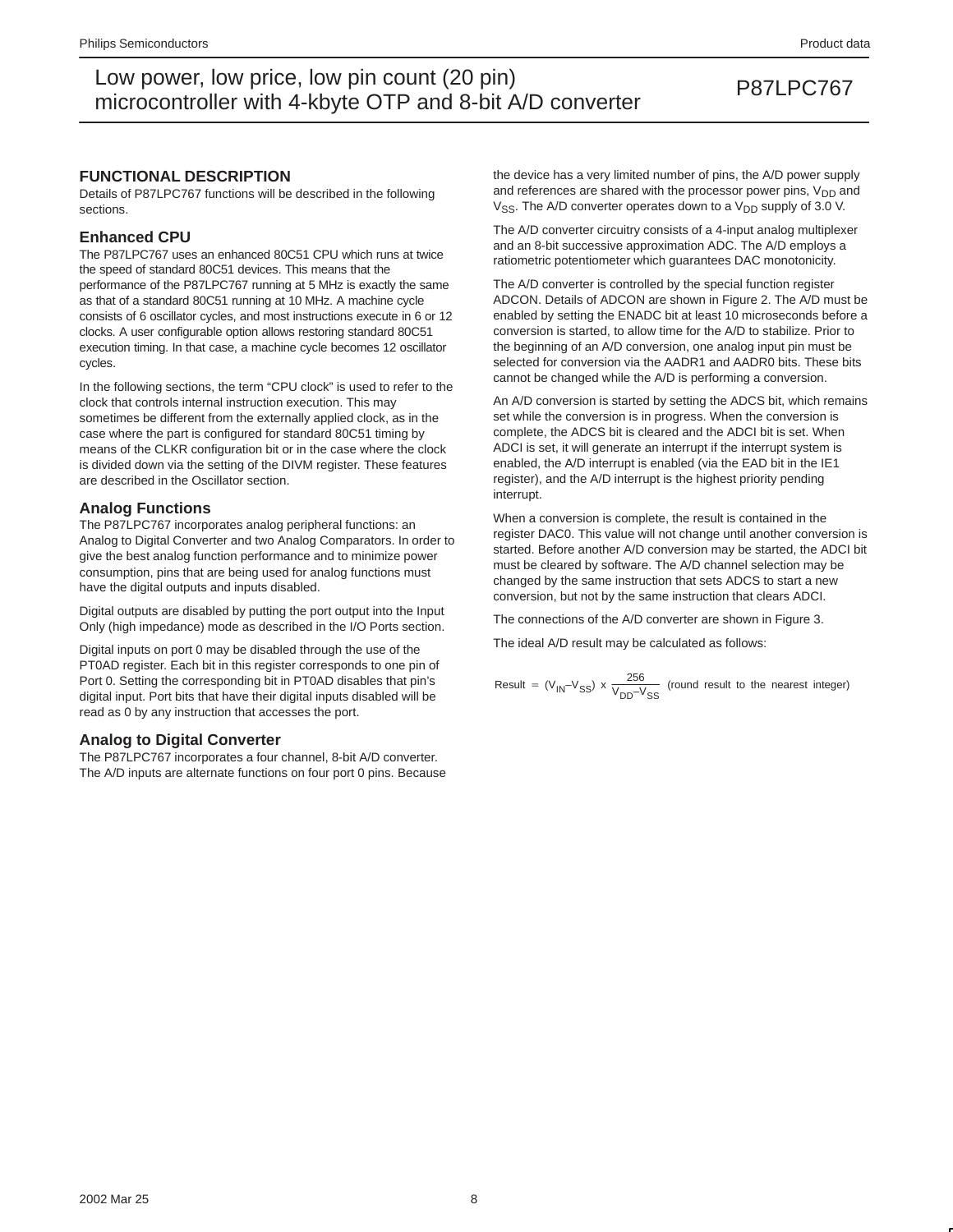| <b>ADCON</b>     | Address: C0h      | 7                                                                                                                                                                                                                                                                 | 6                                                                 | 5                        | 4           | 3           | $\overline{c}$ | 1     | $\boldsymbol{0}$ |  |  |
|------------------|-------------------|-------------------------------------------------------------------------------------------------------------------------------------------------------------------------------------------------------------------------------------------------------------------|-------------------------------------------------------------------|--------------------------|-------------|-------------|----------------|-------|------------------|--|--|
| Bit addressable  |                   | <b>ENADC</b>                                                                                                                                                                                                                                                      | $\overline{\phantom{a}}$                                          | $\overline{\phantom{0}}$ | <b>ADCI</b> | <b>ADCS</b> | <b>RCCLK</b>   | AADR1 | AADR0            |  |  |
| Reset Value: 00h |                   |                                                                                                                                                                                                                                                                   |                                                                   |                          |             |             |                |       |                  |  |  |
| <b>BIT</b>       | <b>SYMBOL</b>     | <b>FUNCTION</b>                                                                                                                                                                                                                                                   |                                                                   |                          |             |             |                |       |                  |  |  |
| ADCON.7          | <b>ENADC</b>      | When ENADC = 1, the A/D is enabled and conversions may take place. Must be set 10<br>microseconds before a conversion is started. ENADC cannot be cleared while ADCS or ADCI<br>are 1.                                                                            |                                                                   |                          |             |             |                |       |                  |  |  |
| ADCON.6          |                   |                                                                                                                                                                                                                                                                   | Reserved for future use. Should not be set to 1 by user programs. |                          |             |             |                |       |                  |  |  |
| ADCON.5          |                   | Reserved for future use. Should not be set to 1 by user programs.                                                                                                                                                                                                 |                                                                   |                          |             |             |                |       |                  |  |  |
| ADCON.4          | <b>ADCI</b>       | A/D conversion complete/interrupt flag. This flag is set when an A/D conversion is completed.<br>This bit will cause a hardware interrupt if enabled and of sufficient priority. Must be cleared by<br>software.                                                  |                                                                   |                          |             |             |                |       |                  |  |  |
| ADCON.3          | <b>ADCS</b>       | A/D start. Setting this bit by software starts the conversion of the selected A/D input. ADCS<br>remains set while the A/D conversion is in progress and is cleared automatically upon<br>completion. While ADCS or ADCI are one, new start commands are ignored. |                                                                   |                          |             |             |                |       |                  |  |  |
|                  | <b>ADCI, ADCS</b> | A/D Status                                                                                                                                                                                                                                                        |                                                                   |                          |             |             |                |       |                  |  |  |
|                  | 0 <sub>0</sub>    | A/D not busy, a conversion can be started.                                                                                                                                                                                                                        |                                                                   |                          |             |             |                |       |                  |  |  |
|                  | 0 <sub>1</sub>    | A/D busy, the start of a new conversion is blocked.                                                                                                                                                                                                               |                                                                   |                          |             |             |                |       |                  |  |  |
|                  | 1 <sub>0</sub>    | An A/D conversion is complete. ADCI must be cleared prior to starting a new conversion.                                                                                                                                                                           |                                                                   |                          |             |             |                |       |                  |  |  |
|                  | 11                | An A/D conversion is complete. ADCI must be cleared prior to starting a new conversion. This<br>state exists for one machine cycle as an A/D conversion is completed.                                                                                             |                                                                   |                          |             |             |                |       |                  |  |  |
| ADCON.2          | <b>RCCLK</b>      | When $RCCLK = 0$ , the CPU clock is used as the A/D clock. When $RCCLK = 1$ , the internal RC<br>oscillator is used as the A/D clock. This bit is writable while ADCS and ADCI are 0.                                                                             |                                                                   |                          |             |             |                |       |                  |  |  |
| ADCON.1, 0       | AADR1,0           | Along with AADR0, selects the A/D channel to be converted. These bits can only be written<br>while ADCS and ADCI are 0.                                                                                                                                           |                                                                   |                          |             |             |                |       |                  |  |  |
|                  | AADR1, AADR0      | A/D Input Selected                                                                                                                                                                                                                                                |                                                                   |                          |             |             |                |       |                  |  |  |
|                  | 0 <sub>0</sub>    | AD0 (P0.3).                                                                                                                                                                                                                                                       |                                                                   |                          |             |             |                |       |                  |  |  |
|                  | 0 <sub>1</sub>    | AD1 (P0.4).                                                                                                                                                                                                                                                       |                                                                   |                          |             |             |                |       |                  |  |  |
|                  | 10                | AD2 (P0.5).                                                                                                                                                                                                                                                       |                                                                   |                          |             |             |                |       |                  |  |  |
|                  | 11                | AD3 (P0.6).                                                                                                                                                                                                                                                       |                                                                   |                          |             |             |                |       |                  |  |  |
|                  |                   |                                                                                                                                                                                                                                                                   |                                                                   |                          |             |             |                |       | SU01354          |  |  |

**Figure 2. A/D Control Register (ADCON)**

### **A/D Timing**

The A/D may be clocked in one of two ways. The default is to use the CPU clock as the A/D clock source. When used in this manner, the A/D completes a conversion in 31 machine cycles. The A/D may be operated up to the maximum CPU clock rate of 20 MHz, giving a conversion time of 9.3 µs. The formula for calculating A/D conversion time when the CPU clock runs the A/D is: 186 µs / CPU clock rate (in MHz). To obtain accurate A/D conversion results, the CPU clock must be at least 1 MHz.

The A/D may also be clocked by the on-chip RC oscillator, even if the RC oscillator is not used as the CPU clock. This is accomplished by setting the RCCLK bit in ADCON. This arrangement has several advantages. First, the A/D conversion time is faster at lower CPU clock rates. Also, the CPU may be run at speeds below 1 MHz without affecting A/D accuracy. Finally, the Power Down mode may be used to completely shut down the CPU and its oscillator, along

with other peripheral functions, in order to obtain the best possible A/D accuracy. This should not be used if the MCU uses an external clock source greater than 4 MHz.

When the A/D is operated from the RCCLK while the CPU is running from another clock source, 3 or 4 machine cycles are used to synchronize A/D operation. The time can range from a minimum of 3 machine cycles (at the CPU clock rate) + 108 RC clocks to a maximum of 4 machine cycles (at the CPU clock rate) + 112 RC clocks.

Example A/D conversion times at various CPU clock rates are shown in Table 1. In Table 1, maximum times for  $RCCLK = 1$  use an RC clock frequency of 4.5 MHz (6 MHz - 25%). Minimum times for RCCLK = 1 use an RC clock frequency of 7.5 MHz (6 MHz + 25%). Nominal time assume an ideal RC clock frequency of 6 MHz and an average of 3.5 machine cycles at the CPU clock rate.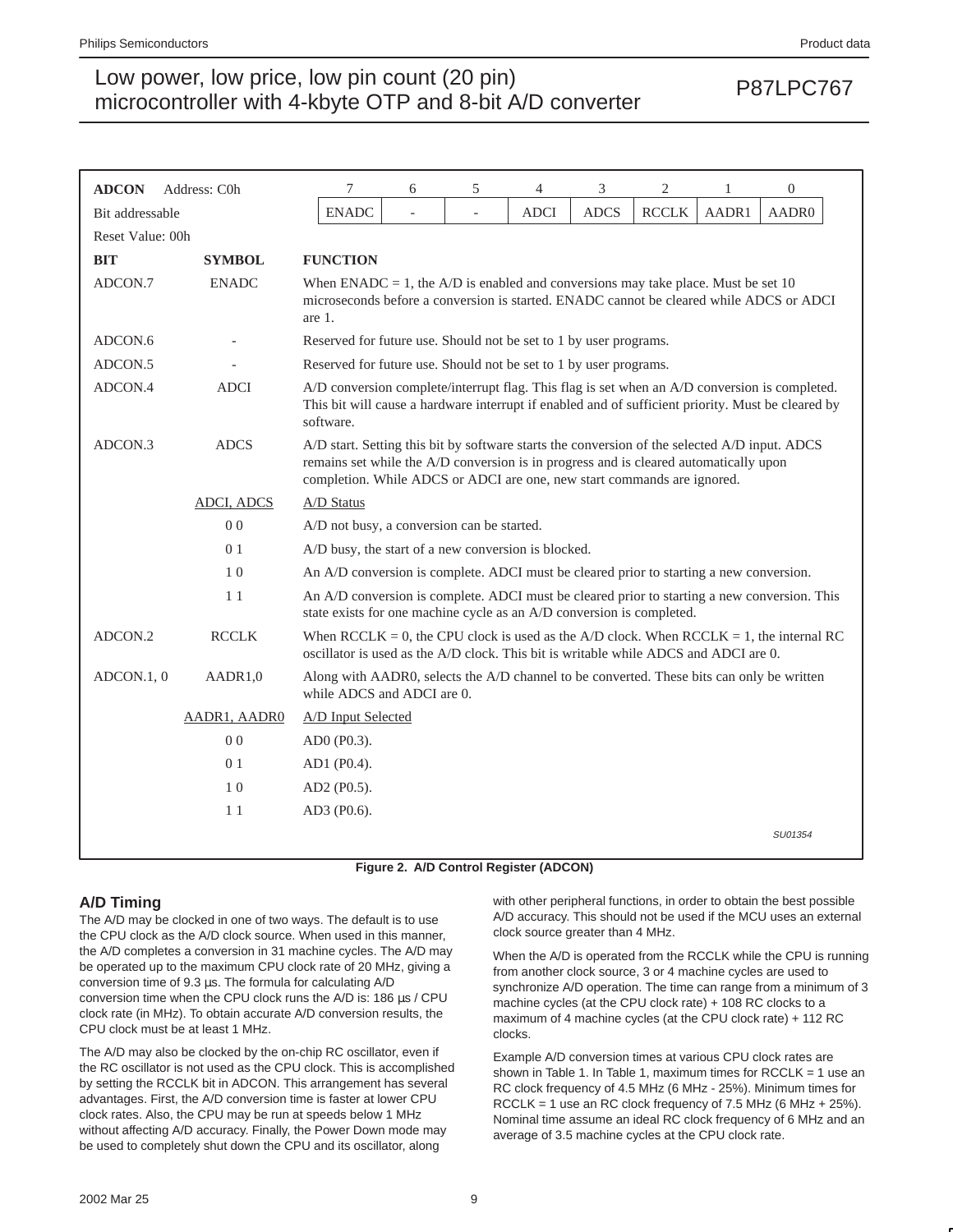### **Table 1. Example A/D Conversion Times**

| <b>CPU Clock Rate</b> | $RCCLK = 0$              | $RCCLK = 1$      |                            |                            |  |  |  |  |
|-----------------------|--------------------------|------------------|----------------------------|----------------------------|--|--|--|--|
|                       |                          | minimum          | nominal                    | maximum                    |  |  |  |  |
| 32 kHz                | <b>NA</b>                | 563.4 us         | $659 \,\mathrm{\upmu s}$   | 757 µs                     |  |  |  |  |
| 1 MHz                 | $186 \,\mathrm{\upmu s}$ | $32.4 \,\mu s$   | $39.3 \mu s$               | $48.9 \,\mu s$             |  |  |  |  |
| 4 MHz                 | $46.5 \,\mu s$           | $18.9 \,\mu s$   | $23.6 \,\mu s$             | $30.1 \text{ }\mu\text{s}$ |  |  |  |  |
| 11.0592 MHz           | $16.8 \,\mathrm{us}$     | 16 <sub>us</sub> | $20.2 \text{ }\mu\text{s}$ | $27.1$ us                  |  |  |  |  |
| 12 MHz                | $15.5 \,\mathrm{us}$     |                  |                            |                            |  |  |  |  |
| 16 MHz                | $11.6 \,\mu s$           |                  |                            |                            |  |  |  |  |
| 20 MHz                | $9.3 \mu s$              |                  |                            |                            |  |  |  |  |

Note: Do not clock ADC from the RC oscillator when MCU clock is greater than 4 MHz.





### **The A/D in Power Down and Idle Modes**

While using the CPU clock as the A/D clock source, the Idle mode may be used to conserve power and/or to minimize system noise during the conversion. CPU operation will resume and Idle mode terminate automatically when a conversion is complete if the A/D interrupt is active. In Idle mode, noise from the CPU itself is eliminated, but noise from the oscillator and any other on-chip peripherals that are running will remain.

The CPU may be put into Power Down mode when the A/D is clocked by the on-chip RC oscillator (RCCLK = 1). This mode gives the best possible A/D accuracy by eliminating most on-chip noise sources.

If the Power Down mode is entered while the A/D is running from the CPU clock (RCCLK = 0), the  $A/D$  will abort operation and will not wake up the CPU. The contents of DAC0 will be invalid when operation does resume.

When an A/D conversion is started, Power Down or Idle mode must be activated within two machine cycles in order to have the most accurate A/D result. These two machine cycles are counted at the CPU clock rate. When using the A/D with either Power Down or Idle mode, care must be taken to insure that the CPU is not restarted by another interrupt until the A/D conversion is complete. The possible causes of wakeup are different in Power Down and Idle modes.

A/D accuracy is also affected by noise generated elsewhere in the application, power supply noise, and power supply regulation. Since the P87LPC767 power pins are also used as the A/D reference and supply, the power supply has a very direct affect on the accuracy of A/D readings. Using the A/D without Power Down mode while the clock is divided through the use of CLKR or DIVM has an adverse effect on A/D accuracy.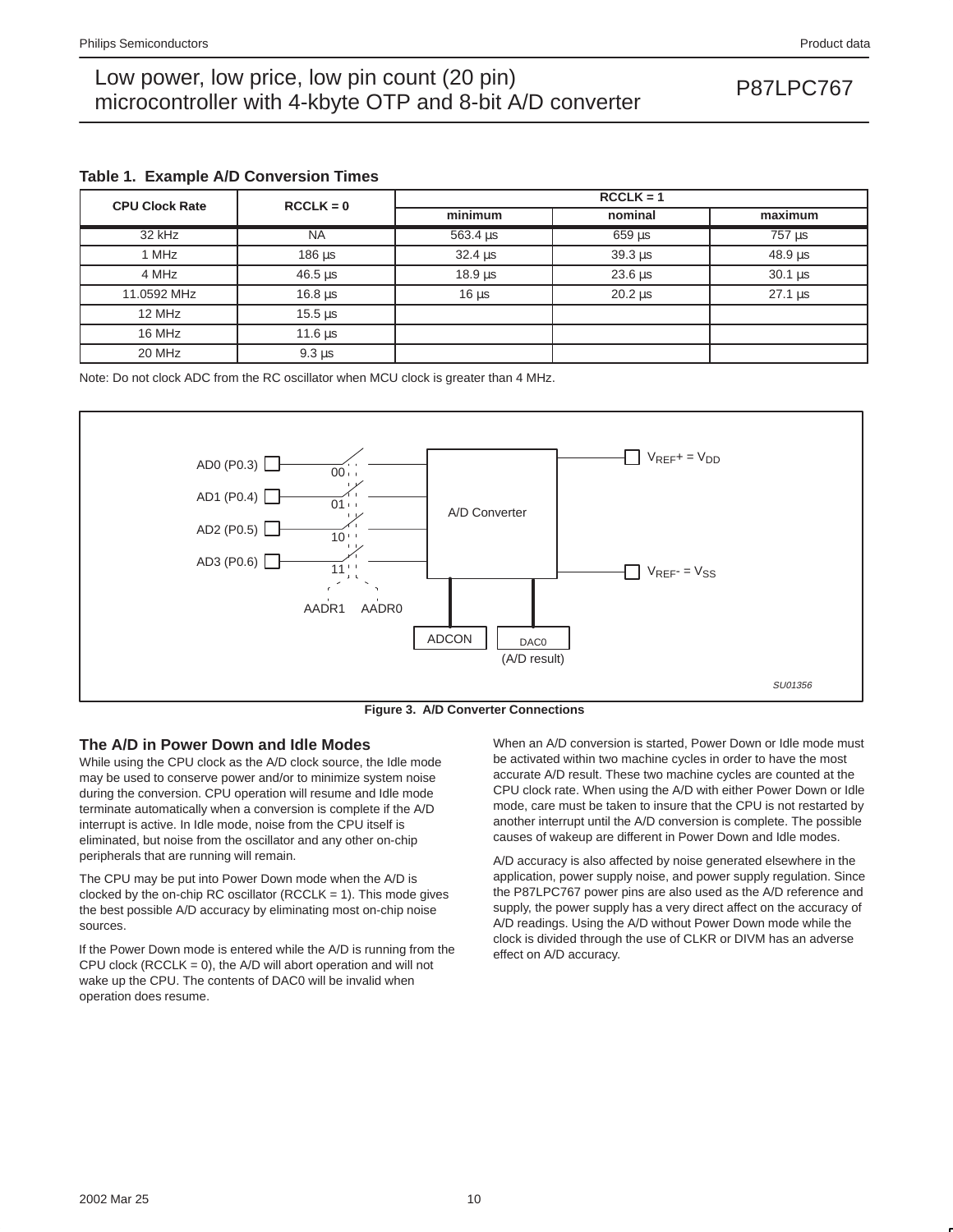#### **Code Examples for the A/D**

The first piece of sample code shows an example of port configuration for use with the A/D. This example sets up the pins so that all four A/D channels may be used. Port configuration for analog functions is described in the section Analog Functions.

|     |  |            |  |  | ; Set up port pins for A/D conversion, without affecting other pins. |  |  |
|-----|--|------------|--|--|----------------------------------------------------------------------|--|--|
| mov |  | PT0AD,#78h |  |  | ; Disable digital inputs on A/D input pins.                          |  |  |
| anl |  | P0M2,#87h  |  |  | ; Disable digital outputs on A/D input pins.                         |  |  |
| orl |  | P0M1,#78h  |  |  | ; Disable digital outputs on A/D input pins.                         |  |  |

Following is an example of using the A/D with interrupts. The routine ADStart begins an A/D conversion using the A/D channel number supplied in the accumulator. The channel number is not checked for validity. The A/D must previously have been enabled with sufficient time to allow for stabilization.

The interrupt handler routine reads the conversion value and returns it in memory address ADResult. The interrupt should be enabled prior to starting the conversion.

|               |      | ; Start A/D conversion.  |                                                                   |
|---------------|------|--------------------------|-------------------------------------------------------------------|
| ADStart:      |      |                          |                                                                   |
|               | orl  | ADCON, A                 | ; Add in the new channel number.                                  |
|               | setb | ADCS                     | ; Start an A/D conversion.                                        |
| $\ddot{i}$    | orl  | PCON,#01h                | ; The CPU could be put into Idle mode here.                       |
| $\mathcal{L}$ | orl  | PCON, #02h               | ; The CPU could be put into Power Down mode here if RCCLK = $1$ . |
|               | ret  |                          |                                                                   |
|               |      |                          |                                                                   |
|               |      | ; A/D interrupt handler. |                                                                   |
| ADInt:        |      |                          |                                                                   |
|               | push | ACC                      | ; Save accumulator.                                               |
|               | mov  | A, DAC0                  | ; Get A/D result,                                                 |
|               | mov  | ADResult, A              | ; and save it in memory.                                          |
|               | clr  | ADCI                     | ; Clear the A/D completion flag.                                  |
|               | anl  | ADCON,#0fch              | ; Clear the A/D channel number.                                   |
|               | pop  | ACC                      | ; Restore accumulator.                                            |
|               | reti |                          |                                                                   |

Following is an example of using the A/D with polling. An A/D conversion is started using the channel number supplied in the accumulator. The channel number is not checked for validity. The A/D must previously have been enabled with sufficient time to allow for stabilization. The conversion result is returned in the accumulator.

| ADRead:   |              |                                  |  |  |  |  |
|-----------|--------------|----------------------------------|--|--|--|--|
| orl       | ADCON, A     | ; Add in the new channel number. |  |  |  |  |
| setb      | ADCS         | ; Start A/D conversion.          |  |  |  |  |
| $ADChk$ : |              |                                  |  |  |  |  |
| inb       | ADCI, ADChk  | ; Wait for ADCI to be set.       |  |  |  |  |
| mov       | A, DACO      | ; Get A/D result.                |  |  |  |  |
| c1r       | ADCI         | ; Clear the A/D completion flag. |  |  |  |  |
| anl       | ADCON, #0fch | ; Clear the A/D channel number.  |  |  |  |  |
| ret.      |              |                                  |  |  |  |  |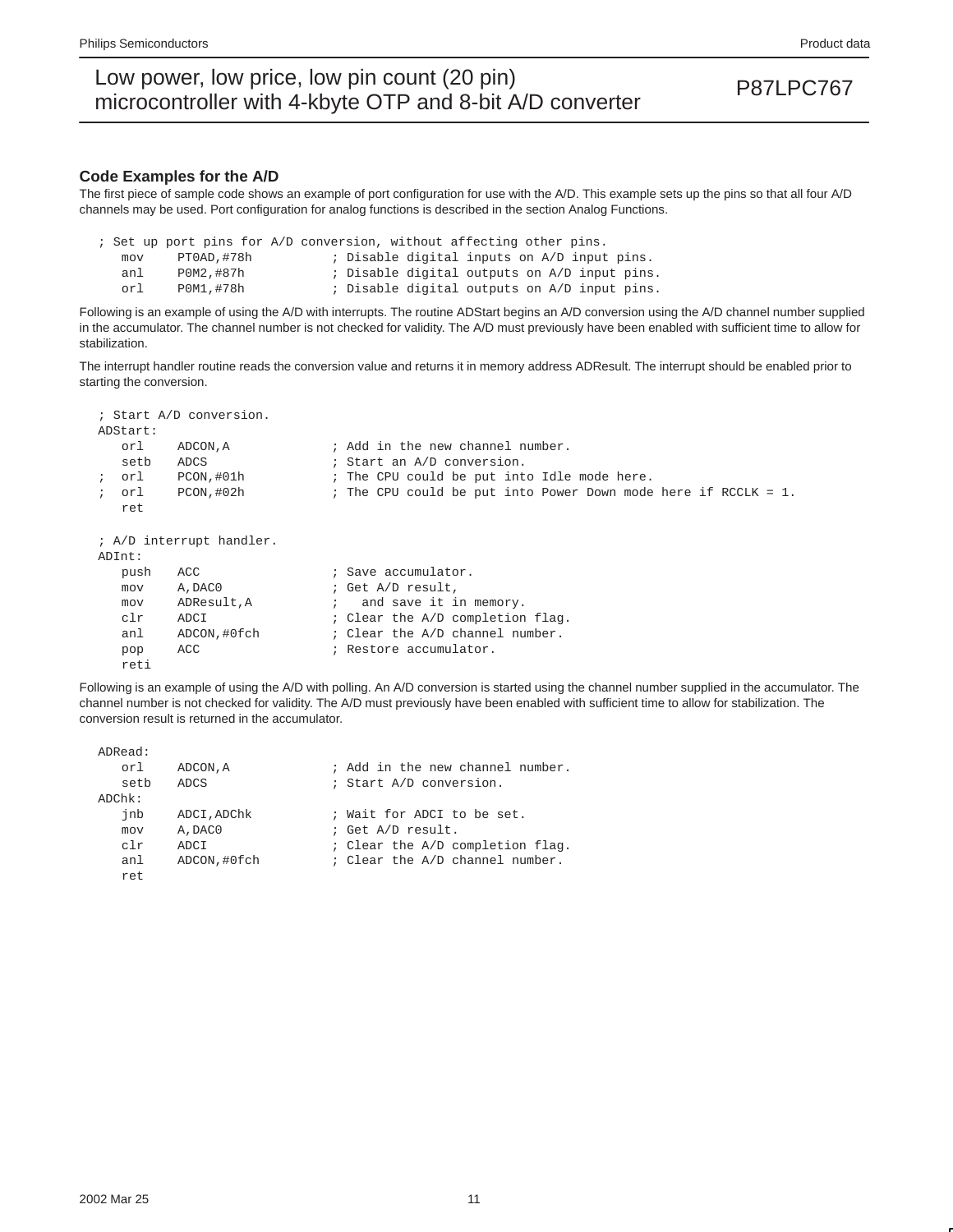### **Analog Comparators**

Two analog comparators are provided on the P87LPC767. Input and output options allow use of the comparators in a number of different configurations. Comparator operation is such that the output is a logical one (which may be read in a register and/or routed to a pin) when the positive input (one of two selectable pins) is greater than the negative input (selectable from a pin or an internal reference voltage). Otherwise the output is a zero. Each comparator may be configured to cause an interrupt when the output value changes.

#### **Comparator Configuration**

Each comparator has a control register, CMP1 for comparator 1 and CMP2 for comparator 2. The control registers are identical and are shown in Figure 4.

The overall connections to both comparators are shown in Figure 5. There are eight possible configurations for each comparator, as determined by the control bits in the corresponding CMPn register: CPn, CNn, and OEn. These configurations are shown in Figure 6. The comparators function down to a  $V_{DD}$  of 3.0 V.

When each comparator is first enabled, the comparator output and interrupt flag are not guaranteed to be stable for 10 microseconds. The corresponding comparator interrupt should not be enabled during that time, and the comparator interrupt flag must be cleared before the interrupt is enabled in order to prevent an immediate interrupt service.



**Figure 4. Comparator Control Registers (CMP1 and CMP2)**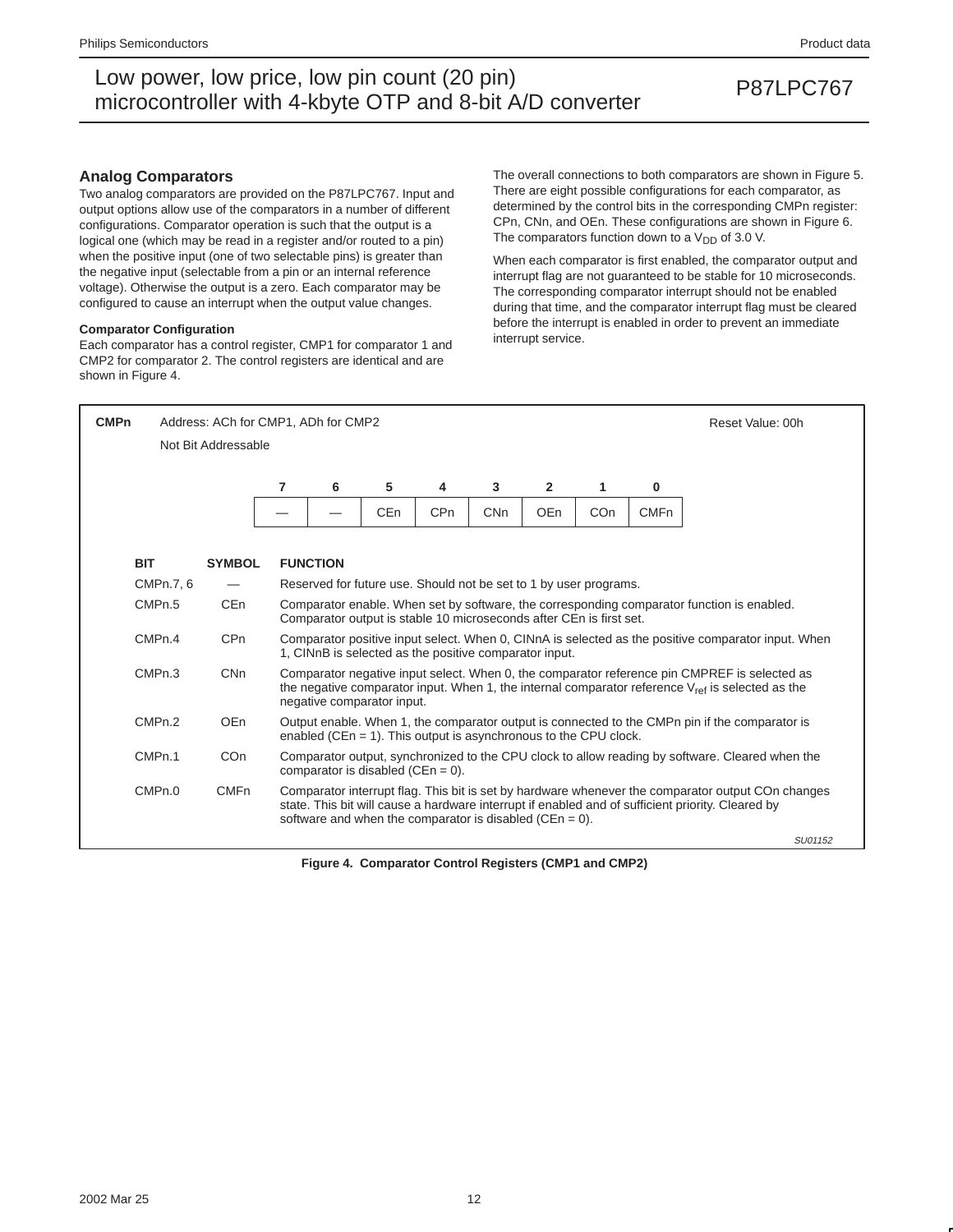

**Figure 5. Comparator Input and Output Connections**



**Figure 6. Comparator Configurations**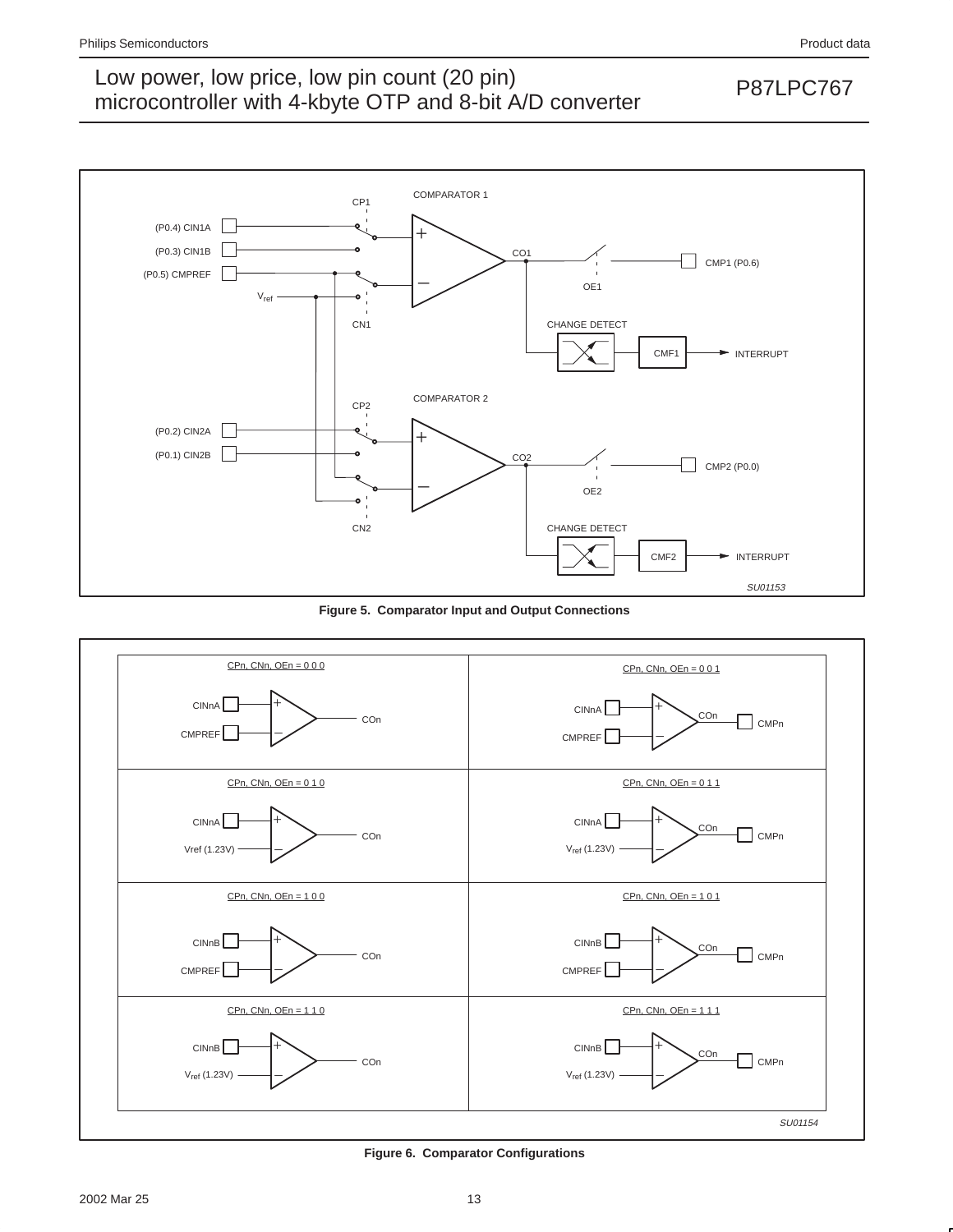#### **Internal Reference Voltage**

An internal reference voltage generator may supply a default reference when a single comparator input pin is used. The value of the internal reference voltage, referred to as  $V_{ref}$ , is 1.28 V  $\pm$ 10%.

#### **Comparator Interrupt**

Each comparator has an interrupt flag CMFn contained in its configuration register. This flag is set whenever the comparator output changes state. The flag may be polled by software or may be used to generate an interrupt. The interrupt will be generated when the corresponding enable bit ECn in the IEN1 register is set and the interrupt system is enabled via the EA bit in the IEN0 register.

#### **Comparators and Power Reduction Modes**

Either or both comparators may remain enabled when Power Down or Idle mode is activated. The comparators will continue to function in the power reduction mode. If a comparator interrupt is enabled, a change of the comparator output state will generate an interrupt and wake up the processor. If the comparator output to a pin is enabled, the pin should be configured in the push-pull mode in order to obtain fast switching times while in power down mode. The reason is that with the oscillator stopped, the temporary strong pull-up that normally occurs during switching on a quasi-bidirectional port pin does not take place.

Comparators consume power in Power Down and Idle modes, as well as in the normal operating mode. This fact should be taken into account when system power consumption is an issue.

#### **Comparator Configuration Example**

The code shown in Figure 7 is an example of initializing one comparator. Comparator 1 is configured to use the CIN1A and CMPREF inputs, outputs the comparator result to the CMP1 pin, and generates an interrupt when the comparator output changes.

The interrupt routine used for the comparator must clear the interrupt flag (CMF1 in this case) before returning.

| CmpInit: |             |                                                 |
|----------|-------------|-------------------------------------------------|
| mov      | PTOAD, #30h | ; Disable digital inputs on pins that are used  |
|          |             | for analog functions: CIN1A, CMPREF.            |
| anl      | POM2, #Ocfh | ; Disable digital outputs on pins that are used |
| orl      | P0M1,#30h   | for analog functions: CIN1A, CMPREF.            |
| mov      | CMP1,#24h   | ; Turn on comparator 1 and set up for:          |
|          |             | - Positive input on CIN1A.<br>$\ddot{i}$        |
|          |             | - Negative input from CMPREF pin.               |
|          |             | - Output to CMP1 pin enabled.                   |
| call     | delay10us   | ; The comparator has to start up for at         |
|          |             | least 10 microseconds before use.               |
| anl      | CMP1,#0feh  | : Clear comparator 1 interrupt flag.            |
| setb     | EC1         | ; Enable the comparator 1 interrupt. The        |
|          |             | priority is left at the current value.          |
| setb     | EA          | ; Enable the interrupt system (if needed).      |
| ret      |             | ; Return to caller.                             |
|          |             | SU01189                                         |

**Figure 7.**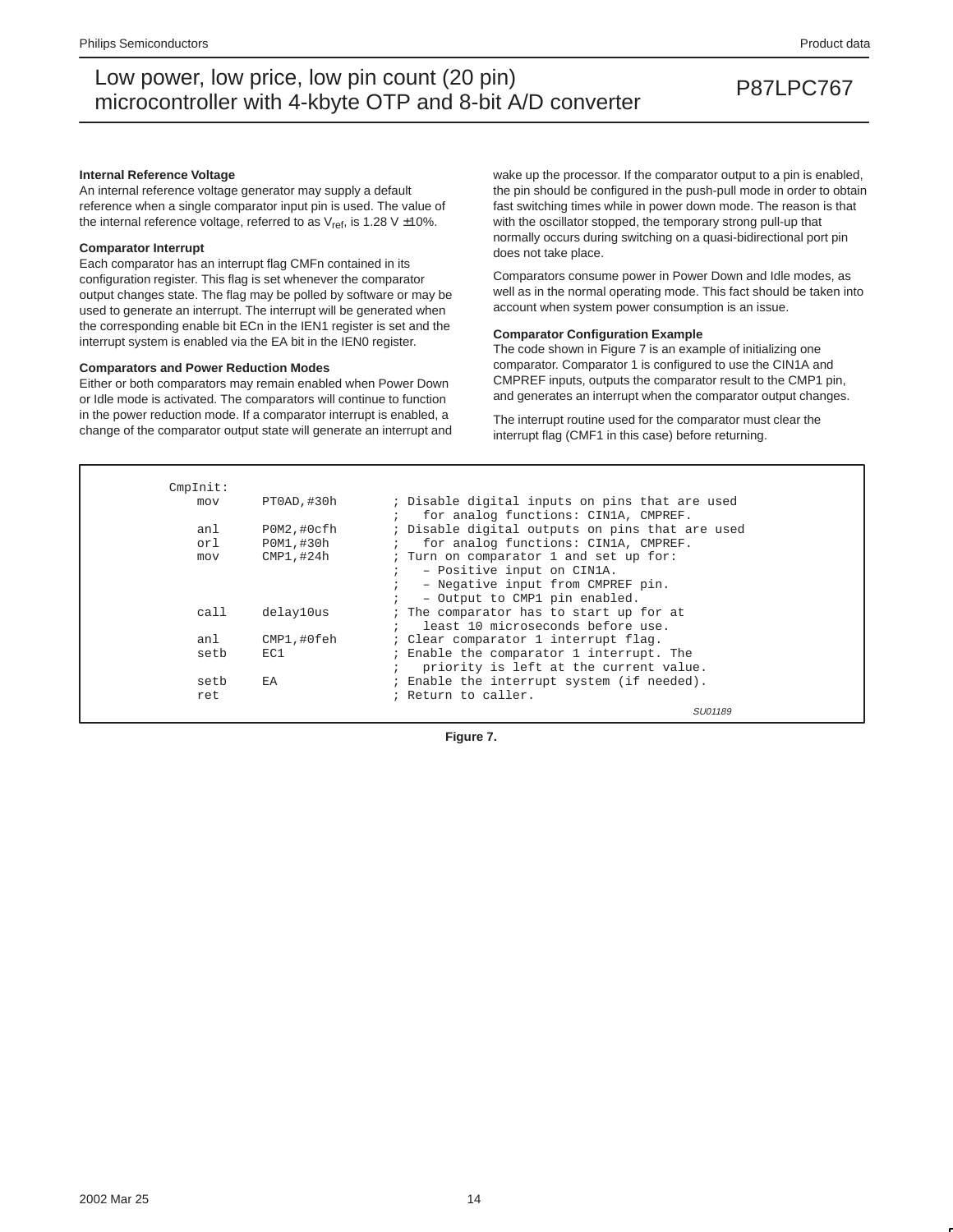### **I 2C Serial Interface**

The I<sup>2</sup>C bus uses two wires (SDA and SCL) to transfer information between devices connected to the bus. The main features of the bus are:

- Bidirectional data transfer between masters and slaves.
- Serial addressing of slaves (no added wiring).
- Acknowledgment after each transferred byte.
- Multimaster bus.
- Arbitration between simultaneously transmitting masters without corruption of serial data on bus.

The I<sup>2</sup>C subsystem includes hardware to simplify the software required to drive the I<sup>2</sup>C bus. The hardware is a single bit interface which in addition to including the necessary arbitration and framing error checks, includes clock stretching and a bus timeout timer. The interface is synchronized to software either through polled loops or interrupts.

Refer to the application note AN422, entitled "Using the 8XC751 Microcontroller as an I2C Bus Master" for additional discussion of the 8xC76x I<sup>2</sup>C interface and sample driver routines.

The P87LPC767 I2C implementation duplicates that of the 87C751 and 87C752 except for the following details:

- The interrupt vector addresses for both the I2C interrupt and the Timer I interrupt.
- The I2C SFR addresses (I2CON, !2CFG, I2DAT).
- $\bullet$  The location of the I<sup>2</sup>C interrupt enable bit and the name of the SFR it is located within (EI2 is Bit 0 in IEN1).
- The location of the Timer I interrupt enable bit and the name of the SFR it is located within (ETI is Bit 7 in IEN1).
- The I<sup>2</sup>C and Timer I interrupts have a settable priority.

Timer I is used to both control the timing of the  $1<sup>2</sup>C$  bus and also to detect a "bus locked" condition, by causing an interrupt when nothing happens on the I2C bus for an inordinately long period of time while a transmission is in progress. If this interrupt occurs, the program has the opportunity to attempt to correct the fault and resume I2C operation.

Six time spans are important in I<sup>2</sup>C operation and are insured by timer I:

- The MINIMUM HIGH time for SCL when this device is the master.
- The MINIMUM LOW time for SCL when this device is a master. This is not very important for a single-bit hardware interface like this one, because the SCL low time is stretched until the software responds to the  $1<sup>2</sup>C$  flags. The software response time normally meets or exceeds the MIN LO time. In cases where the software responds within MIN HI + MIN LO) time, timer I will ensure that the minimum time is met.
- The MINIMUM SCL HIGH TO SDA HIGH time in a stop condition.
- The MINIMUM SDA HIGH TO SDA LOW time between I<sup>2</sup>C stop and start conditions (4.7ms, see  $1<sup>2</sup>C$  specification).
- The MINIMUM SDA LOW TO SCL LOW time in a start condition.
- The MAXIMUM SCL CHANGE time while an I2C frame is in progress. A frame is in progress between a start condition and the following stop condition. This time span serves to detect a lack of software response on this device as well as external I<sup>2</sup>C

problems. SCL "stuck low" indicates a faulty master or slave. SCL "stuck high" may mean a faulty device, or that noise induced onto the I2C bus caused all masters to withdraw from I2C arbitration.

The first five of these times are 4.7 ms (see  $1<sup>2</sup>C$  specification) and are covered by the low order three bits of timer I. Timer I is clocked by the P87LPC767 CPU clock. Timer I can be pre-loaded with one of four values to optimize timing for different oscillator frequencies. At lower frequencies, software response time is increased and will degrade maximum performance of the I2C bus. See special function register I2CFG description for prescale values (CT0, CT1).

The MAXIMUM SCL CHANGE time is important, but its exact span is not critical. The complete 10 bits of timer I are used to count out the maximum time. When  $1<sup>2</sup>C$  operation is enabled, this counter is cleared by transitions on the SCL pin. The timer does not run between I2C frames (i.e., whenever reset or stop occurred more recently than the last start). When this counter is running, it will carry out after 1020 to 1023 machine cycles have elapsed since a change on SCL. A carry out causes a hardware reset of the I2C interface and generates an interrupt if the Timer I interrupt is enabled. In cases where the bus hang-up is due to a lack of software response by this device, the reset releases SCL and allows I2C operation among other devices to continue.

Timer I is enabled to run, and will reset the I2C interface upon overflow, if the TIRUN bit in the I2CFG register is set. The Timer I interrupt may be enabled via the ETI bit in IEN1, and its priority set by the PTIH and PTI bits in the Ip1H and IP1 registers respectively.

#### **I 2C Interrupts**

If I2C interrupts are enabled (EA and EI2 are both set to 1), an I2C interrupt will occur whenever the ATN flag is set by a start, stop, arbitration loss, or data ready condition (refer to the description of ATN following). In practice, it is not efficient to operate the I2C interface in this fashion because the I2C interrupt service routine would somehow have to distinguish between hundreds of possible conditions. Also, since I<sup>2</sup>C can operate at a fairly high rate, the software may execute faster if the code simply waits for the I2C interface.

Typically, the I2C interrupt should only be used to indicate a start condition at an idle slave device, or a stop condition at an idle master device (if it is waiting to use the  $I<sup>2</sup>C$  bus). This is accomplished by enabling the I2C interrupt only during the aforementioned conditions.

#### **Reading I2CON**

- RDAT The data from SDA is captured into "Receive DATa" whenever a rising edge occurs on SCL. RDAT is also available (with seven low-order zeros) in the I2DAT register. The difference between reading it here and there is that reading I2DAT clears DRDY, allowing the I<sup>2</sup>C to proceed on to another bit. Typically, the first seven bits of a received byte are read from I2DAT, while the 8th is read here. Then I2DAT can be written to send the Acknowledge bit and clear DRDY.
- ATN "ATteNtion" is 1 when one or more of DRDY, ARL, STR, or STP is 1. Thus, ATN comprises a single bit that can be tested to release the I2C service routine from a "wait loop."
- DRDY "Data ReaDY" (and thus ATN) is set when a rising edge occurs on SCL, except at idle slave. DRDY is cleared by writing  $CDR = 1$ , or by writing or reading the I2DAT register. The following low period on SCL is stretched until the program responds by clearing DRDY.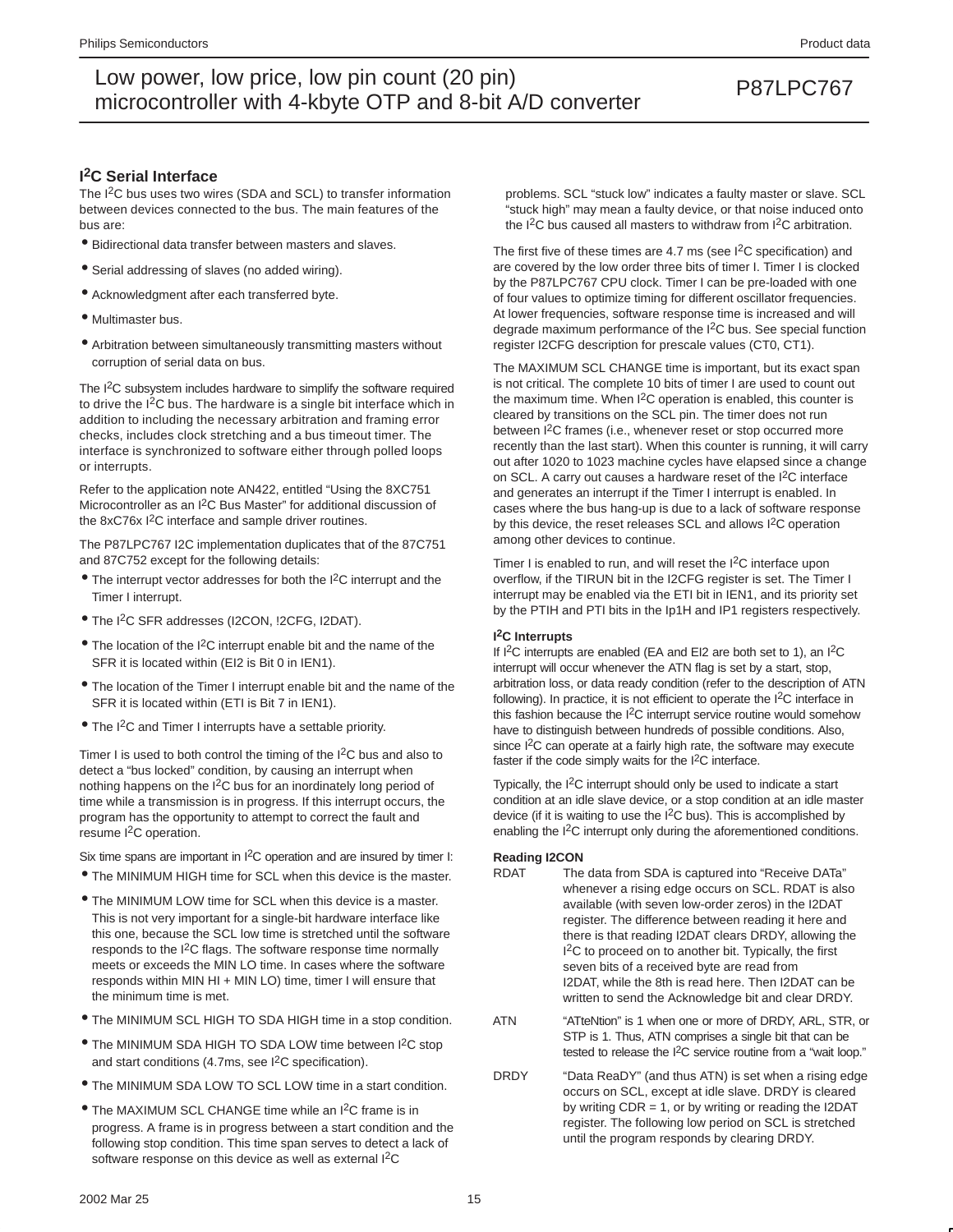| <b>I2CON</b> | Address: D8h               |                              |             |                                                                                                                                    |                                            |            |                                                                 |                |                                                                                         |             | Reset Value: 81h |
|--------------|----------------------------|------------------------------|-------------|------------------------------------------------------------------------------------------------------------------------------------|--------------------------------------------|------------|-----------------------------------------------------------------|----------------|-----------------------------------------------------------------------------------------|-------------|------------------|
|              |                            | Bit Addressable <sup>1</sup> | 7           | 6                                                                                                                                  | 5                                          | 4          | 3                                                               | $\overline{2}$ | 1                                                                                       | 0           |                  |
|              |                            | <b>READ</b>                  | <b>RDAT</b> | <b>ATN</b>                                                                                                                         | <b>DRDY</b>                                | <b>ARL</b> | <b>STR</b>                                                      | <b>STP</b>     | <b>MASTER</b>                                                                           |             |                  |
|              |                            | <b>WRITE</b>                 | <b>CXA</b>  | <b>IDLE</b>                                                                                                                        | <b>CDR</b>                                 | CARL       | <b>CSTR</b>                                                     | <b>CSTP</b>    | <b>XSTR</b>                                                                             | <b>XSTP</b> |                  |
| <b>BIT</b>   |                            | <b>SYMBOL</b>                |             | <b>FUNCTION</b>                                                                                                                    |                                            |            |                                                                 |                |                                                                                         |             |                  |
|              | <b>I2CON.7</b>             | <b>RDAT</b>                  |             |                                                                                                                                    | Read: the most recently received data bit. |            |                                                                 |                |                                                                                         |             |                  |
|              | $\mathfrak{c}\mathfrak{c}$ | <b>CXA</b>                   |             |                                                                                                                                    | Write: clears the transmit active flag.    |            |                                                                 |                |                                                                                         |             |                  |
|              | <b>I2CON.6</b>             | <b>ATN</b>                   |             |                                                                                                                                    |                                            |            |                                                                 |                | Read: $ATN = 1$ if any of the flags DRDY, ARL, STR, or STP = 1.                         |             |                  |
|              | $\Omega$                   | <b>IDLE</b>                  |             | Write: in the $1^2C$ slave mode, writing a 1 to this bit causes the $1^2C$ hardware to ignore the bus until it<br>is needed again. |                                            |            |                                                                 |                |                                                                                         |             |                  |
|              | <b>I2CON.5</b>             | <b>DRDY</b>                  |             |                                                                                                                                    |                                            |            |                                                                 |                | Read: Data Ready flag, set when there is a rising edge on SCL.                          |             |                  |
|              | $\Omega$                   | <b>CDR</b>                   |             |                                                                                                                                    |                                            |            | Write: writing a 1 to this bit clears the DRDY flag.            |                |                                                                                         |             |                  |
|              | I2CON.4                    | <b>ARL</b>                   |             |                                                                                                                                    |                                            |            |                                                                 |                | Read: Arbitration Loss flag, set when arbitration is lost while in the transmit mode.   |             |                  |
|              | $\Omega$                   | CARL                         |             |                                                                                                                                    |                                            |            | Write: writing a 1 to this bit clears the CARL flag.            |                |                                                                                         |             |                  |
|              | I2CON.3                    | <b>STR</b>                   |             |                                                                                                                                    |                                            |            |                                                                 |                | Read: Start flag, set when a start condition is detected at a master or non-idle slave. |             |                  |
|              | $\Omega$                   | <b>CSTR</b>                  |             |                                                                                                                                    |                                            |            | Write: writing a 1 to this bit clears the STR flag.             |                |                                                                                         |             |                  |
|              | IZCON.2                    | <b>STP</b>                   |             |                                                                                                                                    |                                            |            |                                                                 |                | Read: Stop flag, set when a stop condition is detected at a master or non-idle slave.   |             |                  |
|              | $\mathbf{G}$               | <b>CSTP</b>                  |             |                                                                                                                                    |                                            |            | Write: writing a 1 to this bit clears the STP flag.             |                |                                                                                         |             |                  |
|              | <b>I2CON.1</b>             | <b>MASTER</b>                |             |                                                                                                                                    |                                            |            | Read: indicates whether this device is currently as bus master. |                |                                                                                         |             |                  |
|              | $\Omega$                   | <b>XSTR</b>                  |             |                                                                                                                                    |                                            |            |                                                                 |                | Write: writing a 1 to this bit causes a repeated start condition to be generated.       |             |                  |
|              | <b>I2CON.0</b>             |                              |             | Read: undefined.                                                                                                                   |                                            |            |                                                                 |                |                                                                                         |             |                  |
|              | $\mathbf{G}$               | <b>XSTP</b>                  |             |                                                                                                                                    |                                            |            |                                                                 |                | Write: writing a 1 to this bit causes a stop condition to be generated.                 |             | SU01155          |

### **Figure 8. I2C Control Register (I2CON)**

| <b>I2DAT</b>               | Address: D9h<br>Not Bit Addressable |             |                                                                                                                          |   |   |   |                                                       |   |   | Reset Value: xxh                                                                                  |
|----------------------------|-------------------------------------|-------------|--------------------------------------------------------------------------------------------------------------------------|---|---|---|-------------------------------------------------------|---|---|---------------------------------------------------------------------------------------------------|
|                            |                                     | 7           | 6                                                                                                                        | 5 | 4 | 3 | $\overline{2}$                                        | 1 | 0 |                                                                                                   |
|                            | <b>READ</b>                         | <b>RDAT</b> |                                                                                                                          |   |   |   |                                                       |   |   |                                                                                                   |
|                            | <b>WRITE</b>                        | <b>XDAT</b> |                                                                                                                          |   |   |   |                                                       |   |   |                                                                                                   |
| <b>BIT</b>                 | <b>SYMBOL</b>                       |             | <b>FUNCTION</b>                                                                                                          |   |   |   |                                                       |   |   |                                                                                                   |
| I2DAT.7                    | <b>RDAT</b>                         |             |                                                                                                                          |   |   |   | I2DAT also clears DRDY and the Transmit Active state. |   |   | Read: the most recently received data bit, captured from SDA at every rising edge of SCL. Reading |
| $\mathfrak{c}\mathfrak{c}$ | <b>XDAT</b>                         |             | Write: sets the data for the next transmitted bit. Writing I2DAT also clears DRDY and sets the<br>Transmit Active state. |   |   |   |                                                       |   |   |                                                                                                   |
|                            | $I2DAT.6-0$                         | Unused.     |                                                                                                                          |   |   |   |                                                       |   |   | SU01156                                                                                           |

#### **Figure 9. I2C Data Register (I2DAT)**

### **Checking ATN and DRDY**

When a program detects ATN = 1, it should next check DRDY. If  $DRDY = 1$ , then if it receives the last bit, it should capture the data from RDAT (in I2DAT or I2CON). Next, if the next bit is to be sent, it should be written to I2DAT. One way or another, it should clear DRDY and then return to monitoring ATN. Note that if any of ARL,

STR, or STP is set, clearing DRDY will not release SCL to high, so that the I2C will not go on to the next bit. If a program detects  $ATN = 1$ , and  $DRDY = 0$ , it should go on to examine  $ARL$ ,  $STR$ , and STP.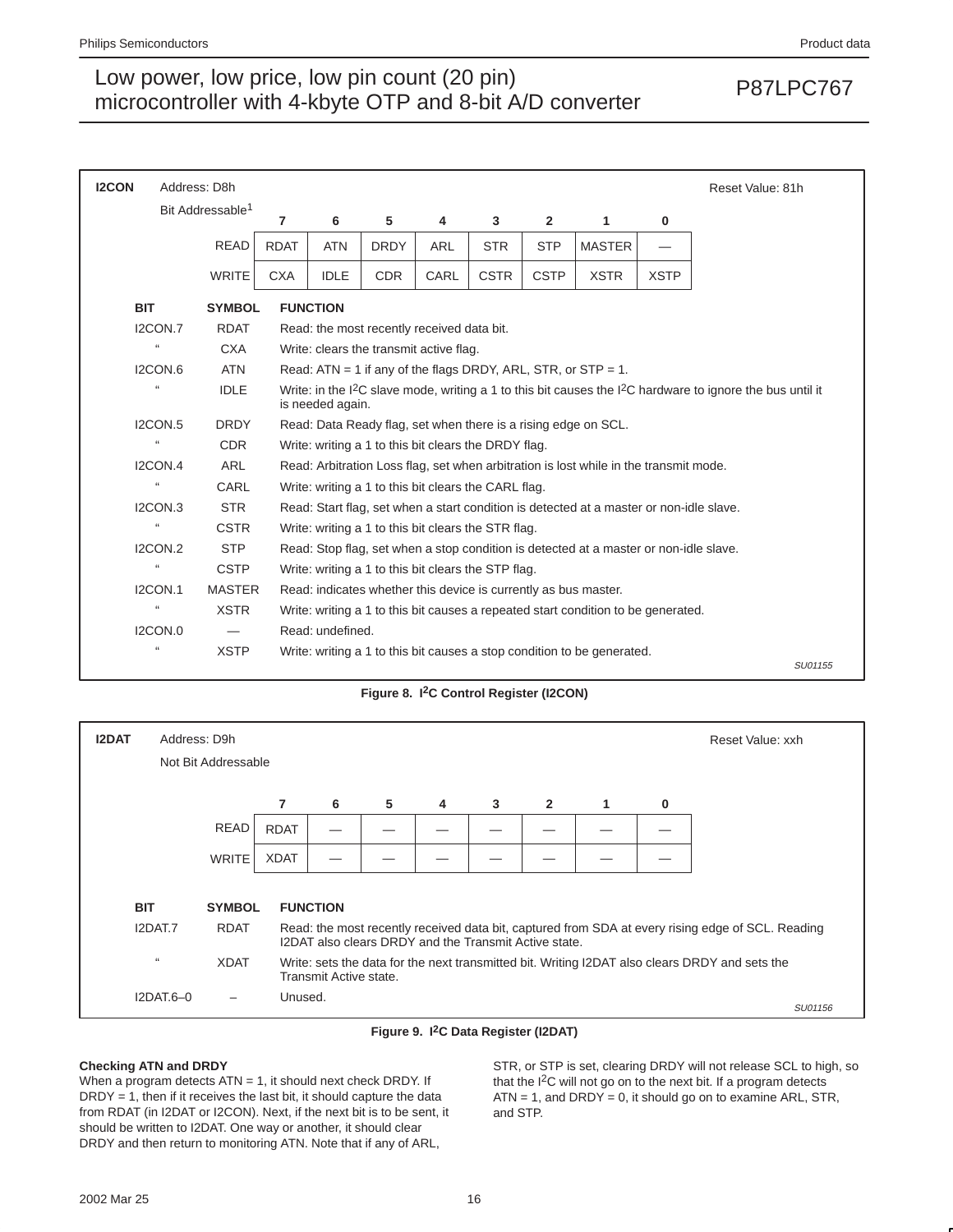ARL "Arbitration Loss" is 1 when transmit Active was set, but this device lost arbitration to another transmitter. Transmit Active is cleared when ARL is 1. There are four separate cases in which ARL is set.

> 1. If the program sent a 1 or repeated start, but another device sent a 0, or a stop, so that SDA is 0 at the rising edge of SCL. (If the other device sent a stop, the setting of ARL will be followed shortly by STP being set.)

2. If the program sent a 1, but another device sent a repeated start, and it drove SDA low before SCL could be driven low. (This type of ARL is always accompanied by STR = 1.)

3. In master mode, if the program sent a repeated start, but another device sent a 1, and it drove SCL low before this device could drive SDA low.

4. In master mode, if the program sent stop, but it could not be sent because another device sent a 0.

- STR "STaRt" is set to a 1 when an I<sup>2</sup>C start condition is detected at a non-idle slave or at a master. (STR is not set when an idle slave becomes active due to a start bit; the slave has nothing useful to do until the rising edge of SCL sets DRDY.)
- STP "SToP" is set to 1 when an I<sup>2</sup>C stop condition is detected at a non-idle slave or at a master. (STP is not set for a stop condition at an idle slave.)
- MASTER "MASTER" is 1 if this device is currently a master on the I2C. MASTER is set when MASTRQ is 1 and the bus is not busy (i.e., if a start bit hasn't been received since reset or a "Timer I" time-out, or if a stop has been received since the last start). MASTER is cleared when ARL is set, or after the software writes  $MASTRQ = 0$  and then  $XSTP = 1$ .

#### **Writing I2CON**

Typically, for each bit in an I2C message, a service routine waits for ATN = 1. Based on DRDY, ARL, STR, and STP, and on the current bit position in the message, it may then write I2CON with one or more of the following bits, or it may read or write the I2DAT register.

CXA Writing a 1 to "Clear Xmit Active" clears the Transmit Active state. (Reading the I2DAT register also does this.)

#### **Regarding Transmit Active**

Transmit Active is set by writing the I2DAT register, or by writing I2CON with  $XSTR = 1$  or  $XSTP = 1$ . The I<sup>2</sup>C interface will only drive the SDA line low when Transmit Active is set, and the ARL bit will only be set to 1 when Transmit Active is set. Transmit Active is cleared by reading the I2DAT register, or by writing I2CON with CXA = 1. Transmit Active is automatically cleared when ARL is 1.

- IDLE Writing 1 to "IDLE" causes a slave's I2C hardware to ignore the I<sup>2</sup>C until the next start condition (but if MASTRQ is 1, then a stop condition will cause this device to become a master).
- CDR Writing a 1 to "Clear Data Ready" clears DRDY. (Reading or writing the I2DAT register also does this.)
- CARL Writing a 1 to "Clear Arbitration Loss" clears the ARL bit.
- CSTR Writing a 1 to "Clear STaRt" clears the STR bit.
- CSTP Writing a 1 to "Clear SToP" clears the STP bit. Note that if one or more of DRDY, ARL, STR, or STP is 1, the low time of SCL is stretched until the service routine responds by clearing them.
- XSTR Writing 1s to "Xmit repeated STaRt" and CDR tells the I<sup>2</sup>C hardware to send a repeated start condition. This should only be at a master. Note that XSTR need not and should not be used to send an "initial" (non-repeated) start; it is sent automatically by the I2C hardware. Writing  $XSTR = 1$  includes the effect of writing I2DAT with XDAT = 1; it sets Transmit Active and releases SDA to high during the SCL low time. After SCL goes high, the I<sup>2</sup>C hardware waits for the suitable minimum time and then drives SDA low to make the start condition.
- XSTP Writing 1s to "Xmit SToP" and CDR tells the I2C hardware to send a stop condition. This should only be done at a master. If there are no more messages to initiate, the service routine should clear the MASTRQ bit in I2CFG to 0 before writing XSTP with 1. Writing XSTP = 1 includes the effect of writing I2DAT with XDAT = 0; it sets Transmit Active and drives SDA low during the SCL low time. After SCL goes high, the I<sup>2</sup>C hardware waits for the suitable minimum time and then releases SDA to high to make the stop condition.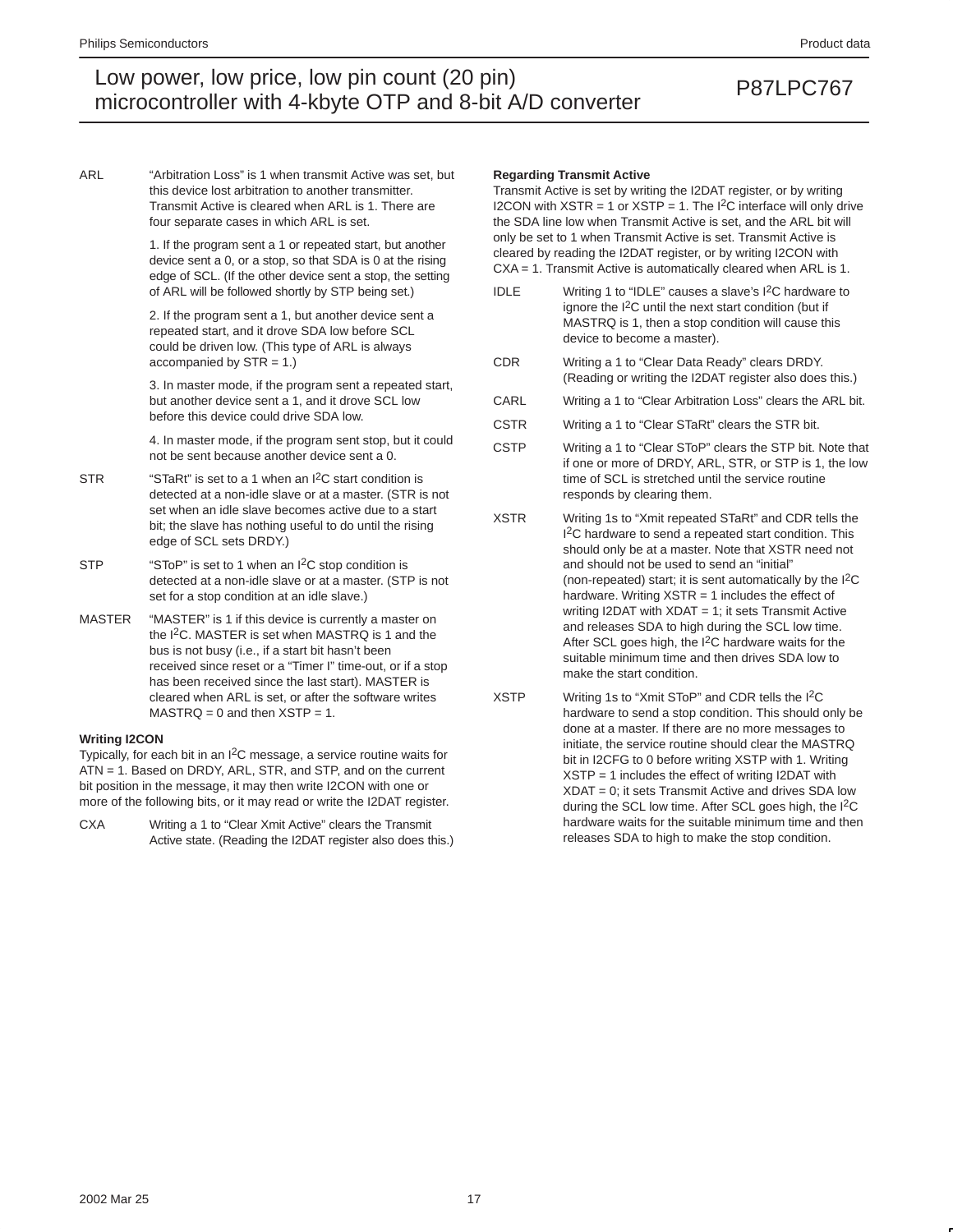| <b>I2CFG</b> | Address: C8h<br>Reset Value: 00h |               |                                                                        |                                                                                                                                                                                                                                                                                                        |              |   |                |                 |                 |                                                                                                                                                                                                                                                                                                                                                                                                                                       |
|--------------|----------------------------------|---------------|------------------------------------------------------------------------|--------------------------------------------------------------------------------------------------------------------------------------------------------------------------------------------------------------------------------------------------------------------------------------------------------|--------------|---|----------------|-----------------|-----------------|---------------------------------------------------------------------------------------------------------------------------------------------------------------------------------------------------------------------------------------------------------------------------------------------------------------------------------------------------------------------------------------------------------------------------------------|
|              | <b>Bit Addressable</b>           |               |                                                                        |                                                                                                                                                                                                                                                                                                        |              |   |                |                 |                 |                                                                                                                                                                                                                                                                                                                                                                                                                                       |
|              |                                  | 7             | 6                                                                      | 5                                                                                                                                                                                                                                                                                                      | 4            | 3 | $\overline{2}$ | 1               | 0               |                                                                                                                                                                                                                                                                                                                                                                                                                                       |
|              |                                  | <b>SLAVEN</b> | <b>MASTRQ</b>                                                          | <b>CLRTI</b>                                                                                                                                                                                                                                                                                           | <b>TIRUN</b> |   |                | CT <sub>1</sub> | C <sub>T0</sub> |                                                                                                                                                                                                                                                                                                                                                                                                                                       |
|              |                                  |               |                                                                        |                                                                                                                                                                                                                                                                                                        |              |   |                |                 |                 |                                                                                                                                                                                                                                                                                                                                                                                                                                       |
|              | <b>BIT</b>                       | <b>SYMBOL</b> | <b>FUNCTION</b>                                                        |                                                                                                                                                                                                                                                                                                        |              |   |                |                 |                 |                                                                                                                                                                                                                                                                                                                                                                                                                                       |
|              | I2CFG.7                          | <b>SLAVEN</b> | time-out.                                                              | Slave Enable. Writing a 1 this bit enables the slave functions of the I <sup>2</sup> C subsystem. If SLAVEN and<br>MASTRQ are 0, the $\overline{P}$ C hardware is disabled. This bit is cleared to 0 by reset and by an $P$ <sup>2</sup> C                                                             |              |   |                |                 |                 |                                                                                                                                                                                                                                                                                                                                                                                                                                       |
|              | ICFG.6                           | <b>MASTRO</b> | MASTRQ is cleared by an I <sup>2</sup> C time-out.                     |                                                                                                                                                                                                                                                                                                        |              |   |                |                 |                 | Master Request. Writing a 1 to this bit requests mastership of the $I^2C$ bus. If a transmission is in<br>progress when this bit is changed from 0 to 1, action is delayed until a stop condition is detected. A<br>start condition is sent and DRDY is set (thus making $ATN = 1$ and generating an $1^2C$ interrupt).<br>When a master wishes to release mastership status of the I <sup>2</sup> C, it writes a 1 to XSTP in I2CON. |
|              | ICFG.5                           | <b>CLRTI</b>  |                                                                        |                                                                                                                                                                                                                                                                                                        |              |   |                |                 |                 | Writing a 1 to this bit clears the Timer I overflow flag. This bit position always reads as a 0.                                                                                                                                                                                                                                                                                                                                      |
|              | ICFG.4                           | <b>TIRUN</b>  | and MASTER, this bit determines operational modes as shown in Table 1. |                                                                                                                                                                                                                                                                                                        |              |   |                |                 |                 | Writing a 1 to this bit lets Timer I run; a zero stops and clears it. Together with SLAVEN, MASTRQ,                                                                                                                                                                                                                                                                                                                                   |
|              | I2CFG.2, 3                       |               | Reserved for future use. Should not be set to 1 by user programs.      |                                                                                                                                                                                                                                                                                                        |              |   |                |                 |                 |                                                                                                                                                                                                                                                                                                                                                                                                                                       |
|              | I2CFG.1.0 CT1. CT0               |               |                                                                        | These two bits are programmed as a function of the CPU clock rate, to optimize the MIN HI and LO<br>time of SCL when this device is a master on the I <sup>2</sup> C. The time value determined by these bits<br>controls both of these parameters, and also the timing for stop and start conditions. |              |   |                |                 |                 |                                                                                                                                                                                                                                                                                                                                                                                                                                       |
|              |                                  |               |                                                                        |                                                                                                                                                                                                                                                                                                        |              |   |                |                 |                 | SU01157                                                                                                                                                                                                                                                                                                                                                                                                                               |

#### **Figure 10. I2C Configuration Register (I2CFG)**

#### **Regarding Software Response Time**

Because the P87LPC767 can run at 20 MHz, and because the I2C interface is optimized for high-speed operation, it is quite likely that an  $I^2C$  service routine will sometimes respond to DRDY (which is set at a rising edge of SCL) and write I2DAT before SCL has gone low again. If XDAT were applied directly to SDA, this situation would produce an I<sup>2</sup>C protocol violation. The programmer need not worry about this possibility because XDAT is applied to SDA only when SCL is low.

Conversely, a program that includes an I2C service routine may take a long time to respond to DRDY. Typically, an I<sup>2</sup>C routine operates on a flag-polling basis during a message, with interrupts from other peripheral functions enabled. If an interrupt occurs, it will delay the response of the I<sup>2</sup>C service routine. The programmer need not worry about this very much either, because the I<sup>2</sup>C hardware stretches the SCL low time until the service routine responds. The only constraint on the response is that it must not exceed the Timer I time-out.

Values to be used in the CT1 and CT0 bits are shown in Table 2. To allow the  $12C$  bus to run at the maximum rate for a particular oscillator frequency, compare the actual oscillator rate to the f<sub>OSC</sub> max column in the table. The value for CT1 and CT0 is found in the

first line of the table where CPU clock max is greater than or equal to the actual frequency.

Table 2 also shows the machine cycle count for various settings of CT1/CT0. This allows calculation of the actual minimum high and low times for SCL as follows:

SCL min high/low time (in microseconds) =  $\frac{6 \times$  Min Time Count

For instance, at an 8 MHz frequency, with CT1/CT0 set to 1 0, the minimum SCL high and low times will be 5.25  $\mu$ s.

Table 2 also shows the Timer I timeout period (given in machine cycles) for each CT1/CT0 combination. The timeout period varies because of the way in which minimum SCL high and low times are measured. When the I2C interface is operating, Timer I is pre-loaded at every SCL transition with a value dependent upon CT1/CT0. The pre-load value is chosen such that a minimum SCL high or low time has elapsed when Timer I reaches a count of 008 (the actual value pre-loaded into Timer I is 8 minus the machine cycle count).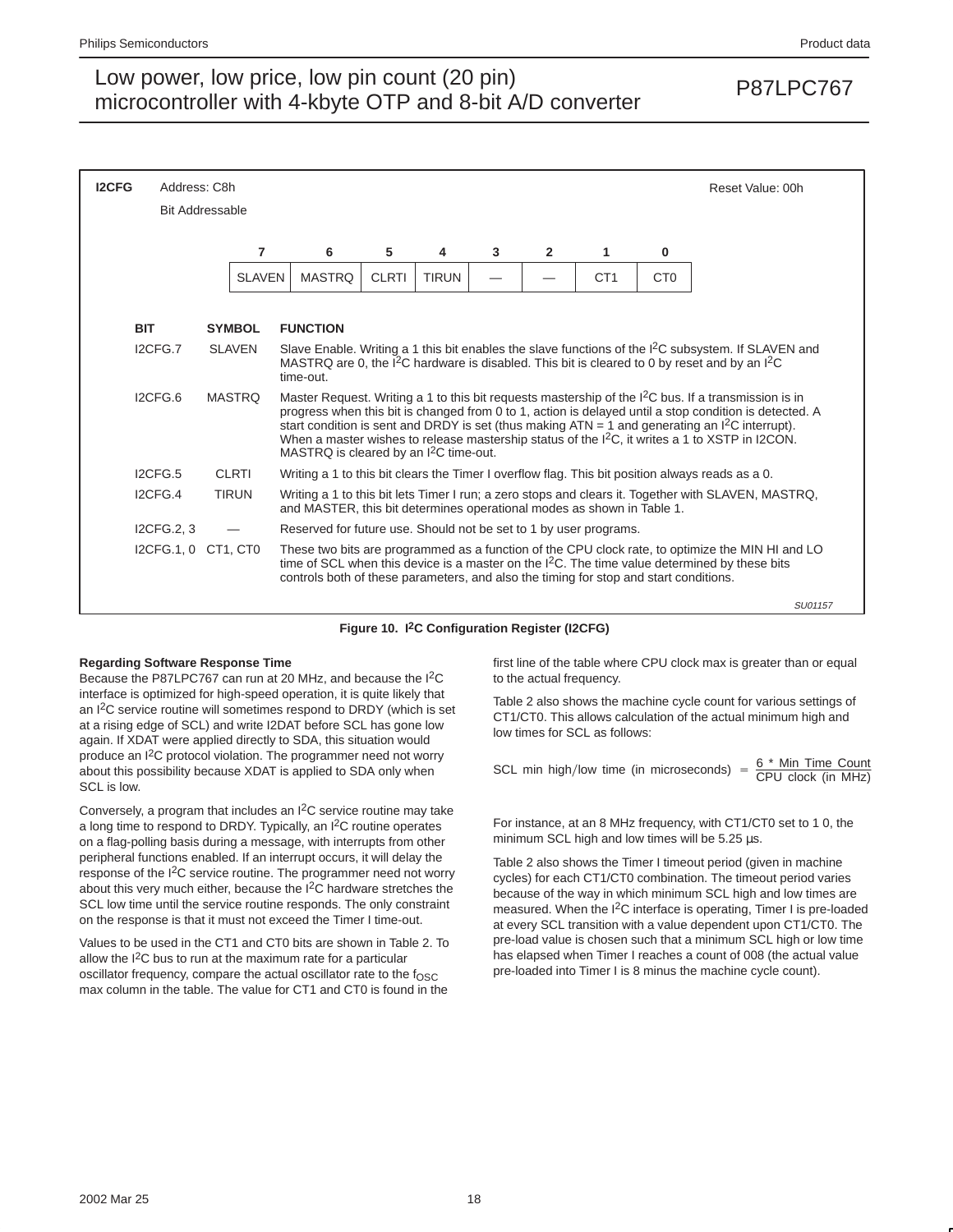### **Table 2. Interaction of TIRUN with SLAVEN, MASTRQ, and MASTER**

| <b>SLAVEN,</b><br><b>MASTRQ.</b><br><b>MASTER</b> | <b>TIRUN</b> | <b>OPERATING MODE</b>                                                                                                                                                                                                                                                            |
|---------------------------------------------------|--------------|----------------------------------------------------------------------------------------------------------------------------------------------------------------------------------------------------------------------------------------------------------------------------------|
| All 0                                             | 0            | The I <sup>2</sup> C interface is disabled. Timer I is cleared and does not run. This is the state assumed after a reset. If an I <sup>2</sup> C<br>application wants to ignore the I <sup>2</sup> C at certain times, it should write SLAVEN, MASTRQ, and TIRUN all to zero.    |
| All <sub>0</sub>                                  |              | The I <sup>2</sup> C interface is disabled.                                                                                                                                                                                                                                      |
| Any or all 1                                      | 0            | The <sup>12</sup> C interface is enabled. The 3 low-order bits of Timer I run for min-time generation, but the hi-order bits do<br>not, so that there is no checking for I <sup>2</sup> C being "hung." This configuration can be used for very slow I <sup>2</sup> C operation. |
| Any or all 1                                      |              | The I <sup>2</sup> C interface is enabled. Timer I runs during frames on the I <sup>2</sup> C, and is cleared by transitions on SCL, and by<br>Start and Stop conditions. This is the normal state for I <sup>2</sup> C operation.                                               |

### **Table 3. CT1, CT0 Values**

| CT1, CT0 | <b>Min Time Count</b><br>(Machine Cycles) |         | <b>Timeout Period</b><br>(Machine Cycles) |  |
|----------|-------------------------------------------|---------|-------------------------------------------|--|
|          |                                           | 8.4 MHz | 1023                                      |  |
|          |                                           | 7.2 MHz | 1022                                      |  |
| 0 0      |                                           | 6.0 MHz | 1021                                      |  |
|          |                                           | 4.8 MHz | 1020                                      |  |

### **Interrupts**

The P87LPC767 uses a four priority level interrupt structure. This allows great flexibility in controlling the handling of the P87LPC767's many interrupt sources. The P87LPC767 supports up to 13 interrupt sources.

Each interrupt source can be individually enabled or disabled by setting or clearing a bit in registers IEN0 or IEN1. The IEN0 register also contains a global disable bit, EA, which disables all interrupts at once.

Each interrupt source can be individually programmed to one of four priority levels by setting or clearing bits in the IP0, IP0H, IP1, and IP1H registers. An interrupt service routine in progress can be

interrupted by a higher priority interrupt, but not by another interrupt of the same or lower priority. The highest priority interrupt service cannot be interrupted by any other interrupt source. So, if two requests of different priority levels are received simultaneously, the request of higher priority level is serviced.

If requests of the same priority level are received simultaneously, an internal polling sequence determines which request is serviced. This is called the arbitration ranking. Note that the arbitration ranking is only used to resolve simultaneous requests of the same priority level.

Table 3 summarizes the interrupt sources, flag bits, vector addresses, enable bits, priority bits, arbitration ranking, and whether each interrupt may wake up the CPU from Power Down mode.

### **Table 4. Summary of Interrupts**

| <b>Description</b>          | Interrupt<br>Flag Bit(s) | <b>Vector</b><br><b>Address</b> | Interrupt<br>Enable Bit(s) | Interrupt<br><b>Priority</b> | <b>Arbitration</b><br>Ranking | <b>Power Down</b><br>Wakeup |
|-----------------------------|--------------------------|---------------------------------|----------------------------|------------------------------|-------------------------------|-----------------------------|
| External Interrupt 0        | IE0                      | 0003h                           | EX0 (IEN0.0)               | IP0H.0, IP0.0                | 1 (highest)                   | Yes                         |
| Timer 0 Interrupt           | TF0                      | 000Bh                           | ETO (IENO.1)               | IP0H.1. IP0.1                | 4                             | <b>No</b>                   |
| <b>External Interrupt 1</b> | IE <sub>1</sub>          | 0013h                           | EX1 (IEN0.2)               | IP0H.2, IP0.2                | 7                             | Yes                         |
| Timer 1 Interrupt           | TF <sub>1</sub>          | 001Bh                           | ET1 (IEN0.3)               | IP0H.3, IP0.3                | 10                            | <b>No</b>                   |
| Serial Port Tx and Rx       | <b>TI &amp; RI</b>       | 0023h                           | $ES$ (IENO.4)              | IP0H.4, IP0.4                | 12                            | <b>No</b>                   |
| <b>Brownout Detect</b>      | <b>BOF</b>               | 002Bh                           | EBO (IEN0.5)               | IP0H.5. IP0.5                | $\overline{2}$                | Yes                         |
| $I2C$ Interrupt             | <b>ATN</b>               | 0033h                           | EI2 (IEN1.0)               | IP1H.0. IP1.0                | 5                             | <b>No</b>                   |
| <b>KBI</b> Interrupt        | <b>KBF</b>               | 003Bh                           | <b>EKB (IEN1.1)</b>        | IP1H.1, IP1.1                | 8                             | Yes                         |
| Comparator 2 interrupt      | CMF <sub>2</sub>         | 0043h                           | EC2 (IEN1.2)               | IP1H.2, IP1.2                | 11                            | Yes                         |
| Watchdog Timer              | <b>WDOVF</b>             | 0053h                           | EWD (IEN0.6)               | <b>IP0H.6. IP0.6</b>         | 3                             | <b>Yes</b>                  |
| A/D Converter               | <b>ADCI</b>              | 005Bh                           | <b>EAD (IEN1.4)</b>        | IP1H.4, IP1.4                | 6                             | Yes                         |
| Comparator 1 interrupt      | CMF1                     | 0063h                           | EC1 (IEN1.5)               | IP1H.5, IP1.5                | 9                             | Yes                         |
| Timer I                     |                          | 0073h                           | ETI (IEN1.7)               | IP1H.7, IP1.7                | 13 (lowest)                   | <b>No</b>                   |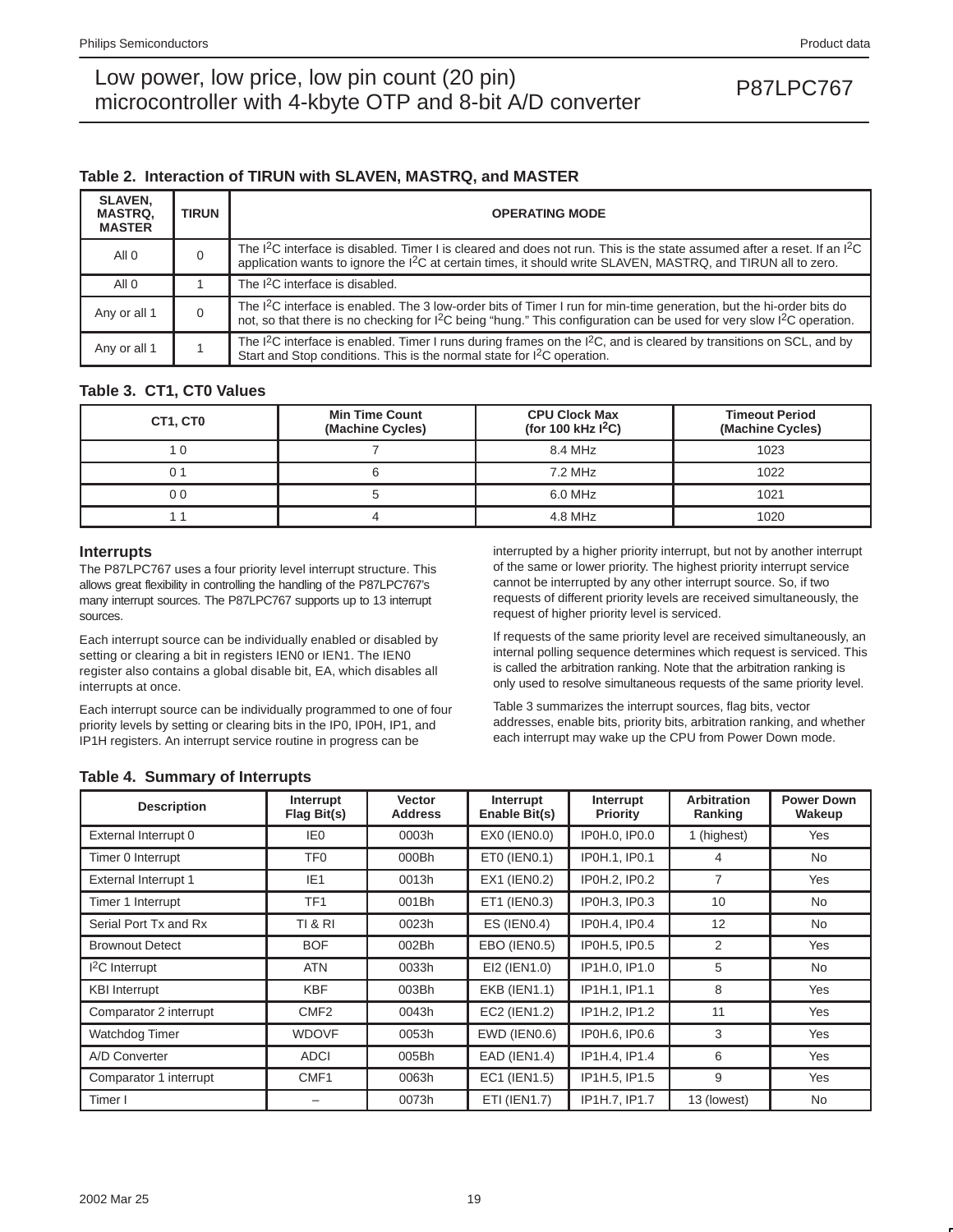#### **External Interrupt Inputs**

The P87LPC767 has two individual interrupt inputs as well as the Keyboard Interrupt function. The latter is described separately elsewhere in this section. The two interrupt inputs are identical to those present on the standard 80C51 microcontroller.

The external sources can be programmed to be level-activated or transition-activated by setting or clearing bit IT1 or IT0 in Register TCON. If ITn = 0, external interrupt n is triggered by a detected low at the  $\overline{\text{INTn}}$  pin. If ITn = 1, external interrupt n is edge triggered. In this mode if successive samples of the INTn pin show a high in one cycle and a low in the next cycle, interrupt request flag IEn in TCON is set, causing an interrupt request.

Since the external interrupt pins are sampled once each machine cycle, an input high or low should hold for at least 6 CPU Clocks to ensure proper sampling. If the external interrupt is

transition-activated, the external source has to hold the request pin high for at least one machine cycle, and then hold it low for at least one machine cycle. This is to ensure that the transition is seen and that interrupt request flag IEn is set. IEn is automatically cleared by the CPU when the service routine is called.

If the external interrupt is level-activated, the external source must hold the request active until the requested interrupt is actually generated. If the external interrupt is still asserted when the interrupt service routine is completed another interrupt will be generated. It is not necessary to clear the interrupt flag IEn when the interrupt is level sensitive, it simply tracks the input pin level.

If an external interrupt is enabled when the P87LPC767 is put into Power Down or Idle mode, the interrupt will cause the processor to wake up and resume operation. Refer to the section on Power Reduction Modes for details.



**Figure 11. Interrupt Sources, Interrupt Enables, and Power Down Wakeup Sources**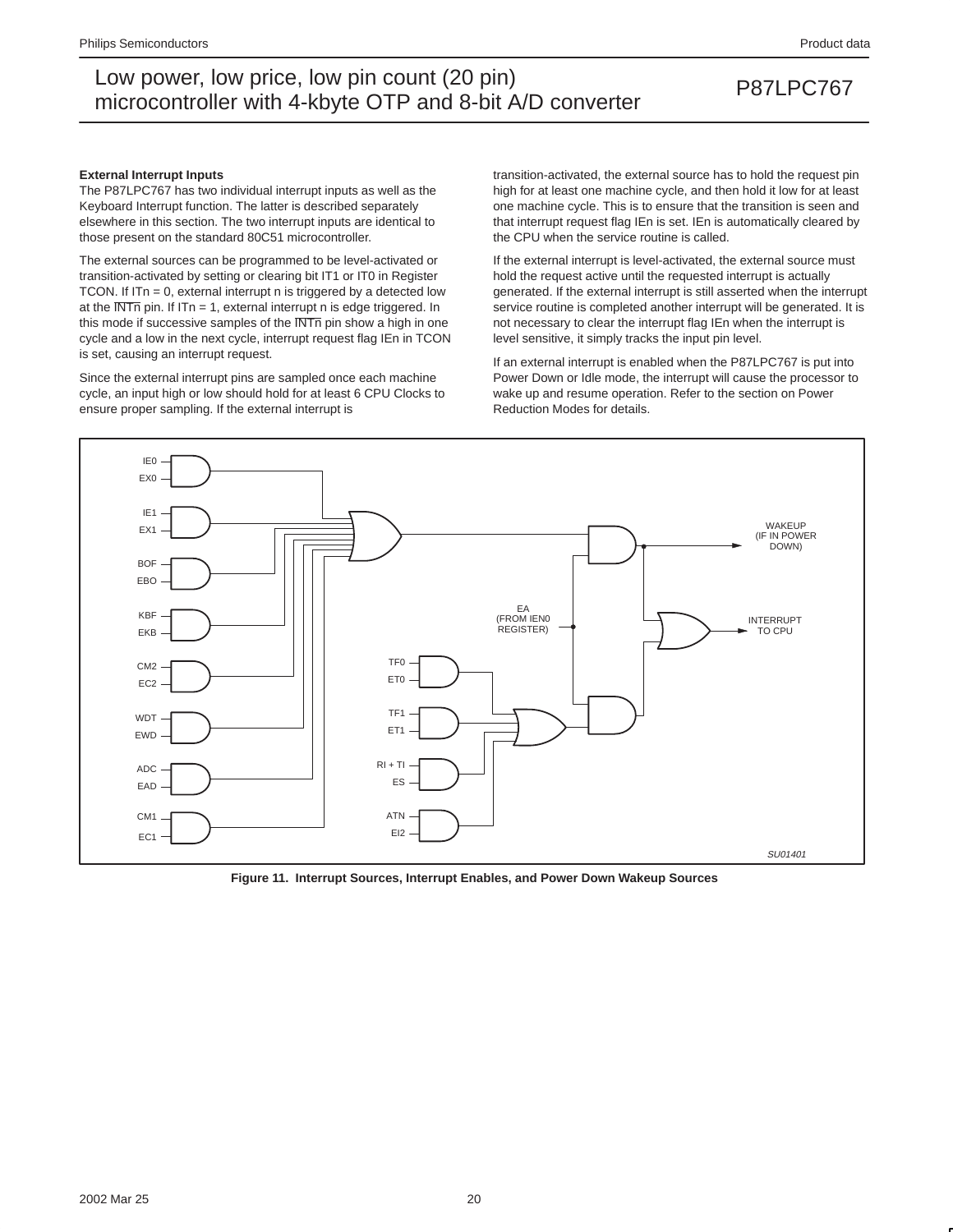### **I/O Ports**

The P87LPC767 has 3 I/O ports, port 0, port 1, and port 2. The exact number of I/O pins available depend upon the oscillator and reset options chosen. At least 15 pins of the P87LPC767 may be used as I/Os when a two-pin external oscillator and an external reset circuit are used. Up to 18 pins may be available if fully on-chip oscillator and reset configurations are chosen.

All but three I/O port pins on the P87LPC767 may be software configured to one of four types on a bit-by-bit basis, as shown in Table 4. These are: quasi-bidirectional (standard 80C51 port outputs), push-pull, open drain, and input only. Two configuration registers for each port choose the output type for each port pin.

### **Table 5. Port Output Configuration Settings**

| PxM1.y | PxM2.y | <b>Port Output Mode</b>     |  |  |  |
|--------|--------|-----------------------------|--|--|--|
|        |        | Quasi-bidirectional         |  |  |  |
|        |        | Push-Pull                   |  |  |  |
|        |        | Input Only (High Impedance) |  |  |  |
|        |        | Open Drain                  |  |  |  |

### **Quasi-Bidirectional Output Configuration**

The default port output configuration for standard P87LPC767 I/O ports is the quasi-bidirectional output that is common on the 80C51 and most of its derivatives. This output type can be used as both an input and output without the need to reconfigure the port. This is possible because when the port outputs a logic high, it is weakly driven, allowing an external device to pull the pin low. When the pin is pulled low, it is driven strongly and able to sink a fairly large current. These features are somewhat similar to an open drain output except that there are three pull-up transistors in the quasi-bidirectional output that serve different purposes.

One of these pull-ups, called the "very weak" pull-up, is turned on whenever the port latch for the pin contains a logic 1. The very weak pull-up sources a very small current that will pull the pin high if it is left floating.

A second pull-up, called the "weak" pull-up, is turned on when the port latch for the pin contains a logic 1 and the pin itself is also at a logic 1 level. This pull-up provides the primary source current for a quasi-bidirectional pin that is outputting a 1. If a pin that has a logic 1 on it is pulled low by an external device, the weak pull-up turns off, and only the very weak pull-up remains on. In order to pull the pin low under these conditions, the external device has to sink enough current to overpower the weak pull-up and take the voltage on the port pin below its input threshold.

The third pull-up is referred to as the "strong" pull-up. This pull-up is used to speed up low-to-high transitions on a quasi-bidirectional port pin when the port latch changes from a logic 0 to a logic 1. When this occurs, the strong pull-up turns on for a brief time, two CPU clocks, in order to pull the port pin high quickly. Then it turns off again.

The quasi-bidirectional port configuration is shown in Figure 12.



**Figure 12. Quasi-Bidirectional Output**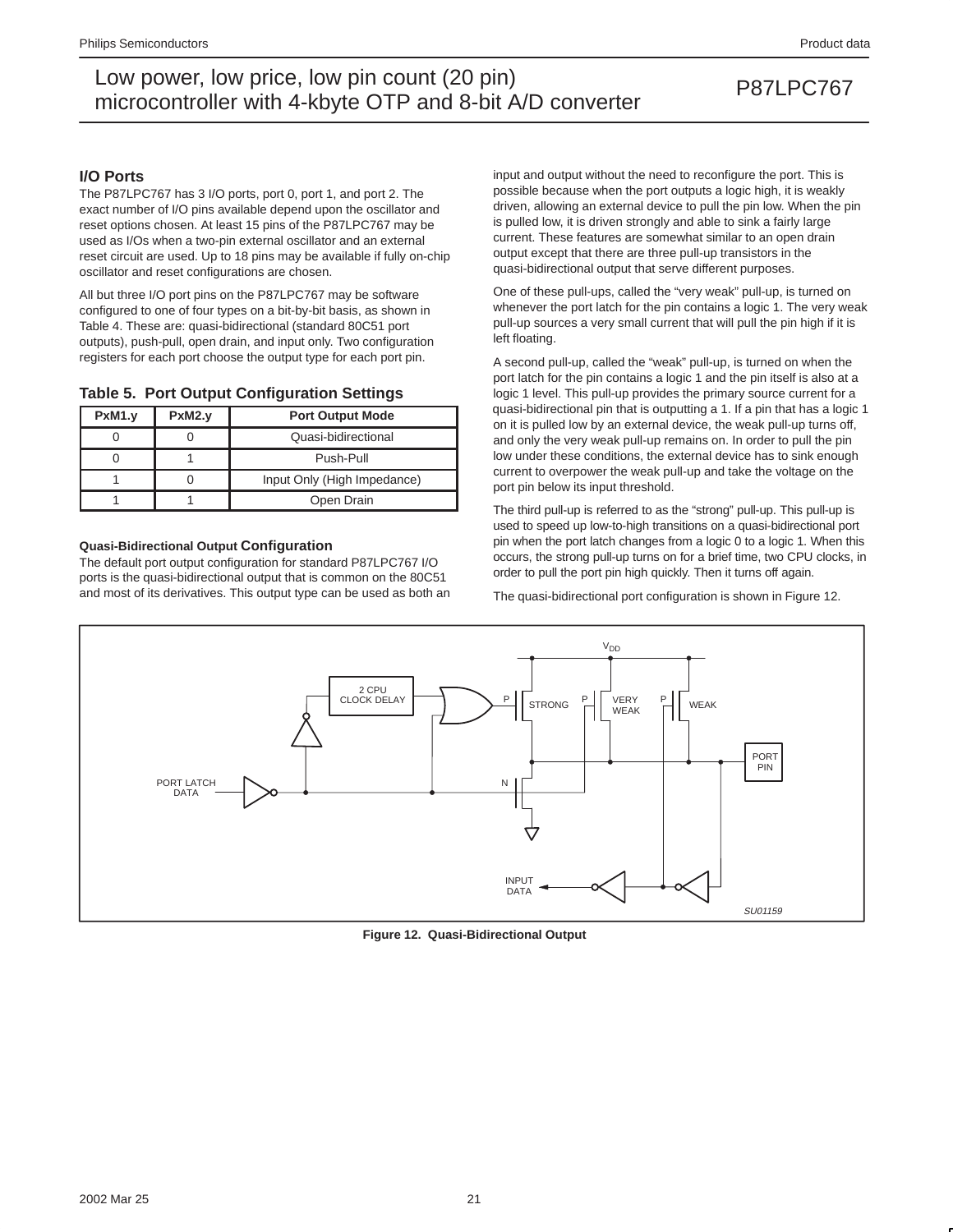#### **Open Drain Output Configuration**

The open drain output configuration turns off all pull-ups and only drives the pull-down transistor of the port driver when the port latch contains a logic 0. To be used as a logic output, a port configured in this manner must have an external pull-up, typically a resistor tied to  $V<sub>DD</sub>$ . The pull-down for this mode is the same as for the quasi-bidirectional mode.

The open drain port configuration is shown in Figure 13.

#### **Push-Pull Output Configuration**

The push-pull output configuration has the same pull-down structure as both the open drain and the quasi-bidirectional output modes, but provides a continuous strong pull-up when the port latch contains a logic 1. The push-pull mode may be used when more source current is needed from a port output.

The push-pull port configuration is shown in Figure 14.

The three port pins that cannot be configured are P1.2, P1.3, and P1.5. The port pins P1.2 and P1.3 are permanently configured as open drain outputs. They may be used as inputs by writing ones to their respective port latches. P1.5 may be used as a Schmitt trigger input if the P87LPC767 has been configured for an internal reset and is not using the external reset input function RST.

Additionally, port pins P2.0 and P2.1 are disabled for both input and output if one of the crystal oscillator options is chosen. Those options are described in the Oscillator section.

The value of port pins at reset is determined by the PRHI bit in the UCFG1 register. Ports may be configured to reset high or low as needed for the application. When port pins are driven high at reset, they are in quasi-bidirectional mode and therefore do not source large amounts of current.

Every output on the P87LPC767 may potentially be used as a 20 mA sink LED drive output. However, there is a maximum total output current for all ports which must not be exceeded.

All ports pins of the P87LPC767 have slew rate controlled outputs. This is to limit noise generated by quickly switching output signals. The slew rate is factory set to approximately 10 ns rise and fall times.

The bits in the P2M1 register that are not used to control configuration of P2.1 and P2.0 are used for other purposes. These bits can enable Schmitt trigger inputs on each I/O port, enable toggle outputs from Timer 0 and Timer 1, and enable a clock output if either the internal RC oscillator or external clock input is being used. The last two functions are described in the Timer/Counters and Oscillator sections respectively. The enable bits for all of these functions are shown in Figure 15.

Each I/O port of the P87LPC767 may be selected to use TTL level inputs or Schmitt inputs with hysteresis. A single configuration bit determines this selection for the entire port. Port pins P1.2, P1.3, and P1.5 always have a Schmitt trigger input.



**Figure 13. Open Drain Output**



**Figure 14. Push-Pull Output**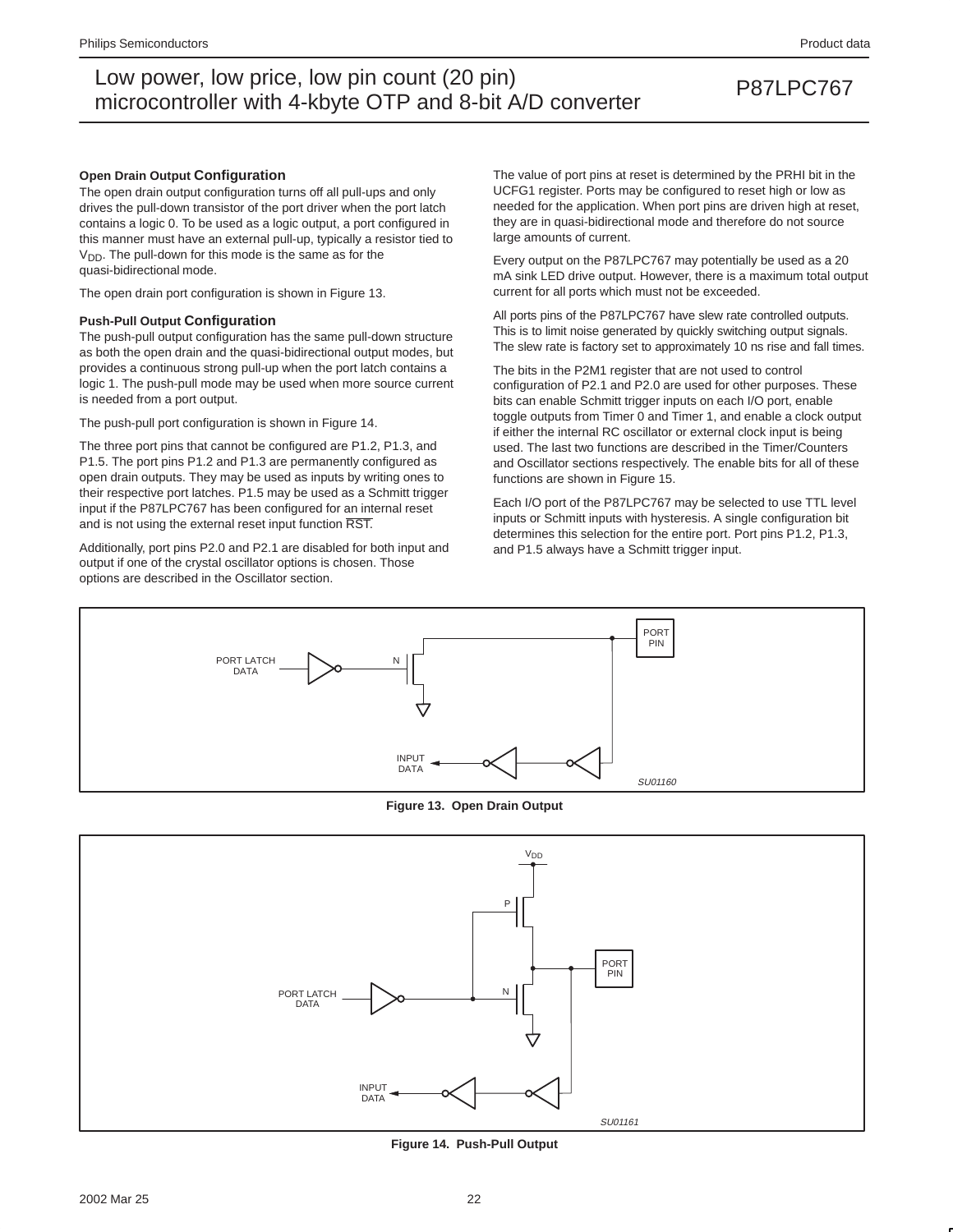

**Figure 15. Port 2 Mode Register 1 (P2M1)**

### **Keyboard Interrupt (KBI)**

The Keyboard Interrupt function is intended primarily to allow a single interrupt to be generated when any key is pressed on a keyboard or keypad connected to specific pins of the P87LPC767, as shown in Figure 16. This interrupt may be used to wake up the CPU from Idle or Power Down modes. This feature is particularly useful in handheld, battery powered systems that need to carefully manage power consumption yet also need to be convenient to use.

The P87LPC767 allows any or all pins of port 0 to be enabled to cause this interrupt. Port pins are enabled by the setting of bits in the KBI register, as shown in Figure 17. The Keyboard Interrupt Flag (KBF) in the AUXR1 register is set when any enabled pin is pulled low while the KBI interrupt function is active. An interrupt will generated if it has been enabled. Note that the KBF bit must be cleared by software.

Due to human time scales and the mechanical delay associated with keyswitch closures, the KBI feature will typically allow the interrupt service routine to poll port 0 in order to determine which key was pressed, even if the processor has to wake up from Power Down mode. Refer to the section on Power Reduction Modes for details.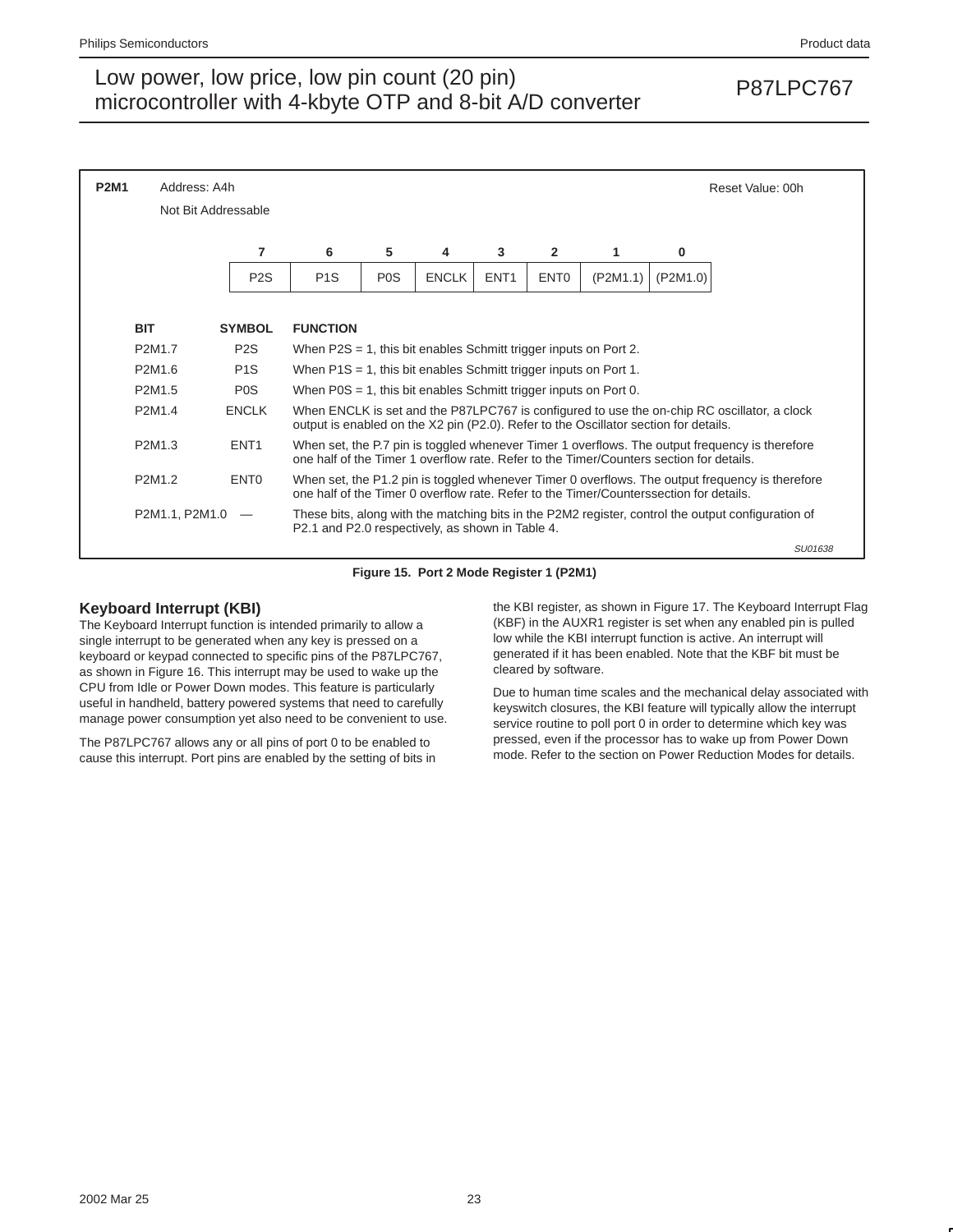## Low power, low price, low pin count (20 pin)<br>misroecantrallar with 4 kb to OTD and 8 bit A/D converter. microcontroller with 4-kbyte OTP and 8-bit A/D converter



**Figure 16. Keyboard Interrupt**

| <b>KBI</b> |                                                | Address: 86h        |       |                                                            |                                                            |       |       |       |       |       | Reset Value: 00h                                                                                                               |  |
|------------|------------------------------------------------|---------------------|-------|------------------------------------------------------------|------------------------------------------------------------|-------|-------|-------|-------|-------|--------------------------------------------------------------------------------------------------------------------------------|--|
|            |                                                | Not Bit Addressable |       |                                                            |                                                            |       |       |       |       |       |                                                                                                                                |  |
|            |                                                |                     |       |                                                            |                                                            |       |       |       |       |       |                                                                                                                                |  |
|            |                                                |                     | 7     | 6                                                          | 5                                                          | 4     | 3     | 2     | 1     | 0     |                                                                                                                                |  |
|            |                                                |                     | KBI.7 | KBI.6                                                      | KBI.5                                                      | KBI.4 | KBI.3 | KBI.2 | KBI.1 | KBI.0 |                                                                                                                                |  |
|            |                                                |                     |       |                                                            |                                                            |       |       |       |       |       |                                                                                                                                |  |
|            | <b>BIT</b><br><b>SYMBOL</b><br><b>FUNCTION</b> |                     |       |                                                            |                                                            |       |       |       |       |       |                                                                                                                                |  |
|            | KBI.7                                          |                     | KBI.7 | When set, enables P0.7 as a cause of a Keyboard Interrupt. |                                                            |       |       |       |       |       |                                                                                                                                |  |
|            | KBI.6                                          |                     | KBI.6 | When set, enables P0.6 as a cause of a Keyboard Interrupt. |                                                            |       |       |       |       |       |                                                                                                                                |  |
|            | KBI.5                                          |                     | KBI.5 |                                                            | When set, enables P0.5 as a cause of a Keyboard Interrupt. |       |       |       |       |       |                                                                                                                                |  |
|            | KBI.4                                          |                     | KBI.4 | When set, enables P0.4 as a cause of a Keyboard Interrupt. |                                                            |       |       |       |       |       |                                                                                                                                |  |
|            | KBI.3                                          |                     | KBI.3 | When set, enables P0.3 as a cause of a Keyboard Interrupt. |                                                            |       |       |       |       |       |                                                                                                                                |  |
|            | KBI.2                                          |                     | KBI.2 | When set, enables P0.2 as a cause of a Keyboard Interrupt. |                                                            |       |       |       |       |       |                                                                                                                                |  |
|            | KBI.1                                          | KBI.1               |       | When set, enables P0.1 as a cause of a Keyboard Interrupt. |                                                            |       |       |       |       |       |                                                                                                                                |  |
|            | KBI.0                                          |                     | KBI.0 | When set, enables P0.0 as a cause of a Keyboard Interrupt. |                                                            |       |       |       |       |       |                                                                                                                                |  |
|            |                                                |                     |       |                                                            |                                                            |       |       |       |       |       |                                                                                                                                |  |
|            |                                                |                     |       |                                                            |                                                            |       |       |       |       |       | Note: the Keyboard Interrupt must be enabled in order for the settings of the KBI register to be effective. The interrupt flag |  |
|            | (KBF) is located at bit 7 of AUXR1.            |                     |       |                                                            |                                                            |       |       |       |       |       |                                                                                                                                |  |
|            |                                                |                     |       |                                                            |                                                            |       |       |       |       |       | SU01164                                                                                                                        |  |

**Figure 17. Keyboard Interrupt Register (KBI)**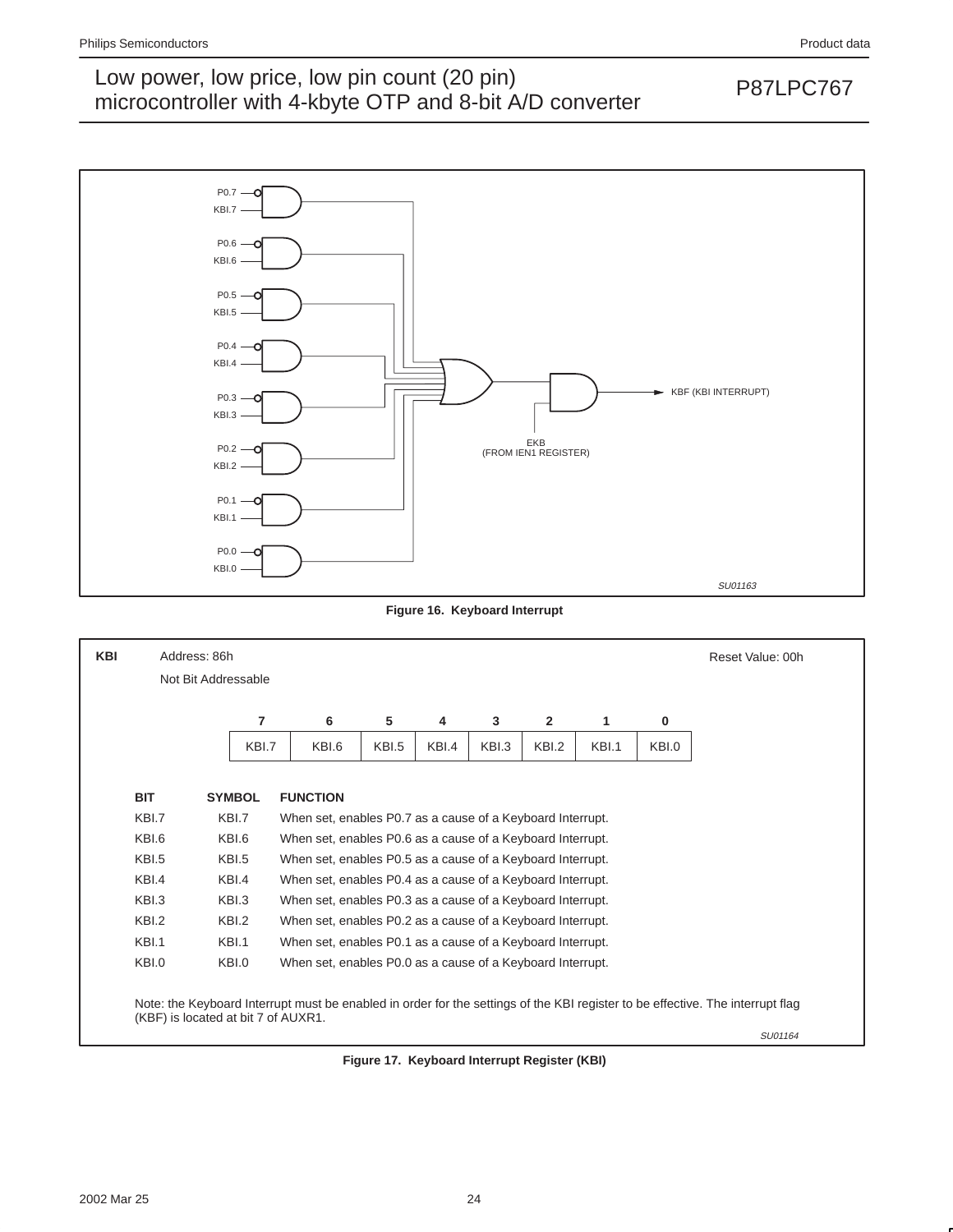### **Oscillator**

The P87LPC767 provides several user selectable oscillator options, allowing optimization for a range of needs from high precision to lowest possible cost. These are configured when the EPROM is

programmed. Basic oscillator types that are supported include: low, medium, and high speed crystals, covering a range from 20 kHz to 20 MHz; ceramic resonators; and on-chip RC oscillator.

#### **Low Frequency Oscillator Option**

This option supports an external crystal in the range of 20 kHz to 100 kHz.

Table 6 shows capacitor values that may be used with a quartz crystal in this mode.

#### **Table 6. Recommended oscillator capacitors for use with the low frequency oscillator option**

| <b>Oscillator</b> |                    | $V_{DD}$ = 2.7 to 4.5 V |                    | $V_{DD}$ = 4.5 to 6.0 V |                      |                    |  |
|-------------------|--------------------|-------------------------|--------------------|-------------------------|----------------------|--------------------|--|
| <b>Frequency</b>  | <b>Lower Limit</b> | <b>Optimal Value</b>    | <b>Upper Limit</b> | <b>Lower Limit</b>      | <b>Optimal Value</b> | <b>Upper Limit</b> |  |
| 20 kHz            | 15pF               | 15pF                    | 33 pF              | 33 pF                   | 33 pF                | 47 pF              |  |
| 32 kHz            | 15pF               | 15pF                    | 33 pF              | 33 pF                   | 33 pF                | 47 pF              |  |
| 100 kHz           | 15pF               | 15pF                    | 33 pF              | 15pF                    | 15pF                 | 33 pF              |  |

#### **Medium Frequency Oscillator Option**

This option supports an external crystal in the range of 100 kHz to 4 MHz. Ceramic resonators are also supported in this configuration.

Table 7 shows capacitor values that may be used with a quartz crystal in this mode.

### **Table 7. Recommended oscillator capacitors for use with the medium frequency oscillator option**

| <b>Oscillator Frequency</b> | $V_{DD}$ = 2.7 to 4.5 V |                      |                    |  |  |  |  |  |
|-----------------------------|-------------------------|----------------------|--------------------|--|--|--|--|--|
|                             | <b>Lower Limit</b>      | <b>Optimal Value</b> | <b>Upper Limit</b> |  |  |  |  |  |
| 100 kHz                     | 33 pF                   | 33 pF                | 47 pF              |  |  |  |  |  |
| 1 MHz                       | 15pF                    | 15pF                 | 33 pF              |  |  |  |  |  |
| 4 MHz                       | 15pF                    | 15pF                 | 33 pF              |  |  |  |  |  |

#### **High Frequency Oscillator Option**

This option supports an external crystal in the range of 4 to 20 MHz. Ceramic resonators are also supported in this configuration.

Table 8 shows capacitor values that may be used with a quartz crystal in this mode.

### **Table 8. Recommended oscillator capacitors for use with the high frequency oscillator option**

| <b>Oscillator</b> |                                            | $V_{DD}$ = 2.7 to 4.5 V |                          | $V_{DD} = 4.5$ to 6.0 V |                      |                    |  |  |
|-------------------|--------------------------------------------|-------------------------|--------------------------|-------------------------|----------------------|--------------------|--|--|
| <b>Frequency</b>  | <b>Optimal Value</b><br><b>Lower Limit</b> |                         | <b>Upper Limit</b>       | <b>Lower Limit</b>      | <b>Optimal Value</b> | <b>Upper Limit</b> |  |  |
| 4 MHz             | 15pF                                       | 33 pF                   | 47 pF                    | 15pF                    | 33 pF                | 68 pF              |  |  |
| 8 MHz             | 15pF                                       | 15pF                    | 33 pF                    | 15pF                    | 33 pF                | 47 pF              |  |  |
| 16 MHz            | $\overline{\phantom{0}}$                   | $\qquad \qquad$         | $\overline{\phantom{0}}$ | 15pF                    | 15pF                 | 33 pF              |  |  |
| 20 MHz            | -                                          |                         | -                        | 15pF                    | 15pF                 | 33 pF              |  |  |

#### **On-Chip RC Oscillator Option**

The on-chip RC oscillator option has a typical frequency of 6 MHz and can be divided down for slower operation through the use of the DIVM register. Note that the on-chip oscillator has a  $\pm 25\%$  frequency tolerance and for that reason may not be suitable for use in some applications. A clock output on the X2/P2.0 pin may be enabled when the on-chip RC oscillator is used.

#### **External Clock Input Option**

In this configuration, the processor clock is input from an external source driving the X1/P2.1 pin. The rate may be from 0 Hz up to 20 MHz when  $V_{DD}$  is above 4.5 V and up to 10 MHz when  $V_{DD}$  is below 4.5 V. When the external clock input mode is used, the X2/P2.0 pin may be used as a standard port pin. A clock output on the X2/P2.0 pin may be enabled when the external clock input is used.

#### **Clock Output**

The P87LPC767 supports a clock output function when either the on-chip RC oscillator or external clock input options are selected. This allows external devices to synchronize to the P87LPC767. When enabled, via the ENCLK bit in the P2M1 register, the clock output appears on the X2/CLKOUT pin whenever the on-chip oscillator is running, including in Idle mode. The frequency of the clock output is 1/6 of the CPU clock rate. If the clock output is not needed in Idle mode, it may be turned off prior to entering Idle, saving additional power. The clock output may also be enabled when the external clock input option is selected.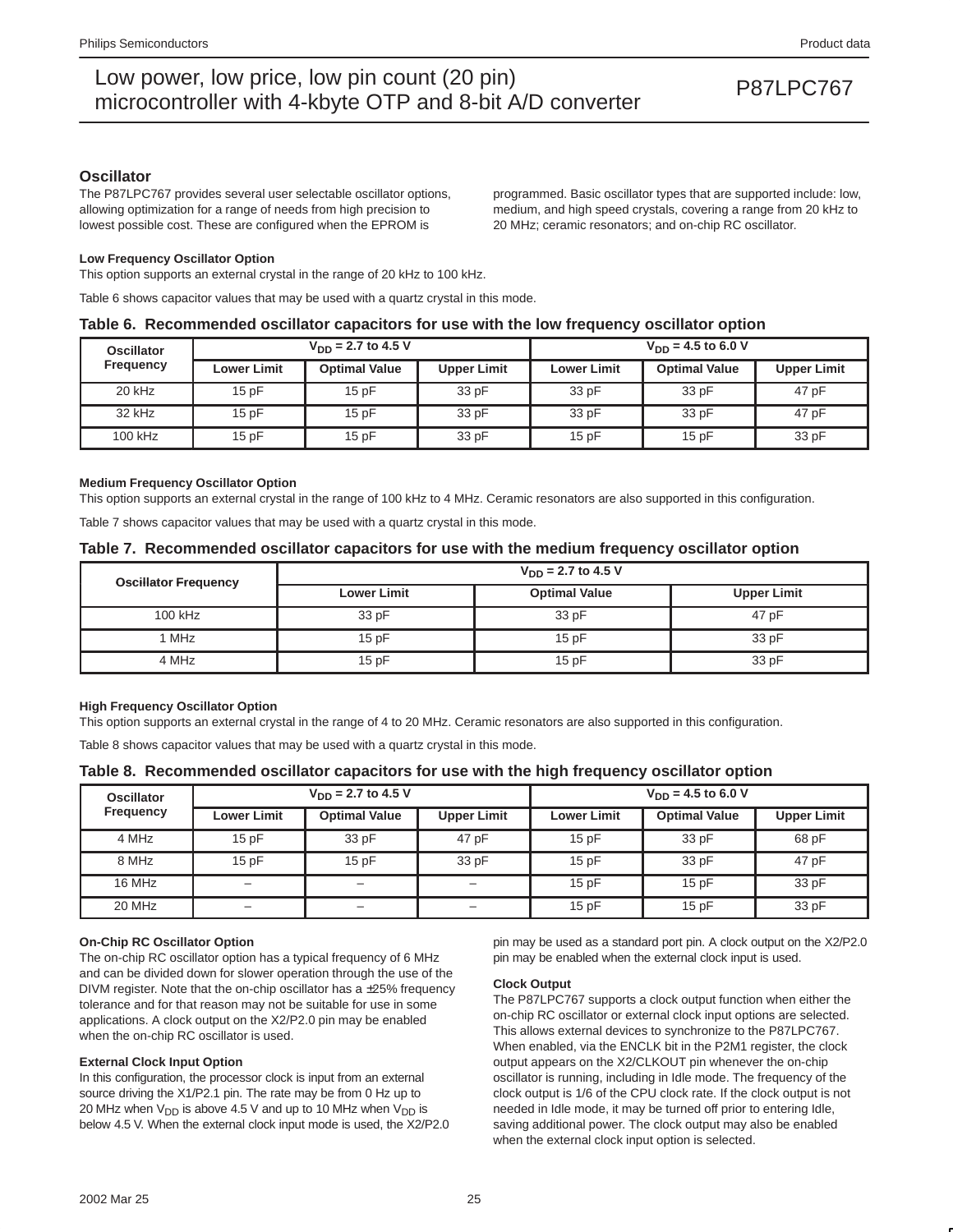

**Figure 18. Using the Crystal Oscillator**



**Figure 19. Using an External Clock Input**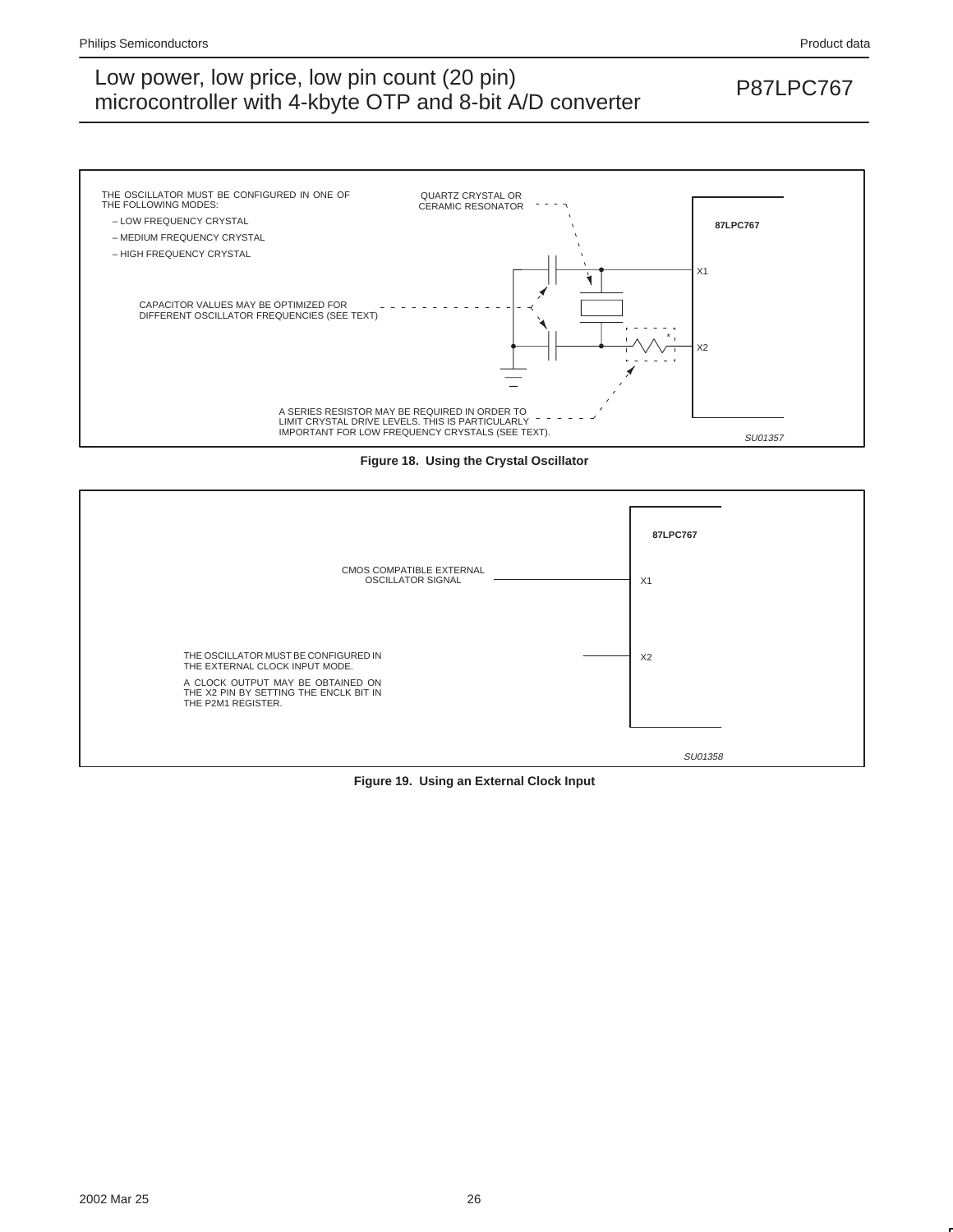

**Figure 20. Block Diagram of Oscillator Control**

### **CPU Clock Modification: CLKR and DIVM**

For backward compatibility, the CLKR configuration bit allows setting the P87LPC767 instruction and peripheral timing to match standard 80C51 timing by dividing the CPU clock by two. Default timing for the P87LPC767 is 6 CPU clocks per machine cycle while standard 80C51 timing is 12 clocks per machine cycle. This division also applies to peripheral timing, allowing 80C51 code that is oscillator frequency and/or timer rate dependent. The CLKR bit is located in the EPROM configuration register UCFG1, described under EPROM Characteristics

In addition to this, the CPU clock may be divided down from the oscillator rate by a programmable divider, under program control. This function is controlled by the DIVM register. If the DIVM register is set to zero (the default value), the CPU will be clocked by either the unmodified oscillator rate, or that rate divided by two, as determined by the previously described CLKR function.

When the DIVM register is set to some value N (between 1 and 255), the CPU clock is divided by  $2 * (N + 1)$ . Clock division values from 4 through 512 are thus possible. This feature makes it possible to temporarily run the CPU at a lower rate, reducing power consumption, in a manner similar to Idle mode. By dividing the clock, the CPU can retain the ability to respond to events other than those that can cause interrupts (i.e., events that allow exiting the Idle mode) by executing its normal program at a lower rate. This can allow bypassing the oscillator startup time in cases where Power Down mode would otherwise be used. The value of DIVM may be changed by the program at any time without interrupting code execution.

### **Power Monitoring Functions**

The P87LPC767 incorporates power monitoring functions designed to prevent incorrect operation during initial power up and power loss or reduction during operation. This is accomplished with two hardware functions: Power-On Detect and Brownout Detect.

#### **Brownout Detection**

The Brownout Detect function allows preventing the processor from failing in an unpredictable manner if the power supply voltage drops below a certain level. The default operation is for a brownout detection to cause a processor reset, however it may alternatively be configured to generate an interrupt by setting the BOI bit in the AUXR1 register (AUXR1.5).

The P87LPC767 allows selection of two Brownout levels: 2.5 V or 3.8 V. When  $V_{DD}$  drops below the selected voltage, the brownout detector triggers and remains active until  $V_{DD}$  is returns to a level above the Brownout Detect voltage. When Brownout Detect causes a processor reset, that reset remains active as long as  $V_{DD}$  remains below the Brownout Detect voltage. When Brownout Detect generates an interrupt, that interrupt occurs once as  $V_{DD}$  crosses from above to below the Brownout Detect voltage. For the interrupt to be processed, the interrupt system and the BOI interrupt must both be enabled (via the EA and EBO bits in IEN0).

When Brownout Detect is activated, the BOF flag in the PCON register is set so that the cause of processor reset may be determined by software. This flag will remain set until cleared by software.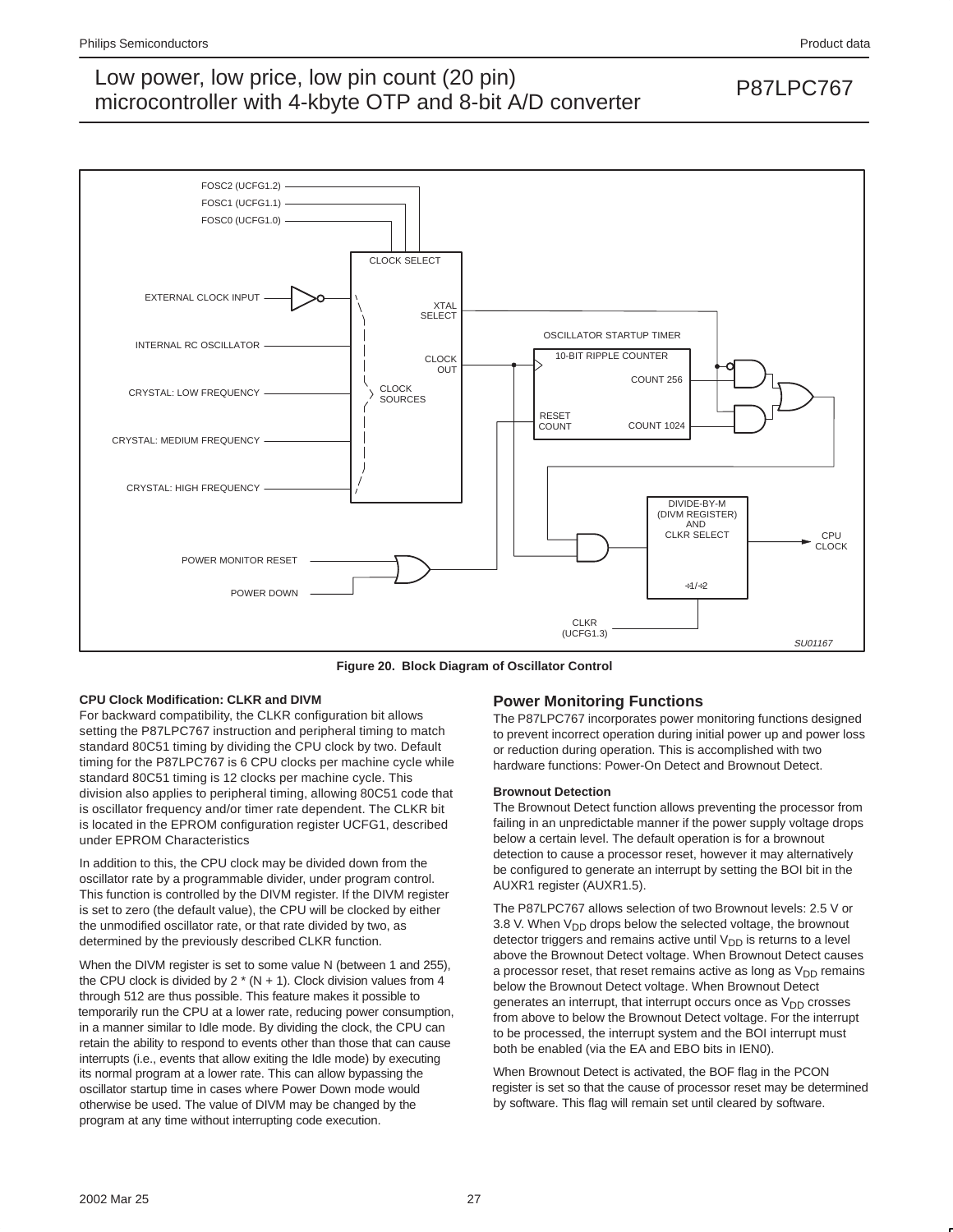For correct activation of Brownout Detect, the  $V_{DD}$  fall time must be no faster than 50 mV/ $\mu$ s. When V<sub>DD</sub> is restored, is should not rise faster than 2 mV/µs in order to insure a proper reset.

The brownout voltage (2.5 V or 3.8 V) is selected via the BOV bit in the EPROM configuration register UCFG1. When unprogrammed (BOV = 1), the brownout detect voltage is 2.5 V. When programmed  $(BOV = 0)$ , the brownout detect voltage is 3.8 V.

If the Brownout Detect function is not required in an application, it may be disabled, thus saving power. Brownout Detect is disabled by setting the control bit BOD in the AUXR1 register (AUXR1.6).

#### **Power On Detection**

The Power On Detect has a function similar to the Brownout Detect, but is designed to work as power comes up initially, before the power supply voltage reaches a level where Brownout Detect can work. When this feature is activated, the POF flag in the PCON register is set to indicate an initial power up condition. The POF flag will remain set until cleared by software.

### **Power Reduction Modes**

The P87LPC767 supports Idle and Power Down modes of power reduction.

#### **Idle Mode**

The Idle mode leaves peripherals running in order to allow them to activate the processor when an interrupt is generated. Any enabled interrupt source or Reset may terminate Idle mode. Idle mode is entered by setting the IDL bit in the PCON register (see Figure 21).

#### **Power Down Mode**

The Power Down mode stops the oscillator in order to absolutely minimize power consumption. Power Down mode is entered by setting the PD bit in the PCON register (see Figure 21).

The processor can be made to exit Power Down mode via Reset or one of the interrupt sources shown in Table 5. This will occur if the interrupt is enabled and its priority is higher than any interrupt currently in progress.

In Power Down mode, the power supply voltage may be reduced to the RAM keep-alive voltage  $V_{RAM}$ . This retains the RAM contents at the point where Power Down mode was entered. SFR contents are not guaranteed after  $V_{DD}$  has been lowered to  $V_{RAM}$ , therefore it is recommended to wake up the processor via Reset in this case. V<sub>DD</sub> must be raised to within the operating range before the Power Down mode is exited. Since the watchdog timer has a separate oscillator, it may reset the processor upon overflow if it is running during Power Down.

Note that if the Brownout Detect reset is enabled, the processor will be put into reset as soon as  $V_{DD}$  drops below the brownout voltage. If Brownout Detect is configured as an interrupt and is enabled, it will wake up the processor from Power Down mode when  $V_{DD}$  drops below the brownout voltage.

When the processor wakes up from Power Down mode, it will start the oscillator immediately and begin execution when the oscillator is stable. Oscillator stability is determined by counting 1024 CPU clocks after start-up when one of the crystal oscillator configurations is used, or 256 clocks after start-up for the internal RC or external clock input configurations.

Some chip functions continue to operate and draw power during Power Down mode, increasing the total power used during Power Down. These include the Brownout Detect, Watchdog Timer, Comparators, and A/D converter.

| <b>PCON</b> | Address: 87h       | Not Bit Addressable                                                                                                                          |                                                                       |                                                                                                                                                                                    |            |                 |                 | Reset Value: |     | • 30h for a Power On reset<br>• 20h for a Brownout reset<br>• 00h for other reset sources                                                                                                       |  |  |
|-------------|--------------------|----------------------------------------------------------------------------------------------------------------------------------------------|-----------------------------------------------------------------------|------------------------------------------------------------------------------------------------------------------------------------------------------------------------------------|------------|-----------------|-----------------|--------------|-----|-------------------------------------------------------------------------------------------------------------------------------------------------------------------------------------------------|--|--|
|             |                    | 7                                                                                                                                            | 6                                                                     | 5                                                                                                                                                                                  | 4          | 3               | $\overline{2}$  | 1            | 0   |                                                                                                                                                                                                 |  |  |
|             |                    | SMOD <sub>1</sub>                                                                                                                            | SMOD <sub>0</sub>                                                     | <b>BOF</b>                                                                                                                                                                         | <b>POF</b> | GF <sub>1</sub> | GF <sub>0</sub> | <b>PD</b>    | IDL |                                                                                                                                                                                                 |  |  |
| <b>BIT</b>  |                    | <b>SYMBOL</b>                                                                                                                                | <b>FUNCTION</b>                                                       |                                                                                                                                                                                    |            |                 |                 |              |     |                                                                                                                                                                                                 |  |  |
|             | PCON.7             | SMOD1                                                                                                                                        | When set, this bit doubles the UART baud rate for modes 1, 2, and 3.  |                                                                                                                                                                                    |            |                 |                 |              |     |                                                                                                                                                                                                 |  |  |
|             | PCON.6             | SMOD <sub>0</sub>                                                                                                                            |                                                                       | This bit selects the function of bit 7 of the SCON SFR. When 0, SCON.7 is the SM0 bit. When 1,<br>SCON.7 is the FE (Framing Error) flag. See Figure 26 for additional information. |            |                 |                 |              |     |                                                                                                                                                                                                 |  |  |
|             | PCON <sub>.5</sub> | <b>BOF</b>                                                                                                                                   | information.                                                          |                                                                                                                                                                                    |            |                 |                 |              |     | Brown Out Flag. Set automatically when a brownout reset or interrupt has occurred. Also set at<br>power on. Cleared by software. Refer to the Power Monitoring Functions section for additional |  |  |
|             | PCON.4             | <b>POF</b>                                                                                                                                   | to the Power Monitoring Functions section for additional information. |                                                                                                                                                                                    |            |                 |                 |              |     | Power On Flag. Set automatically when a power-on reset has occurred. Cleared by software. Refer                                                                                                 |  |  |
|             | PCON <sub>.3</sub> | GF <sub>1</sub>                                                                                                                              |                                                                       |                                                                                                                                                                                    |            |                 |                 |              |     | General purpose flag 1. May be read or written by user software, but has no effect on operation.                                                                                                |  |  |
|             | PCON.2             | GF <sub>0</sub>                                                                                                                              |                                                                       |                                                                                                                                                                                    |            |                 |                 |              |     | General purpose flag 0. May be read or written by user software, but has no effect on operation.                                                                                                |  |  |
|             | PCON.1             | <b>PD</b>                                                                                                                                    |                                                                       | Power Down control bit. Setting this bit activates Power Down mode operation. Cleared when the<br>Power Down mode is terminated (see text).                                        |            |                 |                 |              |     |                                                                                                                                                                                                 |  |  |
|             | PCON.0             | <b>IDL</b><br>Idle mode control bit. Setting this bit activates Idle mode operation. Cleared when the Idle mode is<br>terminated (see text). |                                                                       |                                                                                                                                                                                    |            |                 |                 |              |     | SU01168                                                                                                                                                                                         |  |  |

**Figure 21. Power Control Register (PCON)**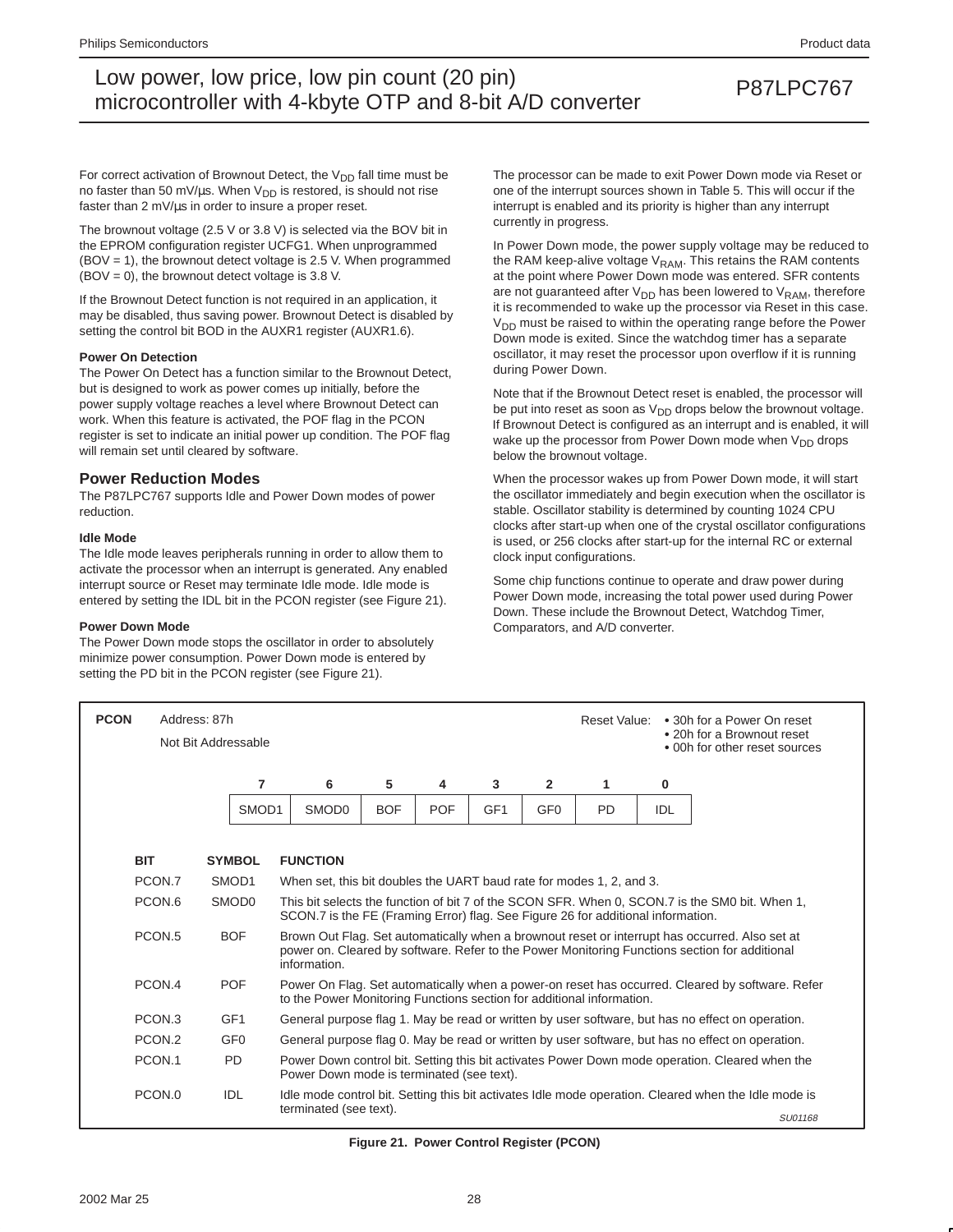## Low power, low price, low pin count (20 pin)<br>misroecantrallar with 4 kb to OTD and 8 bit A/D converter. microcontroller with 4-kbyte OTP and 8-bit A/D converter

## **Table 9. Sources of Wakeup from Power Down Mode**

| <b>Wakeup Source</b>             | <b>Conditions</b>                                                                                                                                                                   |
|----------------------------------|-------------------------------------------------------------------------------------------------------------------------------------------------------------------------------------|
| External Interrupt 0 or 1        | The corresponding interrupt must be enabled.                                                                                                                                        |
| Keyboard Interrupt               | The keyboard interrupt feature must be enabled and properly set up. The corresponding interrupt must be<br>enabled.                                                                 |
| Comparator 1 or 2                | The comparator(s) must be enabled and properly set up. The corresponding interrupt must be enabled.                                                                                 |
| Watchdog Timer Reset             | The watchdog timer must be enabled via the WDTE bit in the UCFG1 EPROM configuration byte.                                                                                          |
| Watchdog Timer Interrupt         | The WDTE bit in the UCFG1 EPROM configuration byte must not be set. The corresponding interrupt must<br>be enabled.                                                                 |
| <b>Brownout Detect Reset</b>     | The BOD bit in AUXR1 must not be set (brownout detect not disabled). The BOI bit in AUXR1 must not be<br>set (brownout interrupt disabled).                                         |
| <b>Brownout Detect Interrupt</b> | The BOD bit in AUXR1 must not be set (brownout detect not disabled). The BOI bit in AUXR1 must be set<br>(brownout interrupt enabled). The corresponding interrupt must be enabled. |
| Reset Input                      | The external reset input must be enabled.                                                                                                                                           |
| A/D converter                    | Must use internal RC clock (RCCLK = 1) for A/D converter to work in Power Down mode. The A/D must be<br>enabled and properly set up. The corresponding interrupt must be enabled.   |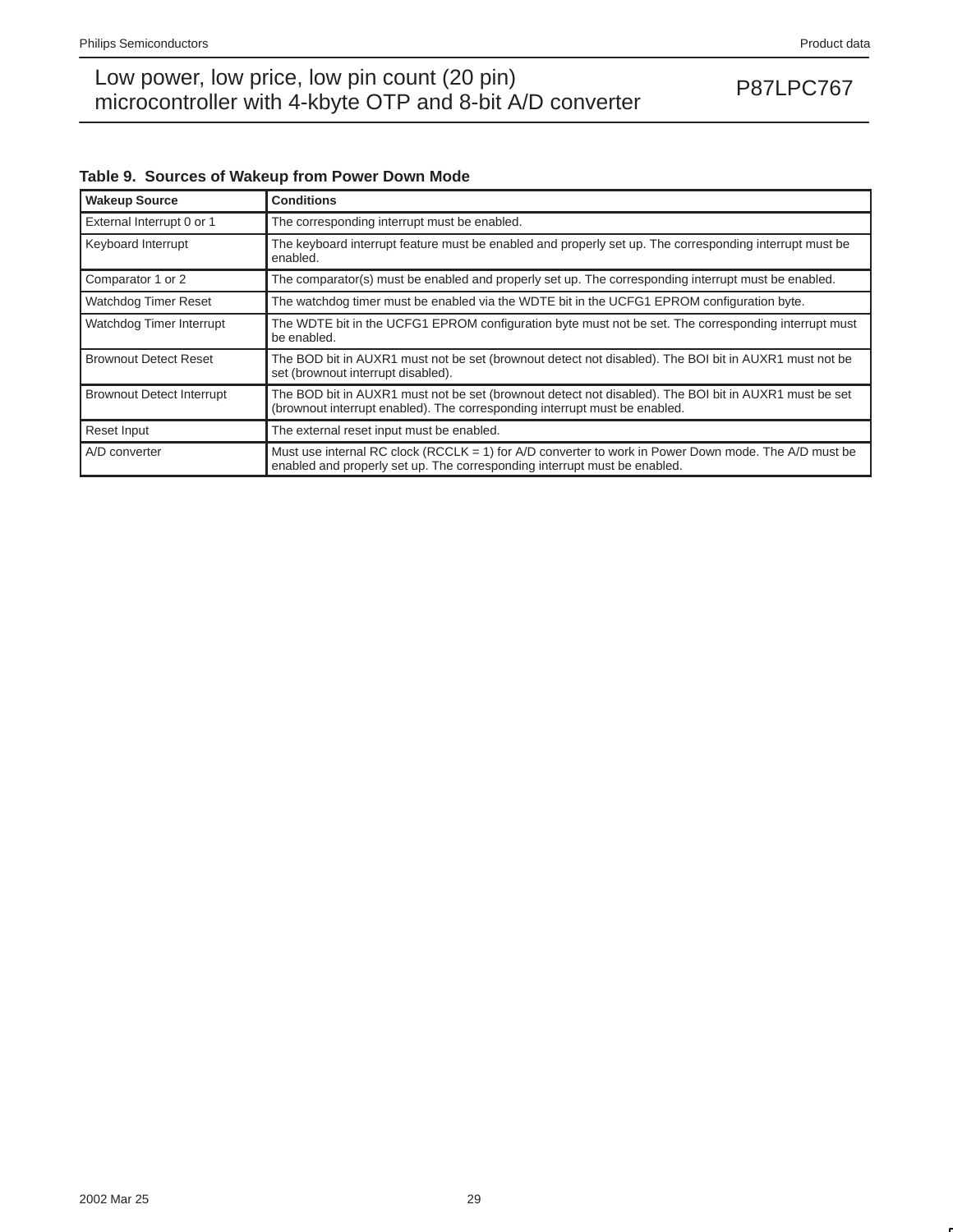#### **Low Voltage EPROM Operation**

The EPROM array contains some analog circuits that are not required when  $V_{DD}$  is less than 4 V, but are required for a  $V_{DD}$ greater than 4 V. The LPEP bit (AUXR.4), when set by software, will power down these analog circuits resulting in a reduced supply current. LPEP is cleared only by power-on reset, so it may be set ONLY for applications that always operate with  $V_{DD}$  less than 4 V.

#### **Reset**

The P87LPC767 has an integrated power-on reset circuit which always provides a reset when power is initially applied to the device. It is recommended to use the internal reset whenever possible to

save external components and to be able to use pin P1.5 as a general-purpose input pin.

The P87LPC767 can additionally be configured to use P1.5 as an external active-low reset pin RST by programming the RPD bit in the User Configuration Register UCFG1 to 0. The internal reset is still active on power-up of the device. While the signal on the RST pin is low, the P87LPC767 is held in reset until the signal goes high.

The watchdog timer on the P87LPC767 can act as an oscillator fail detect because it uses an independent, fully on-chip oscillator.

UCFG1 is described in the System Configuration Bytes section of this datasheet.



**Figure 22. Using pin P1.5 as general purpose input pin or as low-active reset pin**



**Figure 23. Block Diagram Showing Reset Sources**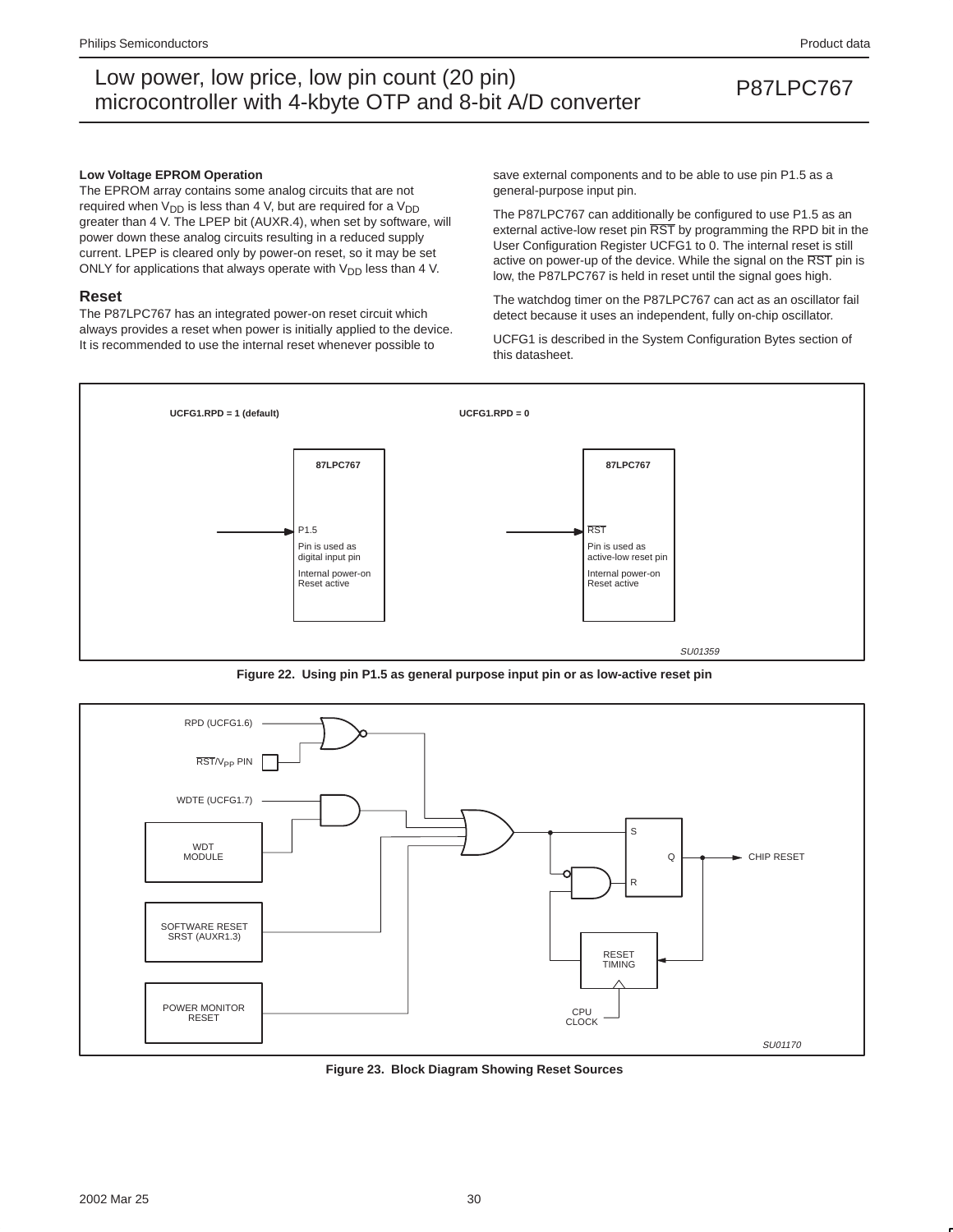### **Timer/Counters**

The P87LPC767 has two general purpose counter/timers which are upward compatible with the standard 80C51 Timer 0 and Timer 1. Both can be configured to operate either as timers or event counters (see Figure 24). An option to automatically toggle the T0 and/or T1 pins upon timer overflow has been added.

In the "Timer" function, the register is incremented every machine cycle. Thus, one can think of it as counting machine cycles. Since a machine cycle consists of 6 CPU clock periods, the count rate is 1/6 of the CPU clock frequency. Refer to the section Enhanced CPU for a description of the CPU clock.

In the "Counter" function, the register is incremented in response to a 1-to-0 transition at its corresponding external input pin, T0 or T1. In this function, the external input is sampled once during every

machine cycle. When the samples of the pin state show a high in one cycle and a low in the next cycle, the count is incremented. The new count value appears in the register during the cycle following the one in which the transition was detected. Since it takes 2 machine cycles (12 CPU clocks) to recognize a 1-to-0 transition, the maximum count rate is 1/6 of the CPU clock frequency. There are no restrictions on the duty cycle of the external input signal, but to ensure that a given level is sampled at least once before it changes, it should be held for at least one full machine cycle.

The "Timer" or "Counter" function is selected by control bits C/T in the Special Function Register TMOD. In addition to the "Timer" or "Counter" selection, Timer 0 and Timer 1 have four operating modes, which are selected by bit-pairs (M1, M0) in TMOD. Modes 0, 1, and 2 are the same for both Timers/Counters. Mode 3 is different. The four operating modes are described in the following text.



**Figure 24. Timer/Counter Mode Control Register (TMOD)**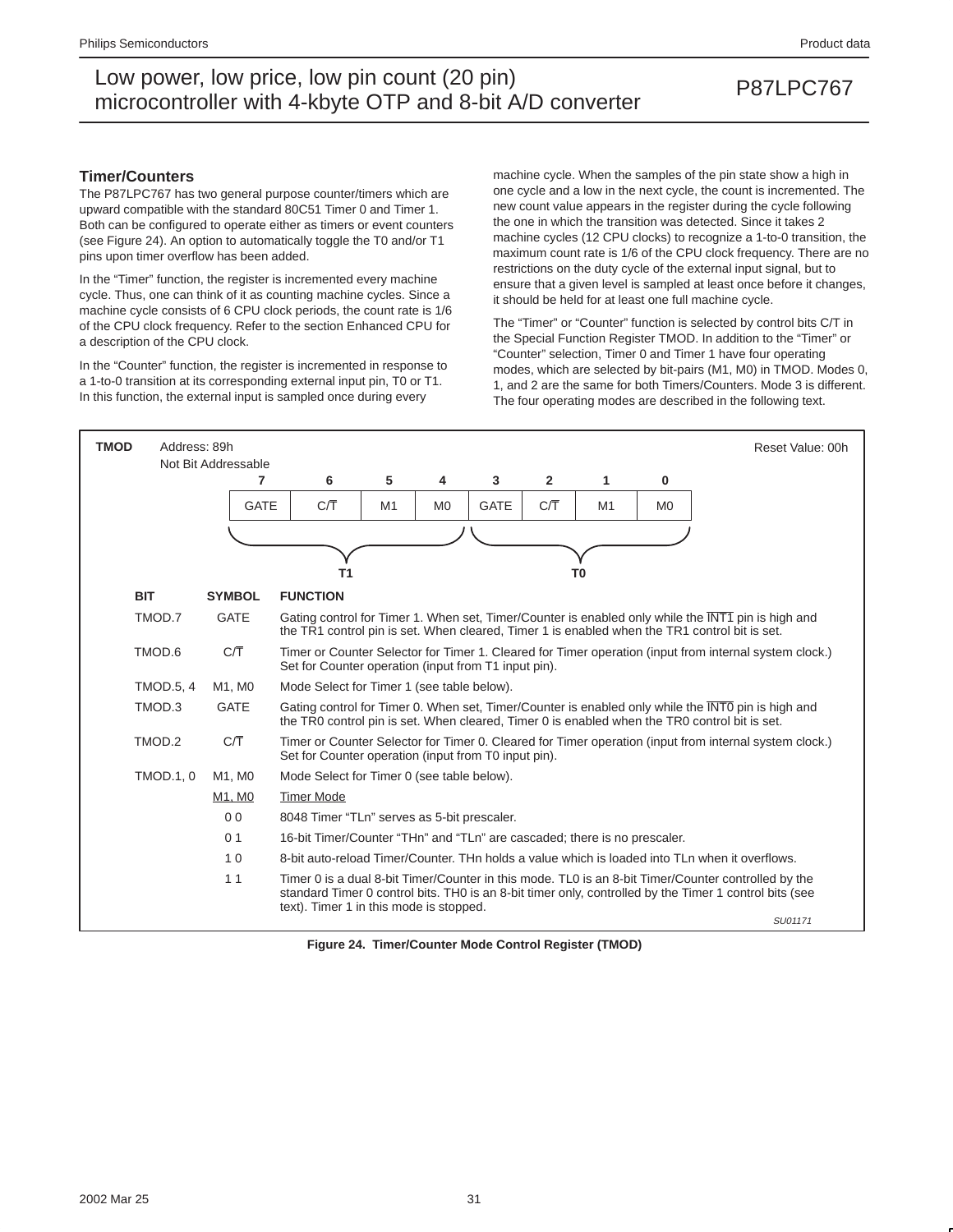#### **Mode 0**

Putting either Timer into Mode 0 makes it look like an 8048 Timer, which is an 8-bit Counter with a divide-by-32 prescaler. Figure 26 shows Mode 0 operation.

In this mode, the Timer register is configured as a 13-bit register. As the count rolls over from all 1s to all 0s, it sets the Timer interrupt flag TFn. The count input is enabled to the Timer when TRn = 1 and either GATE = 0 or  $\overline{\text{INTn}}$  = 1. (Setting GATE = 1 allows the Timer to be controlled by external input  $\overline{\text{INTn}}$ , to facilitate pulse width

measurements). TRn is a control bit in the Special Function Register TCON (Figure 25). The GATE bit is in the TMOD register.

The 13-bit register consists of all 8 bits of THn and the lower 5 bits of TLn. The upper 3 bits of TLn are indeterminate and should be ignored. Setting the run flag (TRn) does not clear the registers.

Mode 0 operation is the same for Timer 0 and Timer 1. See Figure 26. There are two different GATE bits, one for Timer 1 (TMOD.7) and one for Timer 0 (TMOD.3).

| <b>TCON</b> | Address: 88h<br>Reset Value: 00h<br><b>Bit Addressable</b> |                 |                                                                                  |                                                                                                                                                            |                 |                 |     |                 |                 |                                                                                                   |  |  |
|-------------|------------------------------------------------------------|-----------------|----------------------------------------------------------------------------------|------------------------------------------------------------------------------------------------------------------------------------------------------------|-----------------|-----------------|-----|-----------------|-----------------|---------------------------------------------------------------------------------------------------|--|--|
|             |                                                            |                 |                                                                                  |                                                                                                                                                            |                 |                 |     |                 |                 |                                                                                                   |  |  |
|             | 5<br>7<br>$\overline{2}$<br>6<br>4<br>3<br>1<br>0          |                 |                                                                                  |                                                                                                                                                            |                 |                 |     |                 |                 |                                                                                                   |  |  |
|             |                                                            | TF <sub>1</sub> | TR <sub>1</sub>                                                                  | TF <sub>0</sub>                                                                                                                                            | TR <sub>0</sub> | IE <sub>1</sub> | IT1 | IE <sub>0</sub> | IT <sub>0</sub> |                                                                                                   |  |  |
|             |                                                            |                 |                                                                                  |                                                                                                                                                            |                 |                 |     |                 |                 |                                                                                                   |  |  |
| <b>BIT</b>  |                                                            | <b>SYMBOL</b>   | <b>FUNCTION</b>                                                                  |                                                                                                                                                            |                 |                 |     |                 |                 |                                                                                                   |  |  |
|             | TCON.7                                                     | TF <sub>1</sub> |                                                                                  | Timer 1 overflow flag. Set by hardware on Timer/Counter overflow. Cleared by hardware when the<br>interrupt is processed, or by software.                  |                 |                 |     |                 |                 |                                                                                                   |  |  |
|             | TCON.6                                                     | TR <sub>1</sub> | Timer 1 Run control bit. Set/cleared by software to turn Timer/Counter 1 on/off. |                                                                                                                                                            |                 |                 |     |                 |                 |                                                                                                   |  |  |
|             | TCON <sub>.5</sub>                                         | TF <sub>0</sub> | processor vectors to the interrupt routine, or by software.                      |                                                                                                                                                            |                 |                 |     |                 |                 | Timer 0 overflow flag. Set by hardware on Timer/Counter overflow. Cleared by hardware when the    |  |  |
|             | TCON.4                                                     | TR <sub>0</sub> | Timer 0 Run control bit. Set/cleared by software to turn Timer/Counter 0 on/off. |                                                                                                                                                            |                 |                 |     |                 |                 |                                                                                                   |  |  |
|             | TCON.3                                                     | IE <sub>1</sub> | hardware when the interrupt is processed, or by software.                        |                                                                                                                                                            |                 |                 |     |                 |                 | Interrupt 1 Edge flag. Set by hardware when external interrupt 1 edge is detected. Cleared by     |  |  |
|             | TCON.2                                                     | IT1             | external interrupts.                                                             |                                                                                                                                                            |                 |                 |     |                 |                 | Interrupt 1 Type control bit. Set/cleared by software to specify falling edge/low level triggered |  |  |
|             | TCON.1                                                     | IE <sub>0</sub> |                                                                                  | Interrupt 0 Edge flag. Set by hardware when external interrupt 0 edge is detected. Cleared by<br>hardware when the interrupt is processed, or by software. |                 |                 |     |                 |                 |                                                                                                   |  |  |
|             | TCON.0                                                     | IT <sub>0</sub> |                                                                                  |                                                                                                                                                            |                 |                 |     |                 |                 | Interrupt 0 Type control bit. Set/cleared by software to specify falling edge/low level triggered |  |  |
|             |                                                            |                 | external interrupts.                                                             |                                                                                                                                                            |                 |                 |     |                 |                 | SU01172                                                                                           |  |  |

**Figure 25. Timer/Counter Control Register (TCON)**



**Figure 26. Timer/Counter 0 or 1 in Mode 0 (13-Bit Counter)**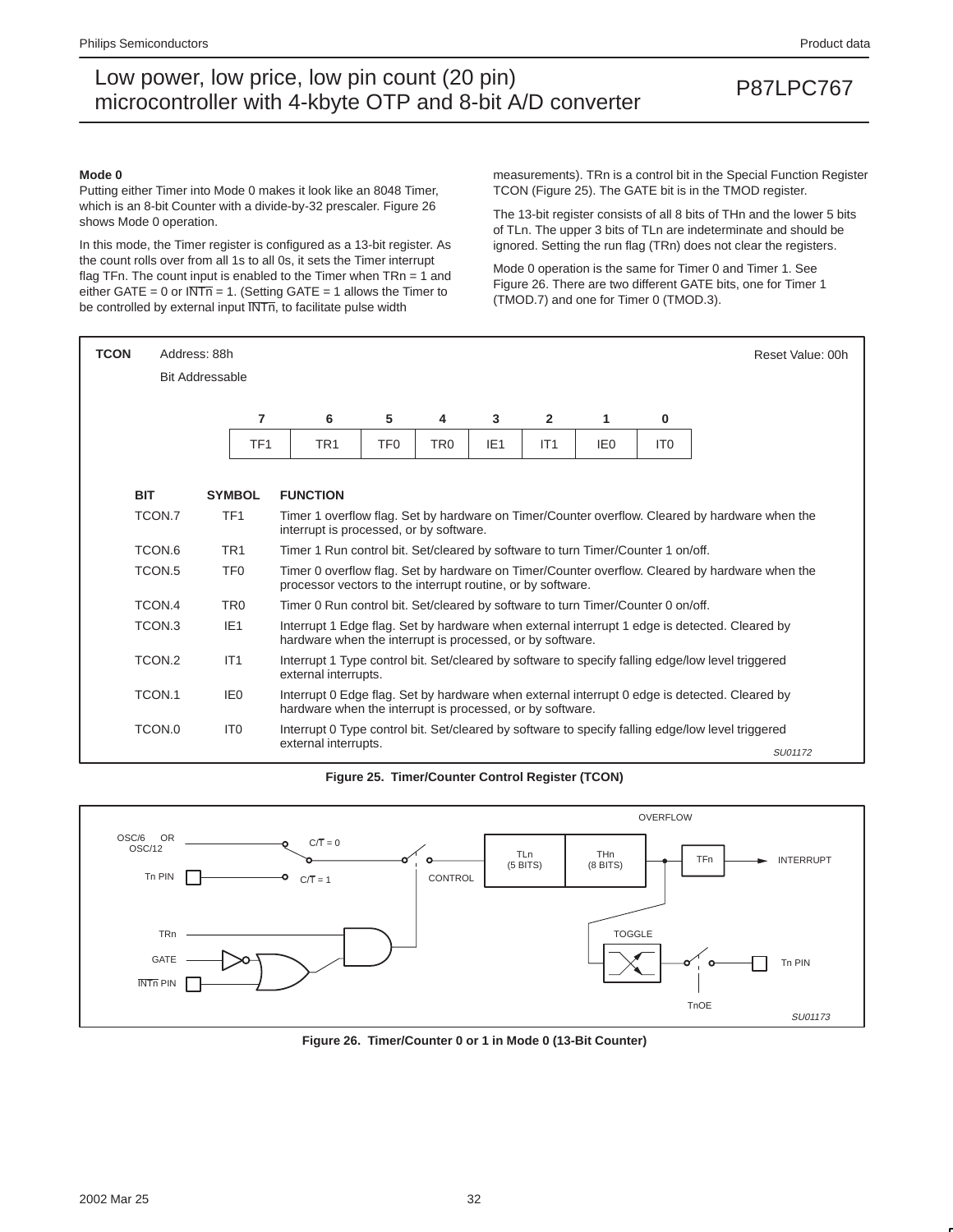#### **Mode 1**

Mode 1 is the same as Mode 0, except that all 16 bits of the timer register (THn and TLn) are used. See Figure 27

#### **Mode 2**

Mode 2 configures the Timer register as an 8-bit Counter (TL1) with automatic reload, as shown in Figure 28. Overflow from TLn not only sets TFn, but also reloads TLn with the contents of THn, which must be preset by software. The reload leaves THn unchanged. Mode 2 operation is the same for Timer 0 and Timer 1.

#### **Mode 3**

When Timer 1 is in Mode 3 it is stopped. The effect is the same as setting  $TR1 = 0$ .

Timer 0 in Mode 3 establishes TL0 and TH0 as two separate 8-bit counters. The logic for Mode 3 on Timer 0 is shown in Figure 29. TL0 uses the Timer 0 control bits: C/T, GATE, TR0, INT0, and TF0. TH0 is locked into a timer function (counting machine cycles) and takes over the use of TR1 and TF1 from Timer 1. Thus, TH0 now controls the "Timer 1" interrupt.

Mode 3 is provided for applications that require an extra 8-bit timer. With Timer 0 in Mode 3, an P87LPC767 can look like it has three Timer/Counters. When Timer 0 is in Mode 3, Timer 1 can be turned on and off by switching it into and out of its own Mode 3. It can still be used by the serial port as a baud rate generator, or in any application not requiring an interrupt.



**Figure 27. Timer/Counter 0 or 1 in Mode 1 (16-Bit Counter)**



**Figure 28. Timer/Counter 0 or 1 in Mode 2 (8-Bit Auto-Reload)**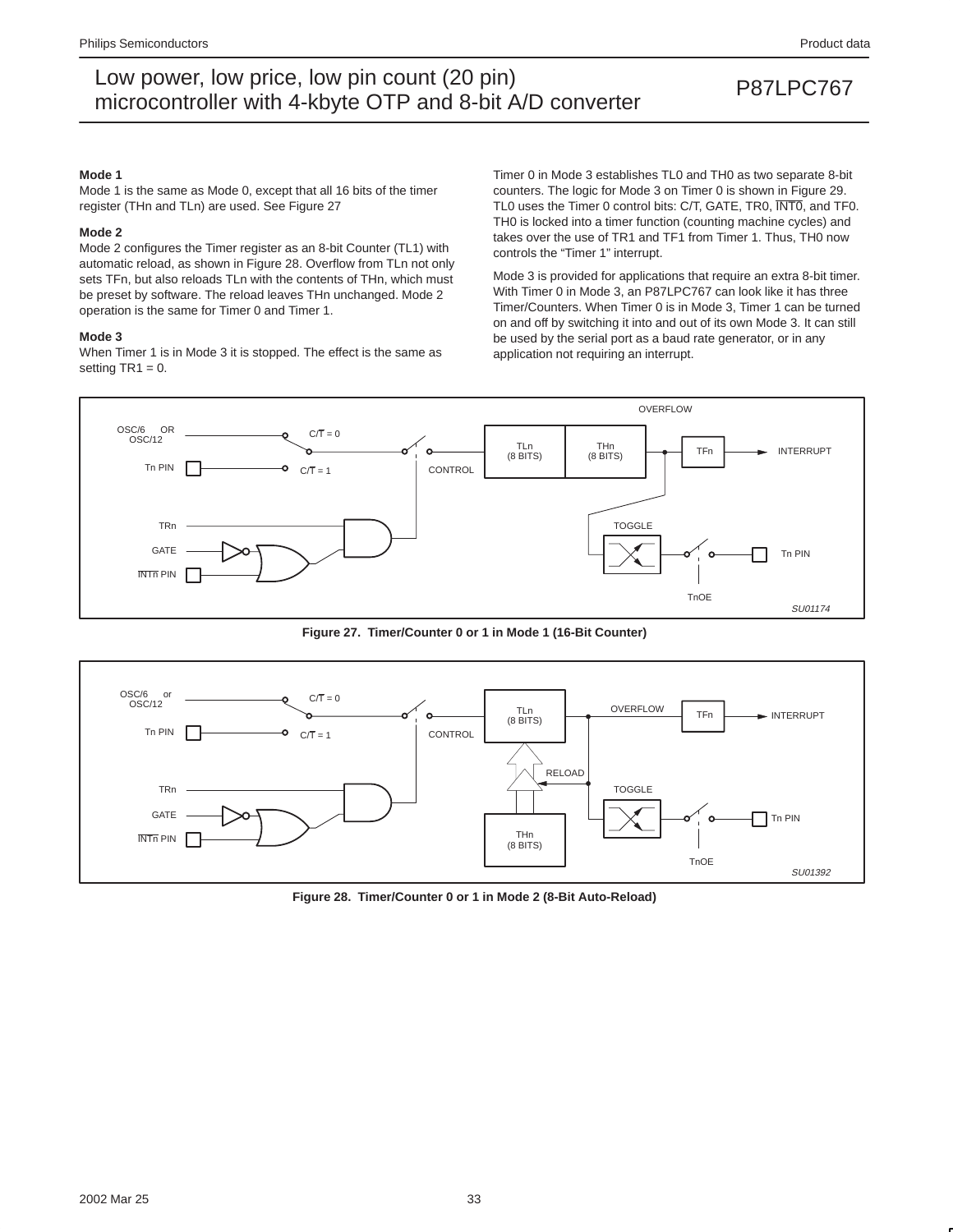

**Figure 29. Timer/Counter 0 Mode 3 (Two 8-Bit Counters)**

### **Timer Overflow Toggle Output**

Timers 0 and 1 can be configured to automatically toggle a port output whenever a timer overflow occurs. The same device pins that are used for the T0 and T1 count inputs are also used for the timer toggle outputs. This function is enabled by control bits T0OE and T1OE in the P2M1 register, and apply to Timer 0 and Timer 1 respectively. The port outputs will be a logic 1 prior to the first timer overflow when this mode is turned on.

### **UART**

The P87LPC767 includes an enhanced 80C51 UART. The baud rate source for the UART is timer 1 for modes 1 and 3, while the rate is fixed in modes 0 and 2. Because CPU clocking is different on the P87LPC767 than on the standard 80C51, baud rate calculation is somewhat different. Enhancements over the standard 80C51 UART include Framing Error detection and automatic address recognition.

The serial port is full duplex, meaning it can transmit and receive simultaneously. It is also receive-buffered, meaning it can commence reception of a second byte before a previously received byte has been read from the SBUF register. However, if the first byte still hasn't been read by the time reception of the second byte is complete, the first byte will be lost. The serial port receive and transmit registers are both accessed through Special Function Register SBUF. Writing to SBUF loads the transmit register, and reading SBUF accesses a physically separate receive register.

The serial port can be operated in 4 modes:

### **Mode 0**

Serial data enters and exits through RxD. TxD outputs the shift clock. 8 bits are transmitted or received, LSB first. The baud rate is fixed at 1/6 of the CPU clock frequency.

#### **Mode 1**

10 bits are transmitted (through TxD) or received (through RxD): a start bit (logical 0), 8 data bits (LSB first), and a stop bit (logical 1). When data is received, the stop bit is stored in RB8 in Special Function Register SCON. The baud rate is variable and is determined by the Timer 1 overflow rate.

#### **Mode 2**

11 bits are transmitted (through TxD) or received (through RxD): start bit (logical 0), 8 data bits (LSB first), a programmable 9th data bit, and a stop bit (logical 1). When data is transmitted, the 9th data bit (TB8 in SCON) can be assigned the value of 0 or 1. Or, for example, the parity bit (P, in the PSW) could be moved into TB8. When data is received, the 9th data bit goes into RB8 in Special Function Register SCON, while the stop bit is ignored. The baud rate is programmable to either 1/16 or 1/32 of the CPU clock frequency, as determined by the SMOD1 bit in PCON.

#### **Mode 3**

11 bits are transmitted (through TxD) or received (through RxD): a start bit (logical 0), 8 data bits (LSB first), a programmable 9th data bit, and a stop bit (logical 1). In fact, Mode 3 is the same as Mode 2 in all respects except baud rate. The baud rate in Mode 3 is variable and is determined by the Timer 1 overflow rate.

In all four modes, transmission is initiated by any instruction that uses SBUF as a destination register. Reception is initiated in Mode 0 by the condition  $RI = 0$  and  $REN = 1$ . Reception is initiated in the other modes by the incoming start bit if  $REN = 1$ .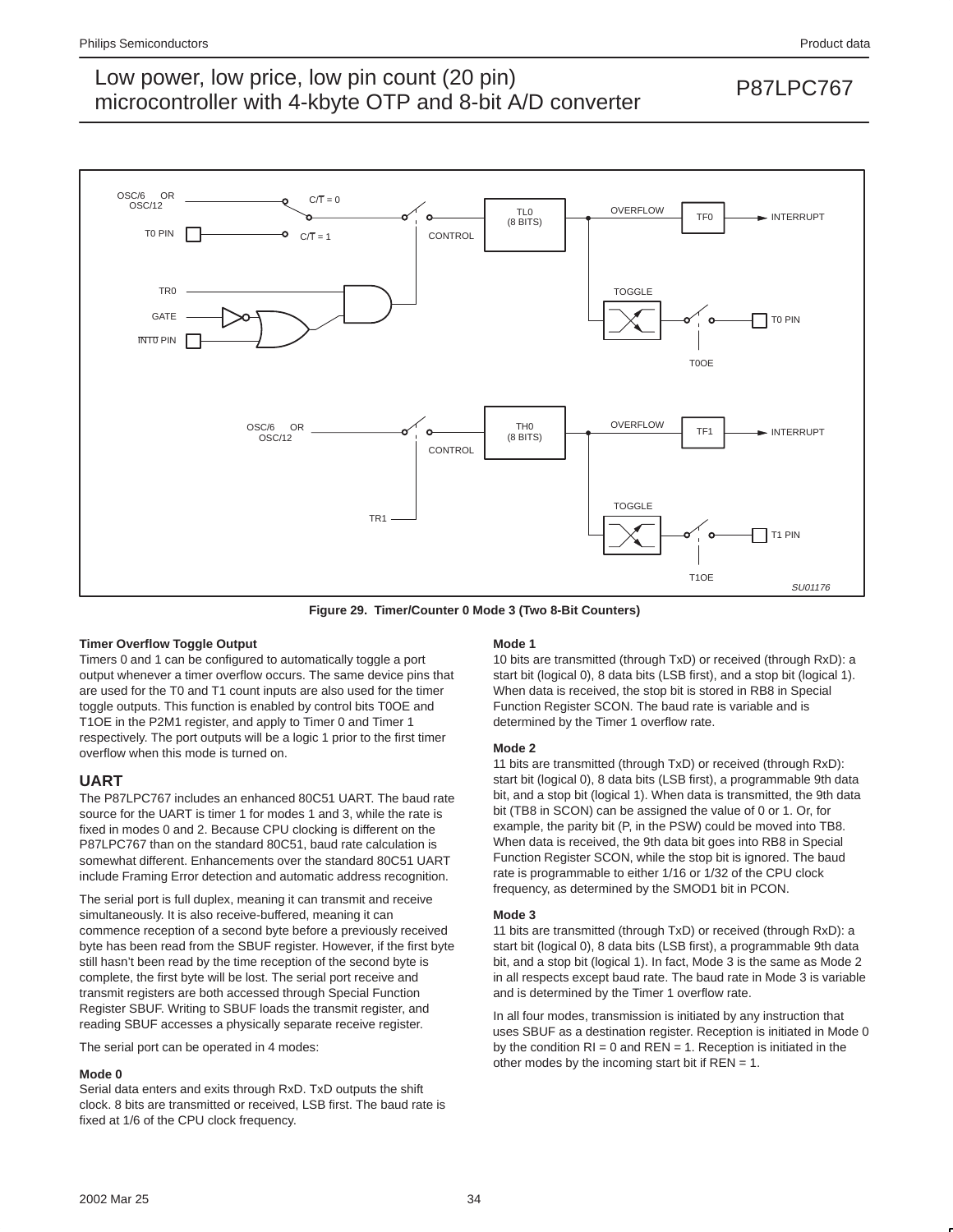#### **Serial Port Control Register (SCON)**

The serial port control and status register is the Special Function Register SCON, shown in Figure 30. This register contains not only the mode selection bits, but also the 9th data bit for transmit and receive (TB8 and RB8), and the serial port interrupt bits (TI and RI).

The Framing Error bit (FE) allows detection of missing stop bits in the received data stream. The FE bit shares the bit position SCON.7 with the SM0 bit. Which bit appears in SCON at any particular time is determined by the SMOD0 bit in the PCON register. If SMOD0 = 0, SCON.7 is the SM0 bit. If SMOD0 = 1, SCON.7 is the FE bit. Once set, the FE bit remains set until it is cleared by software. This allows detection of framing errors for a group of characters without the need for monitoring it for every character individually.

| <b>SCON</b>        | Address: 98h                                                                                                                                                |                                                                                         |                 |                  |                     |                              |           |                | Reset Value: 00h                                                                                                                                                                                             |
|--------------------|-------------------------------------------------------------------------------------------------------------------------------------------------------------|-----------------------------------------------------------------------------------------|-----------------|------------------|---------------------|------------------------------|-----------|----------------|--------------------------------------------------------------------------------------------------------------------------------------------------------------------------------------------------------------|
|                    | <b>Bit Addressable</b>                                                                                                                                      |                                                                                         |                 |                  |                     |                              |           |                |                                                                                                                                                                                                              |
|                    | $\overline{7}$                                                                                                                                              | 6                                                                                       | 5               | 4                | 3                   | $\overline{2}$               | 1         | $\bf{0}$       |                                                                                                                                                                                                              |
|                    | SMO/FE                                                                                                                                                      | SM <sub>1</sub>                                                                         | SM <sub>2</sub> | <b>REN</b>       | TB <sub>8</sub>     | RB <sub>8</sub>              | <b>TI</b> | R <sub>1</sub> |                                                                                                                                                                                                              |
| <b>BIT</b>         | <b>SYMBOL</b>                                                                                                                                               | <b>FUNCTION</b>                                                                         |                 |                  |                     |                              |           |                |                                                                                                                                                                                                              |
| SCON.7             | <b>FE</b>                                                                                                                                                   | See SM0 bit below.                                                                      |                 |                  |                     |                              |           |                | Framing Error. This bit is set by the UART receiver when an invalid stop bit is detected. Must be<br>cleared by software. The SMOD0 bit in the PCON register must be 1 for this bit to be accessible.        |
| SCON.7             | SM <sub>0</sub><br>With SM1, defines the serial port mode. The SMOD0 bit in the PCON register must be 0 for this bit<br>to be accessible. See FE bit above. |                                                                                         |                 |                  |                     |                              |           |                |                                                                                                                                                                                                              |
| SCON, 6            | SM <sub>1</sub>                                                                                                                                             | With SM0, defines the serial port mode (see table below).                               |                 |                  |                     |                              |           |                |                                                                                                                                                                                                              |
|                    | SMO, SM1                                                                                                                                                    | <b>UART Mode</b>                                                                        |                 | <b>Baud Rate</b> |                     |                              |           |                |                                                                                                                                                                                                              |
|                    | 0 <sub>0</sub>                                                                                                                                              | 0: shift register                                                                       |                 |                  | CPU clock/6         |                              |           |                |                                                                                                                                                                                                              |
|                    | 0 <sub>1</sub>                                                                                                                                              | 1: 8-bit UART                                                                           |                 |                  | Variable (see text) |                              |           |                |                                                                                                                                                                                                              |
|                    | 10                                                                                                                                                          | 2: 9-bit UART                                                                           |                 |                  |                     | CPU clock/32 or CPU clock/16 |           |                |                                                                                                                                                                                                              |
|                    | 11                                                                                                                                                          | 3: 9-bit UART                                                                           |                 |                  | Variable (see text) |                              |           |                |                                                                                                                                                                                                              |
| SCON <sub>.5</sub> | SM <sub>2</sub>                                                                                                                                             | will not be activated if a valid stop bit was not received. In Mode 0, SM2 should be 0. |                 |                  |                     |                              |           |                | Enables the multiprocessor communication feature in Modes 2 and 3. In Mode 2 or 3, if SM2 is set<br>to 1, then RI will not be activated if the received 9th data bit (RB8) is 0. In Mode 1, if SM2=1 then RI |
| SCON.4             | <b>REN</b>                                                                                                                                                  |                                                                                         |                 |                  |                     |                              |           |                | Enables serial reception. Set by software to enable reception. Clear by software to disable reception.                                                                                                       |
| SCON <sub>3</sub>  | T <sub>R</sub> 8                                                                                                                                            |                                                                                         |                 |                  |                     |                              |           |                | The 9th data bit that will be transmitted in Modes 2 and 3. Set or clear by software as desired.                                                                                                             |
| SCON.2             | RB <sub>8</sub>                                                                                                                                             | was received. In Mode 0, RB8 is not used.                                               |                 |                  |                     |                              |           |                | In Modes 2 and 3, is the 9th data bit that was received. In Mode 1, it SM2=0, RB8 is the stop bit that                                                                                                       |
| SCON.1             | <b>TI</b>                                                                                                                                                   |                                                                                         |                 |                  |                     |                              |           |                | Transmit interrupt flag. Set by hardware at the end of the 8th bit time in Mode 0, or at the beginning<br>of the stop bit in the other modes, in any serial transmission. Must be cleared by software.       |
| SCON.0             | R <sub>1</sub>                                                                                                                                              | software.                                                                               |                 |                  |                     |                              |           |                | Receive interrupt flag. Set by hardware at the end of the 8th bit time in Mode 0, or halfway through<br>the stop bit time in the other modes, in any serial reception (except see SM2). Must be cleared by   |
|                    |                                                                                                                                                             |                                                                                         |                 |                  |                     |                              |           |                | SU01157                                                                                                                                                                                                      |

**Figure 30. Serial Port Control Register (SCON)**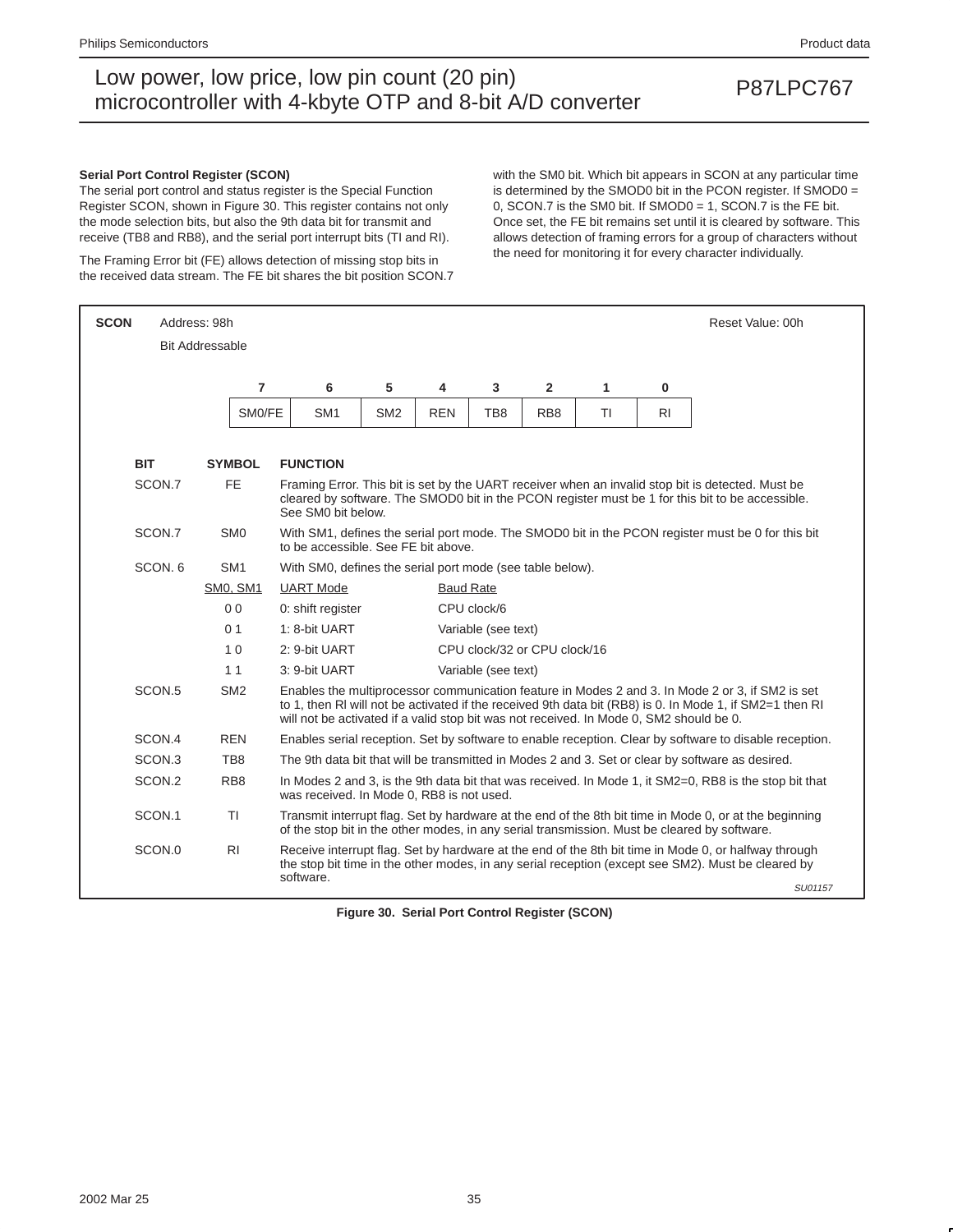#### **Baud Rates**

The baud rate in Mode 0 is fixed: Mode 0 Baud Rate = CPU clock/6. The baud rate in Mode 2 depends on the value of bit SMOD1 in Special Function Register PCON. If SMOD1 = 0 (which is the value on reset), the baud rate is 1/32 of the CPU clock frequency. If SMOD1 = 1, the baud rate is 1/16 of the CPU clock frequency.

Mode 2 Baud Rate = 
$$
\frac{1 + \text{SMOD1}}{32} \times \text{CPU clock frequency}
$$

#### **Using Timer 1 to Generate Baud Rates**

When Timer 1 is used as the baud rate generator, the baud rates in Modes 1 and 3 are determined by the Timer 1 overflow rate and the value of SMOD1. The Timer 1 interrupt should be disabled in this

application. The Timer itself can be configured for either "timer" or "counter" operation, and in any of its 3 running modes. In the most typical applications, it is configured for "timer" operation, in the auto-reload mode (high nibble of TMOD = 0010b). In that case the baud rate is given by the formula:

$$
CPU clock frequency / \text{Mode 1, 3 Baud Rate} = \frac{192 (or 96 if SMOD1 = 1)}{256 - (TH1)}
$$

Tables 6 and 7 list various commonly used baud rates and how they can be obtained using Timer 1 as the baud rate generator.

|  | Table 10. Baud Rates, Timer Values, and CPU Clock Frequencies for SMOD1 = $0$ |  |  |
|--|-------------------------------------------------------------------------------|--|--|
|  |                                                                               |  |  |

| <b>Timer Count</b> |           |           |           | <b>Baud Rate</b> |            |           |
|--------------------|-----------|-----------|-----------|------------------|------------|-----------|
|                    | 2400      | 4800      | 9600      | 19.2k            | 38.4k      | 57.6k     |
| $-1$               | 0.4608    | 0.9216    | $*1.8432$ | $*3.6864$        | * 7.3728   | * 11.0592 |
| $-2$               | 0.9216    | 1.8432    | $*3.6864$ | * 7.3728         | $*14.7456$ |           |
| $-3$               | 1.3824    | 2.7648    | 5.5296    | * 11.0592        |            |           |
| $-4$               | $*1.8432$ | $*3.6864$ | * 7.3728  | $*14.7456$       |            |           |
| $-5$               | 2.3040    | 4.6080    | 9.2160    | * 18.4320        |            |           |
| $-6$               | 2.7648    | 5.5296    | * 11.0592 |                  |            |           |
| $-7$               | 3.2256    | 6.4512    | 12.9024   |                  |            |           |
| $-8$               | $*3.6864$ | $*7.3728$ | * 14.7456 | —                |            | -         |
| $-9$               | 4.1472    | 8.2944    | 16.5888   | -                |            | -         |
| $-10$              | 4.6080    | 9.2160    | *18.4320  | -                |            | -         |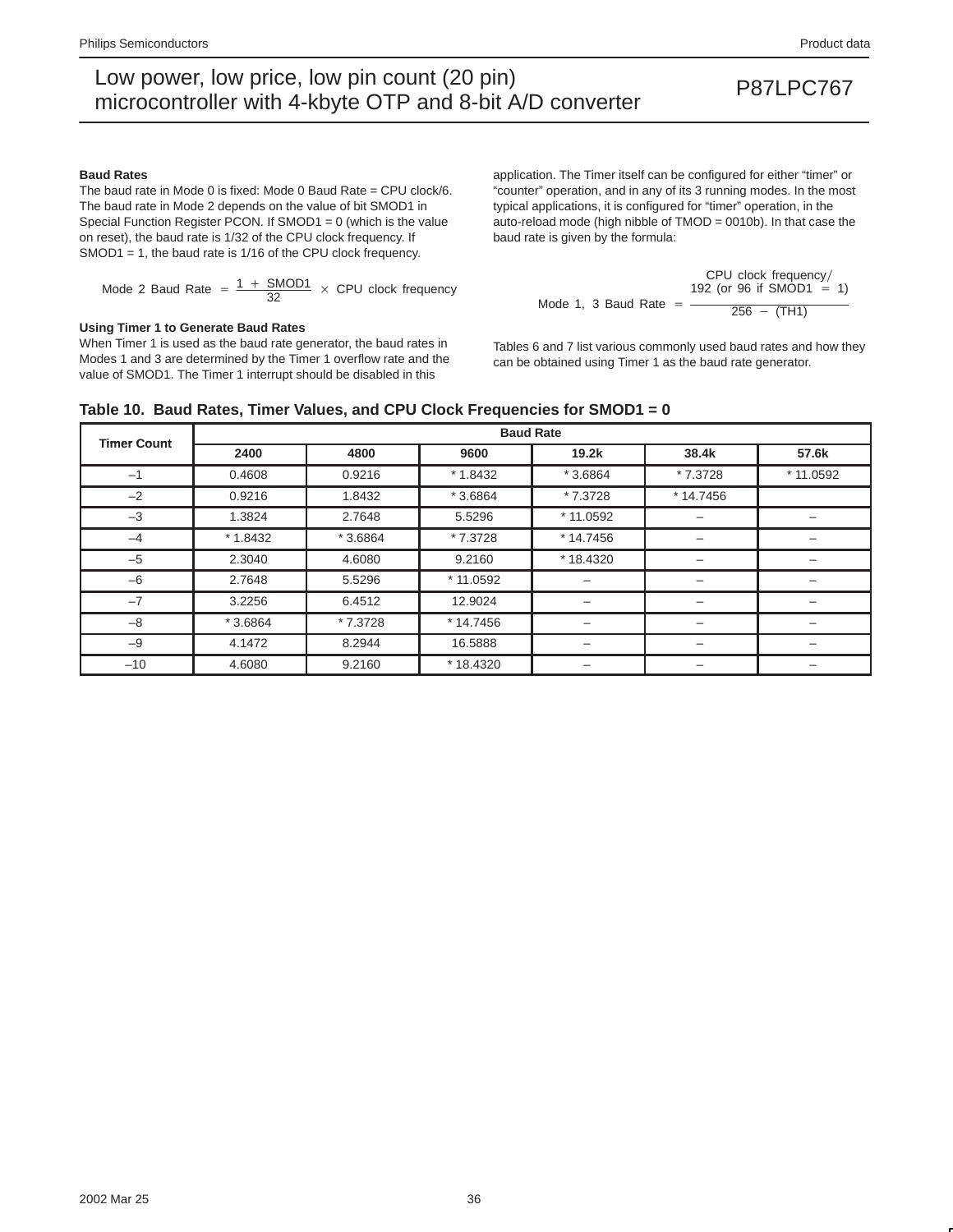| <b>Timer Count</b> |           |           |            | <b>Baud Rate</b>         |                          |                                  |                          |
|--------------------|-----------|-----------|------------|--------------------------|--------------------------|----------------------------------|--------------------------|
|                    | 2400      | 4800      | 9600       | 19.2k                    | 38.4k                    | 57.6k                            | 115.2k                   |
| $-1$               | 0.2304    | 0.4608    | 0.9216     | $*1.8432$                | $*3.6864$                | 5.5296                           | * 11.0592                |
| $-2$               | 0.4608    | 0.9216    | $*1.8432$  | $*3.6864$                | * 7.3728                 | * 11.0592                        | $\qquad \qquad -$        |
| $-3$               | 0.6912    | 1.3824    | 2.7648     | 5.5296                   | * 11.0592                | 16.5888                          | $\overline{\phantom{0}}$ |
| $-4$               | 0.9216    | $*1.8432$ | $*3.6864$  | * 7.3728                 | $*14.7456$               | -                                | -                        |
| $-5$               | 1.1520    | 2.3040    | 4.6080     | 9.2160                   | *18.4320                 | $\qquad \qquad -$                | -                        |
| $-6$               | 1.3824    | 2.7648    | 5.5296     | * 11.0592                | -                        | $\overline{\phantom{0}}$         | $\qquad \qquad -$        |
| $-7$               | 1.6128    | 3.2256    | 6.4512     | 12.9024                  | $\overline{\phantom{0}}$ | -                                | $\overline{\phantom{m}}$ |
| $-8$               | $*1.8432$ | $*3.6864$ | * 7.3728   | $*14.7456$               | -                        | $\overbrace{\phantom{12322111}}$ | -                        |
| $-9$               | 2.0736    | 4.1472    | 8.2944     | 16.5888                  | -                        | $\qquad \qquad -$                | -                        |
| $-10$              | 2.3040    | 4.6080    | 9.2160     | $*18.4320$               | $\overline{\phantom{0}}$ | $\qquad \qquad -$                | $\qquad \qquad -$        |
| $-11$              | 2.5344    | 5.0688    | 10.1376    | $\overline{\phantom{0}}$ | -                        | $\qquad \qquad -$                | $\qquad \qquad -$        |
| $-12$              | 2.7648    | 5.5296    | $*11.0592$ | -                        | -                        | -                                | -                        |
| $-13$              | 2.9952    | 5.9904    | 11.9808    | -                        | -                        | $\overline{\phantom{0}}$         | -                        |
| $-14$              | 3.2256    | 6.4512    | 12.9024    | $\overline{\phantom{0}}$ | $\overline{\phantom{0}}$ | $\qquad \qquad -$                | $\qquad \qquad -$        |
| $-15$              | 3.4560    | 6.9120    | 13.8240    | -                        | -                        | $\overline{\phantom{0}}$         | -                        |
| $-16$              | $*3.6864$ | * 7.3728  | * 14.7456  | -                        | -                        | $\overline{\phantom{0}}$         | -                        |
| $-17$              | 3.9168    | 7.8336    | 15.6672    | -                        | -                        | $\qquad \qquad -$                | -                        |
| $-18$              | 4.1472    | 8.2944    | 16.5888    | $\overline{\phantom{0}}$ | $\overline{\phantom{0}}$ | $\overline{\phantom{0}}$         | $\overline{\phantom{m}}$ |
| $-19$              | 4.3776    | 8.7552    | 17.5104    | -                        | -                        | $\overline{\phantom{0}}$         | $\qquad \qquad -$        |
| $-20$              | 4.6080    | 9.2160    | $*18.4320$ | -                        | -                        | $\qquad \qquad -$                | -                        |
| $-21$              | 4.8384    | 9.6768    | 19.3536    | -                        |                          | $\overline{\phantom{0}}$         | -                        |

### **Table 11. Baud Rates, Timer Values, and CPU Clock Frequencies for SMOD1 = 1**

#### **NOTES TO TABLES 10 AND 11:**

1. Tables 6 and 7 apply to UART modes 1 and 3 (variable rate modes), and show CPU clock rates in MHz for standard baud rates from 2400 to 115.2k baud.

2. Table 6 shows timer settings and CPU clock rates with the SMOD1 bit in the PCON register = 0 (the default after reset), while Table 7 reflects the SMOD1 bit =  $1$ .

3. The tables show all potential CPU clock frequencies up to 20 MHz that may be used for baud rates from 9600 baud to 115.2k baud. Other CPU clock frequencies that would give only lower baud rates are not shown.

4. Table entries marked with an asterisk (\*) indicate standard crystal and ceramic resonator frequencies that may be obtained from many sources without special ordering.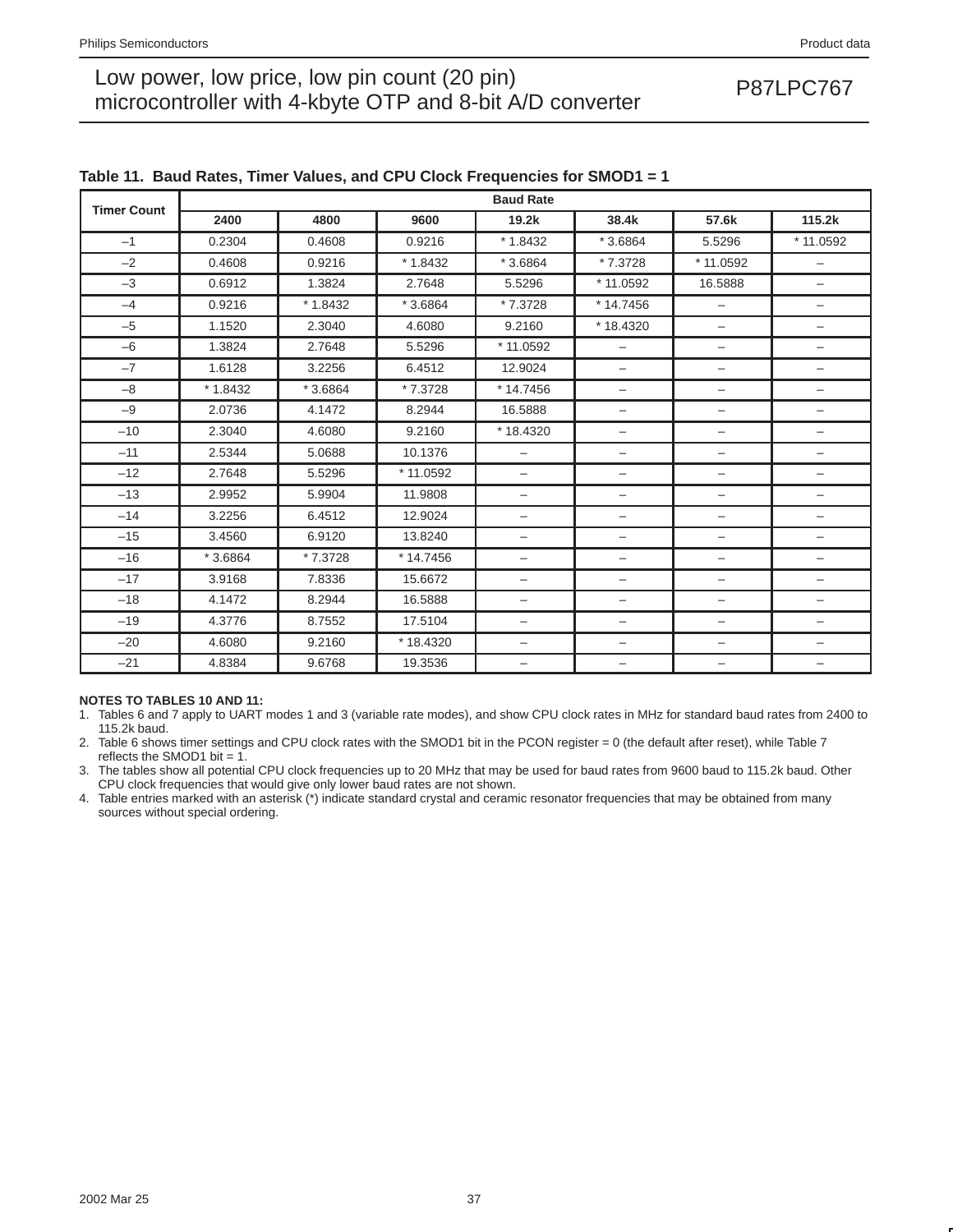#### **More About UART Mode 0**

Serial data enters and exits through RxD. TxD outputs the shift clock. 8 bits are transmitted/received: 8 data bits (LSB first). The baud rate is fixed at 1/6 the CPU clock frequency. Figure 31 shows a simplified functional diagram of the serial port in Mode 0, and associated timing.

Transmission is initiated by any instruction that uses SBUF as a destination register. The "write to SBUF" signal at S6P2 also loads a 1 into the 9th position of the transmit shift register and tells the TX Control block to commence a transmission. The internal timing is such that one full machine cycle will elapse between "write to SBUF" and activation of SEND.

SEND enables the output of the shift register to the alternate output function line of P1.1 and also enable SHIFT CLOCK to the alternate output function line of P1.0. SHIFT CLOCK is low during S3, S4, and S5 of every machine cycle, and high during S6, S1, and S2. At S6P2 of every machine cycle in which SEND is active, the contents of the transmit shift are shifted to the right one position.

As data bits shift out to the right, zeros come in from the left. When the MSB of the data byte is at the output position of the shift register, then the 1 that was initially loaded into the 9th position, is just to the left of the MSB, and all positions to the left of that contain zeros. This condition flags the TX Control block to do one last shift and then deactivate SEND and set T1. Both of these actions occur at S1P1 of the 10th machine cycle after "write to SBUF." Reception is initiated by the condition  $REN = 1$  and  $R1 = 0$ . At S6P2 of the next machine cycle, the RX Control unit writes the bits 11111110 t o the receive shift register, and in the next clock phase activates RECEIVE.

RECEIVE enable SHIFT CLOCK to the alternate output function line of P1.0. SHIFT CLOCK makes transitions at S3P1 and S6P1 of every machine cycle. At S6P2 of every machine cycle in which RECEIVE is active, the contents of the receive shift register are shifted to the left one position. The value that comes in from the right is the value that was sampled at the P1.1 pin at S5P2 of the same machine cycle.

As data bits come in from the right, 1s shift out to the left. When the 0 that was initially loaded into the rightmost position arrives at the leftmost position in the shift register, it flags the RX Control block to do one last shift and load SBUF. At S1P1 of the 10th machine cycle after the write to SCON that cleared RI, RECEIVE is cleared as RI is set.

#### **More About UART Mode 1**

Ten bits are transmitted (through TxD), or received (through RxD): a start bit (0), 8 data bits (LSB first), and a stop bit (1). On receive, the stop bit goes into RB8 in SCON. In the P87LPC767 the baud rate is determined by the Timer 1 overflow rate. Figure 32 shows a simplified functional diagram of the serial port in Mode 1, and associated timings for transmit receive.

Transmission is initiated by any instruction that uses SBUF as a destination register. The "write to SBUF" signal also loads a 1 into the 9th bit position of the transmit shift register and flags the TX Control unit that a transmission is requested. Transmission actually commences at S1P1 of the machine cycle following the next rollover in the divide-by-16 counter. (Thus, the bit times are synchronized to the divide-by-16 counter, not to the "write to SBUF" signal.)

The transmission begins with activation of SEND which puts the start bit at TxD. One bit time later, DATA is activated, which enables the output bit of the transmit shift register to TxD. The first shift pulse occurs one bit time after that.

As data bits shift out to the right, zeros are clocked in from the left. When the MSB of the data byte is at the output position of the shift register, then the 1 that was initially loaded into the 9th position is just to the left of the MSB, and all positions to the left of that contain zeros. This condition flags the TX Control unit to do one last shift and then deactivate SEND and set TI. This occurs at the 10th divide-by-16 rollover after "write to SBUF."

Reception is initiated by a detected 1-to-0 transition at RxD. For this purpose RxD is sampled at a rate of 16 times whatever baud rate has been established. When a transition is detected, the divide-by-16 counter is immediately reset, and 1FFH is written into the input shift register. Resetting the divide-by-16 counter aligns its rollovers with the boundaries of the incoming bit times.

The 16 states of the counter divide each bit time into 16ths. At the 7th, 8th, and 9th counter states of each bit time, the bit detector samples the value of RxD. The value accepted is the value that was seen in at least 2 of the 3 samples. This is done for noise rejection. If the value accepted during the first bit time is not 0, the receive circuits are reset and the unit goes back to looking for another 1-to-0 transition. This is to provide rejection of false start bits. If the start bit proves valid, it is shifted into the input shift register, and reception of the rest of the frame will proceed.

As data bits come in from the right, 1s shift out to the left. When the start bit arrives at the leftmost position in the shift register (which in mode 1 is a 9-bit register), it flags the RX Control block to do one last shift, load SBUF and RB8, and set RI. The signal to load SBUF and RB8, and to set RI, will be generated if, and only if, the following conditions are met at the time the final shift pulse is generated.: 1.  $R1 = 0$ , and 2. Either SM2 = 0, or the received stop bit = 1.

If either of these two conditions is not met, the received frame is irretrievably lost. If both conditions are met, the stop bit goes into RB8, the 8 data bits go into SBUF, and RI is activated. At this time, whether the above conditions are met or not, the unit goes back to looking for a 1-to-0 transition in RxD.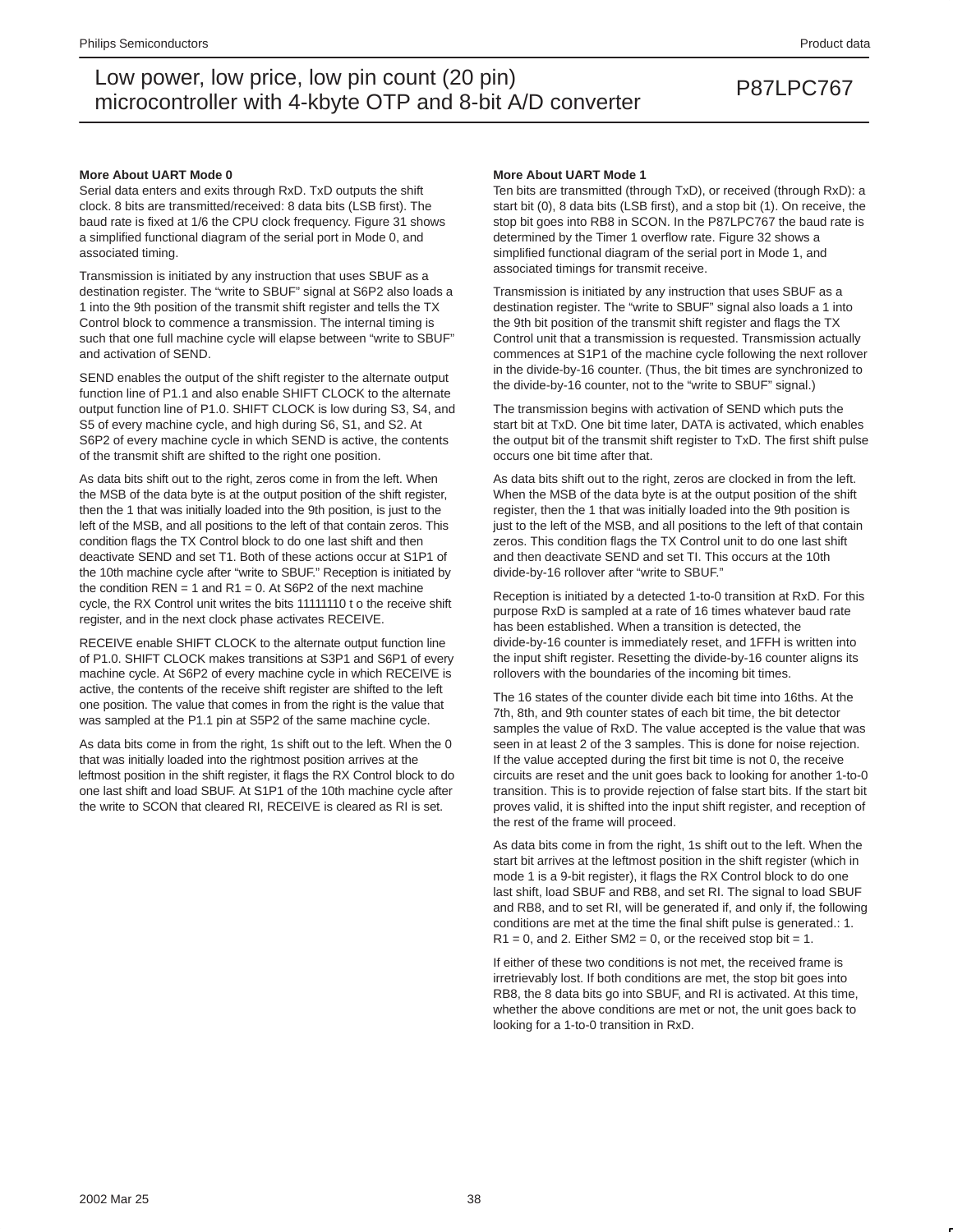

**Figure 31. Serial Port Mode 0**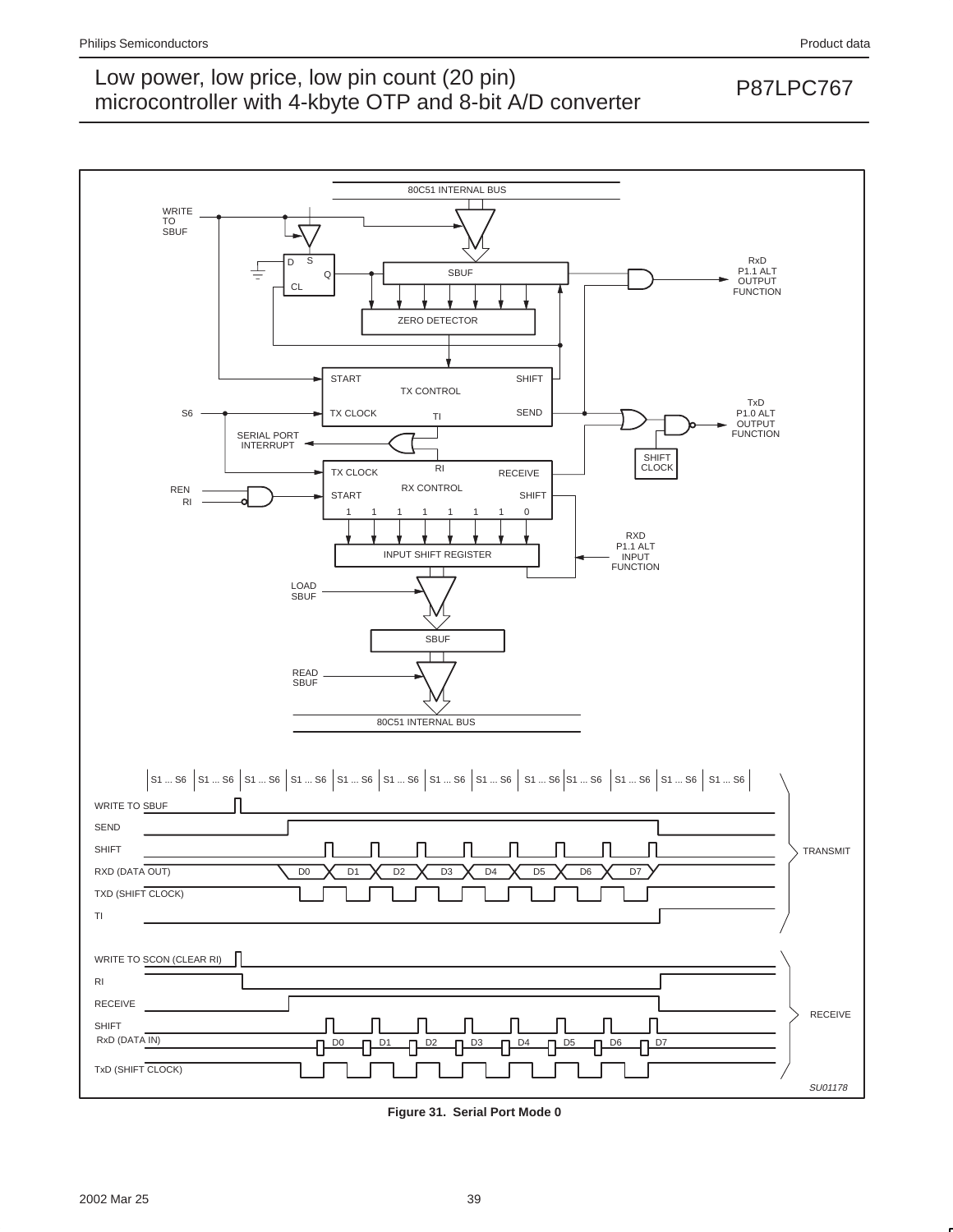



**Figure 32. Serial Port Mode 1**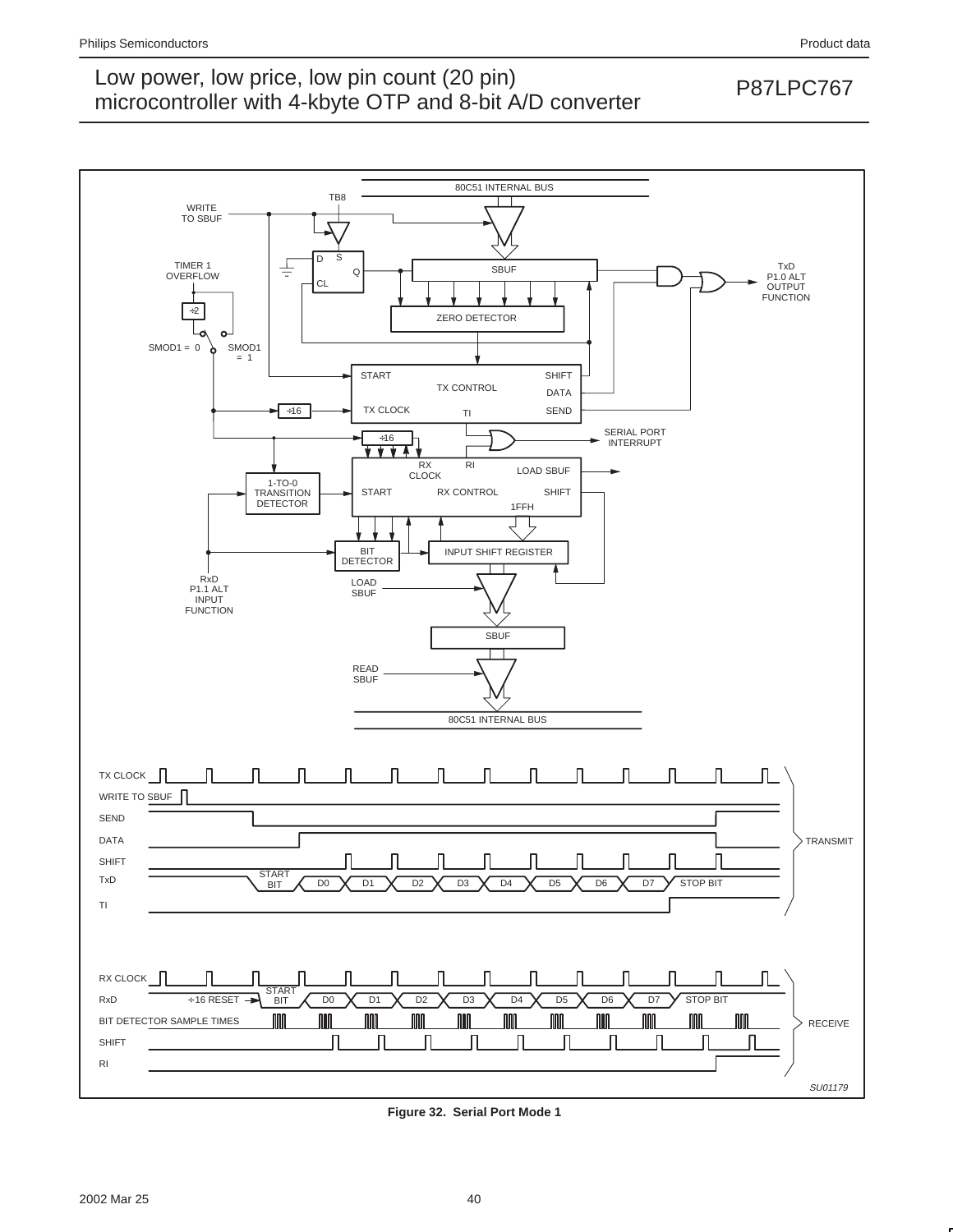#### **More About UART Modes 2 and 3**

Eleven bits are transmitted (through TxD), or received (through RxD): a start bit (0), 8 data bits (LSB first), a programmable 9th data bit, and a stop bit (1). On transmit, the 9th data bit (TB8) can be assigned the value of 0 or 1. On receive, the 9the data bit goes into RB8 in SCON. The baud rate is programmable to either 1/16 or 1/32 of the CPU clock frequency in Mode 2. Mode 3 may have a variable baud rate generated from Timer 1.

Figures 33 and 34 show a functional diagram of the serial port in Modes 2 and 3. The receive portion is exactly the same as in Mode 1. The transmit portion differs from Mode 1 only in the 9th bit of the transmit shift register.

Transmission is initiated by any instruction that uses SBUF as a destination register. The "write to SBUF" signal also loads TB8 into the 9th bit position of the transmit shift register and flags the TX Control unit that a transmission is requested. Transmission commences at S1P1 of the machine cycle following the next rollover in the divide-by-16 counter. (Thus, the bit times are synchronized to the divide-by-16 counter, not to the "write to SBUF" signal.)

The transmission begins with activation of SEND, which puts the start bit at TxD. One bit time later, DATA is activated, which enables the output bit of the transmit shift register to TxD. The first shift pulse occurs one bit time after that. The first shift clocks a 1 (the stop bit) into the 9th bit position of the shift register. Thereafter, only zeros are clocked in. Thus, as data bits shift out to the right, zeros are clocked in from the left. When TB8 is at the output position of the shift register, then the stop bit is just to the left of TB8, and all positions to the left of that contain zeros. This condition flags the TX Control unit to do one last shift and then deactivate SEND and set TI. This occurs at the 11th divide-by-16 rollover after "write to SBUF."

Reception is initiated by a detected 1-to-0 transition at RxD. For this purpose RxD is sampled at a rate of 16 times whatever baud rate has been established. When a transition is detected, the divide-by-16 counter is immediately reset, and 1FFH is written to the input shift register.

At the 7th, 8th, and 9th counter states of each bit time, the bit detector samples the value of R–D. The value accepted is the value that was seen in at least 2 of the 3 samples. If the value accepted during the first bit time is not 0, the receive circuits are reset and the unit goes back to looking for another 1-to-0 transition. If the start bit

proves valid, it is shifted into the input shift register, and reception of the rest of the frame will proceed.

As data bits come in from the right, 1s shift out to the left. When the start bit arrives at the leftmost position in the shift register (which in Modes 2 and 3 is a 9-bit register), it flags the RX Control block to do one last shift, load SBUF and RB8, and set RI.

The signal to load SBUF and RB8, and to set RI, will be generated if, and only if, the following conditions are met at the time the final shift pulse is generated. 1.  $RI = 0$ , and 2. Either SM2 = 0, or the received 9th data bit  $= 1$ .

If either of these conditions is not met, the received frame is irretrievably lost, and RI is not set. If both conditions are met, the received 9th data bit goes into RB8, and the first 8 data bits go into SBUF. One bit time later, whether the above conditions were met or not, the unit goes back to looking for a 1-to-0 transition at the RxD input.

#### **Multiprocessor Communications**

UART modes 2 and 3 have a special provision for multiprocessor communications. In these modes, 9 data bits are received or transmitted. When data is received, the 9th bit is stored in RB8. The UART can be programmed such that when the stop bit is received, the serial port interrupt will be activated only if RB8 = 1. This feature is enabled by setting bit SM2 in SCON. One way to use this feature in multiprocessor systems is as follows:

When the master processor wants to transmit a block of data to one of several slaves, it first sends out an address byte which identifies the target slave. An address byte differs from a data byte in that the 9th bit is 1 in an address byte and 0 in a data byte. With SM2 = 1, no slave will be interrupted by a data byte. An address byte, however, will interrupt all slaves, so that each slave can examine the received byte and see if it is being addressed. The addressed slave will clear its SM2 bit and prepare to receive the data bytes that follow. The slaves that weren't being addressed leave their SM2 bits set and go on about their business, ignoring the subsequent data bytes.

SM2 has no effect in Mode 0, and in Mode 1 can be used to check the validity of the stop bit, although this is better done with the Framing Error flag. In a Mode 1 reception, if SM2 = 1, the receive interrupt will not be activated unless a valid stop bit is received.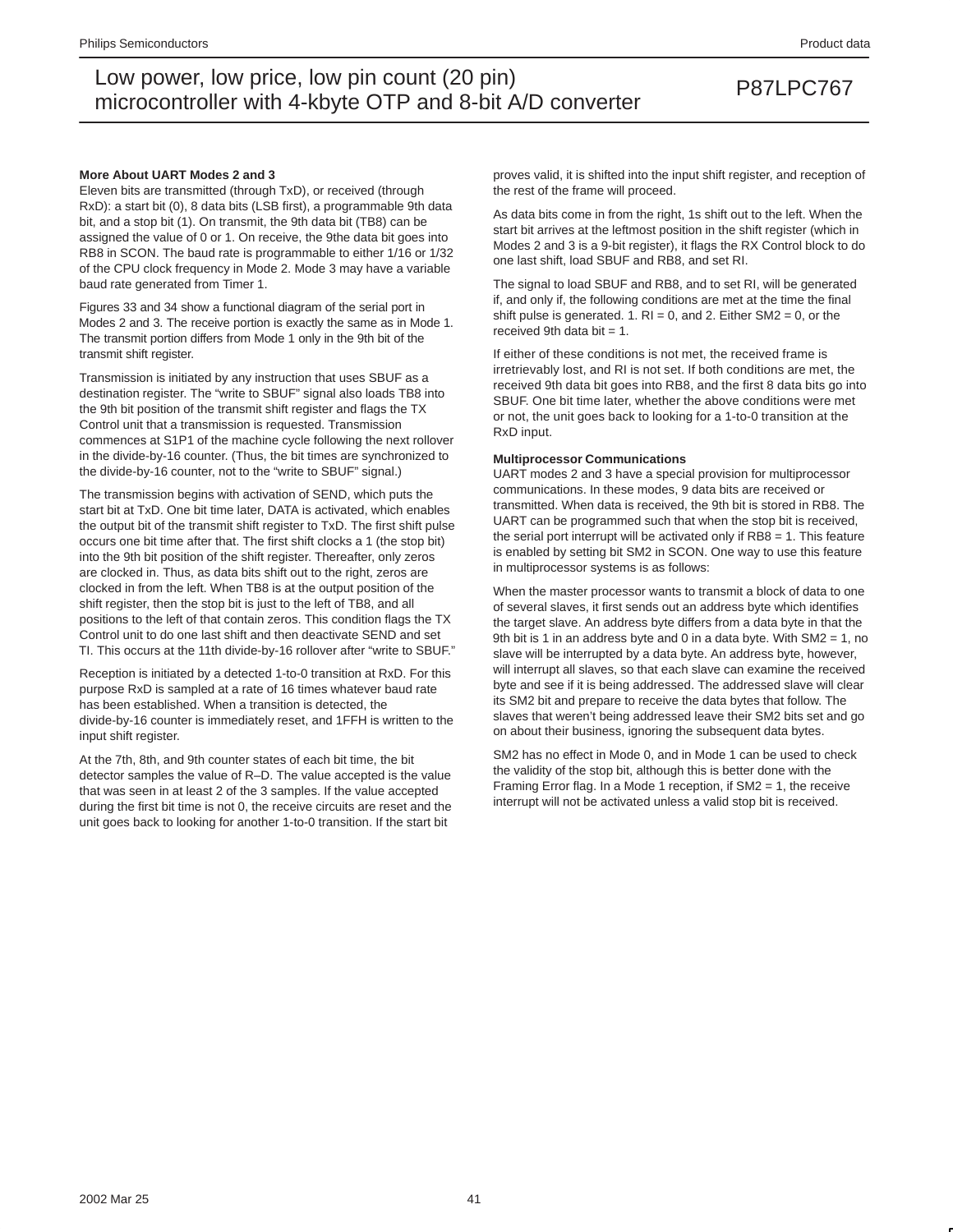

**Figure 33. Serial Port Mode 2**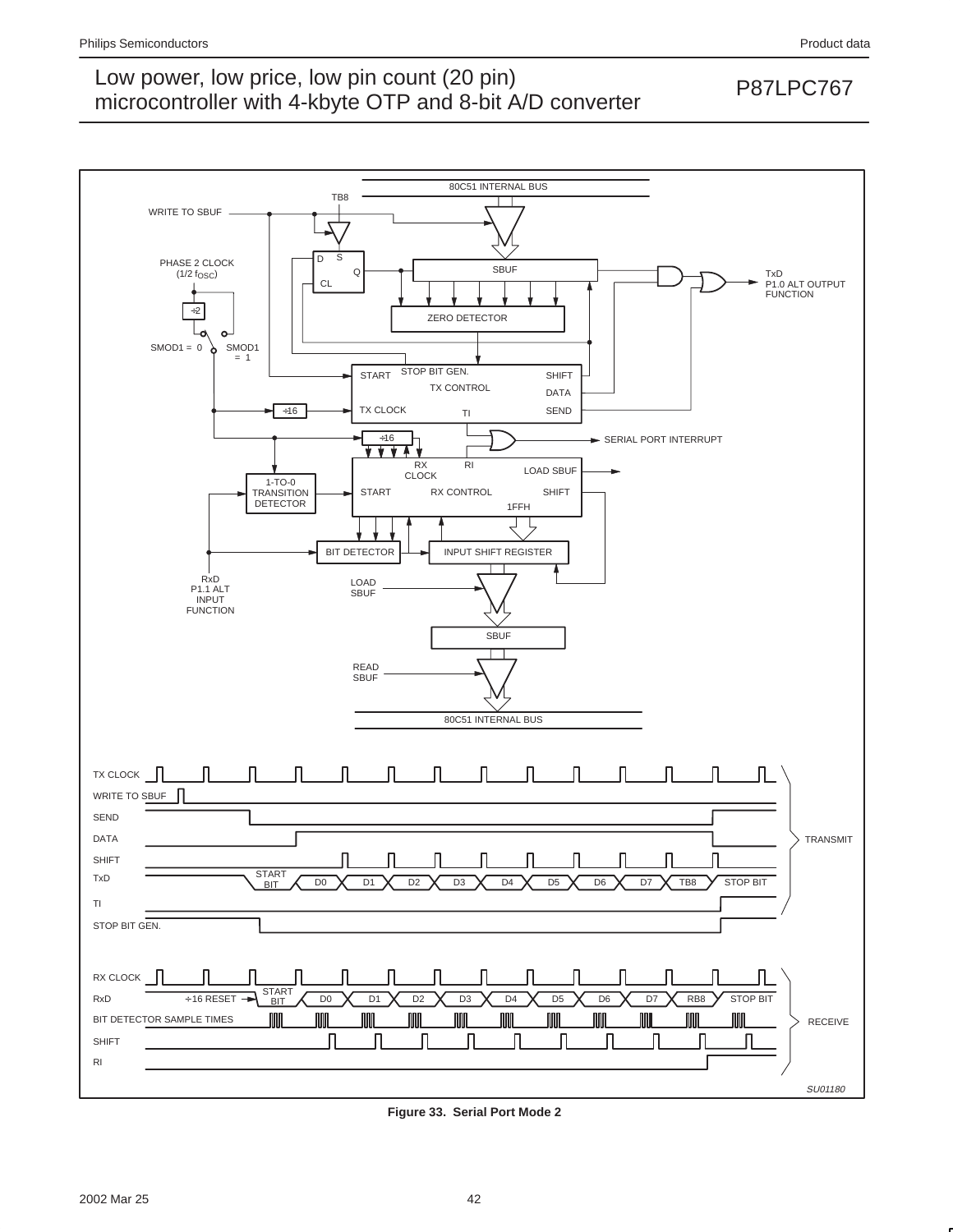

**Figure 34. Serial Port Mode 3**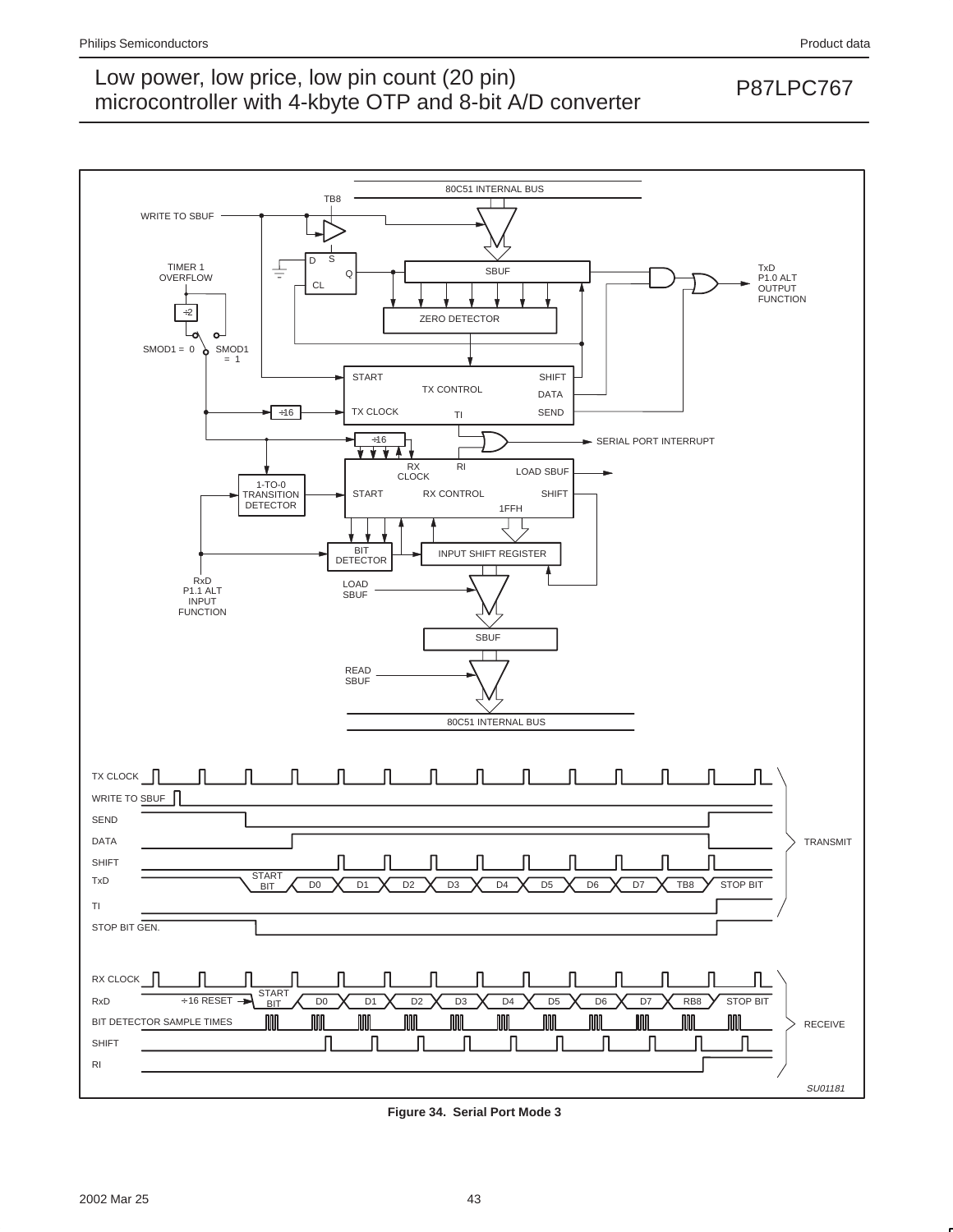#### **Automatic Address Recognition**

Automatic Address Recognition is a feature which allows the UART to recognize certain addresses in the serial bit stream by using hardware to make the comparisons. This feature saves a great deal of software overhead by eliminating the need for the software to examine every serial address which passes by the serial port. This feature is enabled by setting the SM2 bit in SCON. In the 9 bit UART modes, mode 2 and mode 3, the Receive Interrupt flag (RI) will be automatically set when the received byte contains either the "Given" address or the "Broadcast" address. The 9 bit mode requires that the 9th information bit is a 1 to indicate that the received information is an address and not data.

Using the Automatic Address Recognition feature allows a master to selectively communicate with one or more slaves by invoking the Given slave address or addresses. All of the slaves may be contacted by using the Broadcast address. Two special Function Registers are used to define the slave's address, SADDR, and the address mask, SADEN. SADEN is used to define which bits in the SADDR are to be used and which bits are "don't care". The SADEN mask can be logically ANDed with the SADDR to create the "Given" address which the master will use for addressing each of the slaves. Use of the Given address allows multiple slaves to be recognized while excluding others. The following examples will help to show the versatility of this scheme:

| Slave 0 | SADDR        | $= 11000000$  |  |  |  |  |
|---------|--------------|---------------|--|--|--|--|
|         | <b>SADEN</b> | $= 1111 1101$ |  |  |  |  |
|         | Given        | $= 110000000$ |  |  |  |  |
| Slave 1 | <b>SADDR</b> | $= 11000000$  |  |  |  |  |
|         | <b>SADEN</b> | $= 1111 1110$ |  |  |  |  |
|         | Given        | $= 11000000X$ |  |  |  |  |

In the above example SADDR is the same and the SADEN data is used to differentiate between the two slaves. Slave 0 requires a 0 in bit 0 and it ignores bit 1. Slave 1 requires a 0 in bit 1 and bit 0 is ignored. A unique address for Slave 0 would be 1100 0010 since slave 1 requires a 0 in bit 1. A unique address for slave 1 would be 1100 0001 since a 1 in bit 0 will exclude slave 0. Both slaves can be selected at the same time by an address which has bit  $0 = 0$  (for slave 0) and bit  $1 = 0$  (for slave 1). Thus, both could be addressed with 1100 0000.

In a more complex system the following could be used to select slaves 1 and 2 while excluding slave 0:

| Slave 0 | <b>SADDR</b><br><b>SADEN</b><br>Given | $= 11000000$<br>$= 1111 1001$<br>$= 110000$    |
|---------|---------------------------------------|------------------------------------------------|
| Slave 1 | SADDR<br><b>SADEN</b><br>Given        | $= 11100000$<br>$= 1111 1010$<br>$= 111000X0X$ |
| Slave 2 | SADDR<br><b>SADEN</b><br>Given        | $= 11100000$<br>$= 1111 1100$<br>$= 1110000XX$ |

In the above example the differentiation among the 3 slaves is in the lower 3 address bits. Slave 0 requires that bit  $0 = 0$  and it can be uniquely addressed by 1110 0110. Slave 1 requires that bit  $1 = 0$  and it can be uniquely addressed by 1110 and 0101. Slave 2 requires that bit  $2 = 0$  and its unique address is 1110 0011. To select Slaves 0 and 1 and exclude Slave 2 use address 1110 0100, since it is necessary to make bit  $2 = 1$  to exclude slave 2. The Broadcast Address for each slave is created by taking the logical OR of SADDR and SADEN. Zeros in this result are treated as don't-cares. In most cases, interpreting the don't-cares as ones, the broadcast address

will be FF hexadecimal. Upon reset SADDR and SADEN are loaded with 0s. This produces a given address of all "don't cares" as well as a Broadcast address of all "don't cares". This effectively disables the Automatic Addressing mode and allows the microcontroller to use standard UART drivers which do not make use of this feature.

#### **Watchdog Timer**

When enabled via the WDTE configuration bit, the watchdog timer is operated from an independent, fully on-chip oscillator in order to provide the greatest possible dependability. When the watchdog feature is enabled, the timer must be fed regularly by software in order to prevent it from resetting the CPU, and it cannot be turned off. When disabled as a watchdog timer (via the WDTE bit in the UCFG1 configuration register), it may be used as an interval timer and may generate an interrupt. The watchdog timer is shown in Figure 35.

The watchdog timeout time is selectable from one of eight values, nominal times range from 16 milliseconds to 2.1 seconds. The frequency tolerance of the independent watchdog RC oscillator is ±37%. The timeout selections and other control bits are shown in Figure 36. When the watchdog function is enabled, the WDCON register may be written once during chip initialization in order to set the watchdog timeout time. The recommended method of initializing the WDCON register is to first feed the watchdog, then write to WDCON to configure the WDS2–0 bits. Using this method, the watchdog initialization may be done any time within 10 milliseconds after startup without a watchdog overflow occurring before the initialization can be completed.

Since the watchdog timer oscillator is fully on-chip and independent of any external oscillator circuit used by the CPU, it intrinsically serves as an oscillator fail detection function. If the watchdog feature is enabled and the CPU oscillator fails for any reason, the watchdog timer will time out and reset the CPU.

When the watchdog function is enabled, the timer is deactivated temporarily when a chip reset occurs from another source, such as a power on reset, brownout reset, or external reset.

#### **Watchdog Feed Sequence**

If the watchdog timer is running, it must be fed before it times out in order to prevent a chip reset from occurring. The watchdog feed sequence consists of first writing the value 1Eh, then the value E1h to the WDRST register. An example of a watchdog feed sequence is shown below.

```
WDFeed:
mov WDRST,#1eh ; First part of watchdog feed sequence.
 mov WDRST,#0e1h ; Second part of watchdog feed sequence.
```
The two writes to WDRST do not have to occur in consecutive instructions. An incorrect watchdog feed sequence does not cause any immediate response from the watchdog timer, which will still time out at the originally scheduled time if a correct feed sequence does not occur prior to that time.

After a chip reset, the user program has a limited time in which to either feed the watchdog timer or change the timeout period. When a low CPU clock frequency is used in the application, the number of instructions that can be executed before the watchdog overflows may be quite small.

#### **Watchdog Reset**

If a watchdog reset occurs, the internal reset is active for approximately one microsecond. If the CPU clock was still running, code execution will begin immediately after that. If the processor was in Power Down mode, the watchdog reset will start the oscillator and code execution will resume after the oscillator is stable.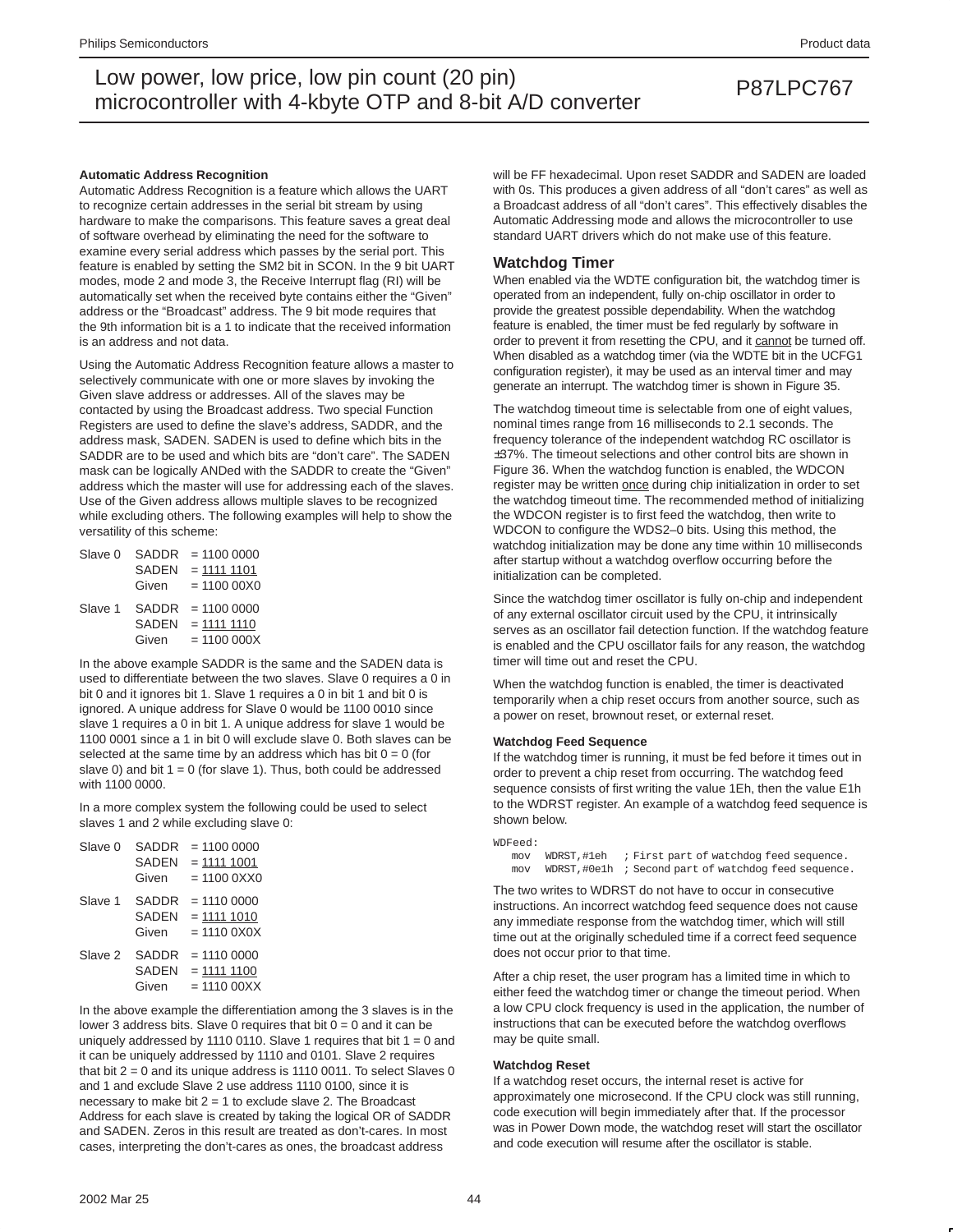## Low power, low price, low pin count (20 pin)<br>misroecantrallar with 4 kb to OTD and 8 bit A/D converter. microcontroller with 4-kbyte OTP and 8-bit A/D converter



**Figure 35. Block Diagram of the Watchdog Timer**

| <b>WDCON</b><br>Address: A7h<br>Not Bit Addressable |                |                 | Reset Value: • 30h for a watchdog reset.<br>• 10h for other rest sources if the watchdog is enabled via the WDTE configuration bit.<br>. 00h for other reset sources if the watchdog is disabled via the WDTE configuration bit. |                                                                   |              |      |                     |      |                                                                                                                                                                                           |         |  |
|-----------------------------------------------------|----------------|-----------------|----------------------------------------------------------------------------------------------------------------------------------------------------------------------------------------------------------------------------------|-------------------------------------------------------------------|--------------|------|---------------------|------|-------------------------------------------------------------------------------------------------------------------------------------------------------------------------------------------|---------|--|
|                                                     | $\overline{7}$ | 6               | 5<br>3<br>$\overline{2}$<br>$\bf{0}$<br>4<br>1                                                                                                                                                                                   |                                                                   |              |      |                     |      |                                                                                                                                                                                           |         |  |
|                                                     |                |                 | <b>WDOVF</b>                                                                                                                                                                                                                     | <b>WDRUN</b>                                                      | <b>WDCLK</b> | WDS2 | WDS1                | WDS0 |                                                                                                                                                                                           |         |  |
| <b>BIT</b>                                          | <b>SYMBOL</b>  | <b>FUNCTION</b> |                                                                                                                                                                                                                                  |                                                                   |              |      |                     |      |                                                                                                                                                                                           |         |  |
| WDCON.7, 6                                          |                |                 |                                                                                                                                                                                                                                  | Reserved for future use. Should not be set to 1 by user programs. |              |      |                     |      |                                                                                                                                                                                           |         |  |
| WDCON.5                                             | <b>WDOVF</b>   |                 | the watchdog is fed.                                                                                                                                                                                                             |                                                                   |              |      |                     |      | Watchdog timer overflow flag. Set when a watchdog reset or timer overflow occurs. Cleared when                                                                                            |         |  |
| WDCON.4                                             | <b>WDRUN</b>   |                 |                                                                                                                                                                                                                                  |                                                                   |              |      |                     |      | Watchdog run control. The watchdog timer is started when $WDRUN = 1$ and stopped when<br>WDRUN = 0. This bit is forced to 1 (watchdog running) if the WDTE configuration bit = 1.         |         |  |
| WDCON.3                                             | <b>WDCLK</b>   |                 |                                                                                                                                                                                                                                  | oscillator) if the WDTE configuration bit = $1$ .                 |              |      |                     |      | Watchdog clock select. The watchdog timer is clocked by CPU clock/6 when WDCLK = 1 and by<br>the watchdog RC oscillator when WDCLK = $0$ . This bit is forced to 0 (using the watchdog RC |         |  |
| WDCON.2-0 WDS2-0                                    |                |                 | Watchdog rate select.                                                                                                                                                                                                            |                                                                   |              |      |                     |      |                                                                                                                                                                                           |         |  |
|                                                     | $WDS2-0$       |                 | <b>Timeout Clocks</b>                                                                                                                                                                                                            | Minimum Time                                                      |              |      | <b>Nominal Time</b> |      | Maximum Time                                                                                                                                                                              |         |  |
|                                                     | 000            |                 | 8,192                                                                                                                                                                                                                            | $10 \text{ ms}$                                                   |              |      | 16 <sub>ms</sub>    |      | $23 \text{ ms}$                                                                                                                                                                           |         |  |
|                                                     | 001            |                 | 16,384                                                                                                                                                                                                                           | $20 \text{ ms}$                                                   |              |      | $32 \text{ ms}$     |      | 45 ms                                                                                                                                                                                     |         |  |
|                                                     | 010            |                 | 32.768                                                                                                                                                                                                                           | 41 ms                                                             |              |      | 65 ms               |      | 90 ms                                                                                                                                                                                     |         |  |
|                                                     | 011            |                 | 65,536                                                                                                                                                                                                                           | 82 ms                                                             |              |      | 131 ms              |      | $180 \text{ ms}$                                                                                                                                                                          |         |  |
|                                                     | 100            |                 | 131,072                                                                                                                                                                                                                          | 165 ms                                                            |              |      | 262 ms              |      | 360 ms                                                                                                                                                                                    |         |  |
|                                                     | 101            |                 | 262,144                                                                                                                                                                                                                          | 330 ms                                                            |              |      | 524 ms              |      | 719 ms                                                                                                                                                                                    |         |  |
|                                                     | 110            |                 | 524,288                                                                                                                                                                                                                          | 660 ms                                                            |              |      | $1.05$ sec          |      | $1.44$ sec                                                                                                                                                                                |         |  |
|                                                     | 111            |                 | 1,048,576                                                                                                                                                                                                                        | 1.3 <sub>sec</sub>                                                |              |      | $2.1$ sec           |      | 2.9 <sub>sec</sub>                                                                                                                                                                        |         |  |
|                                                     |                |                 |                                                                                                                                                                                                                                  |                                                                   |              |      |                     |      |                                                                                                                                                                                           | SU01183 |  |

**Figure 36. Watchdog Timer Control Register (WDCON)**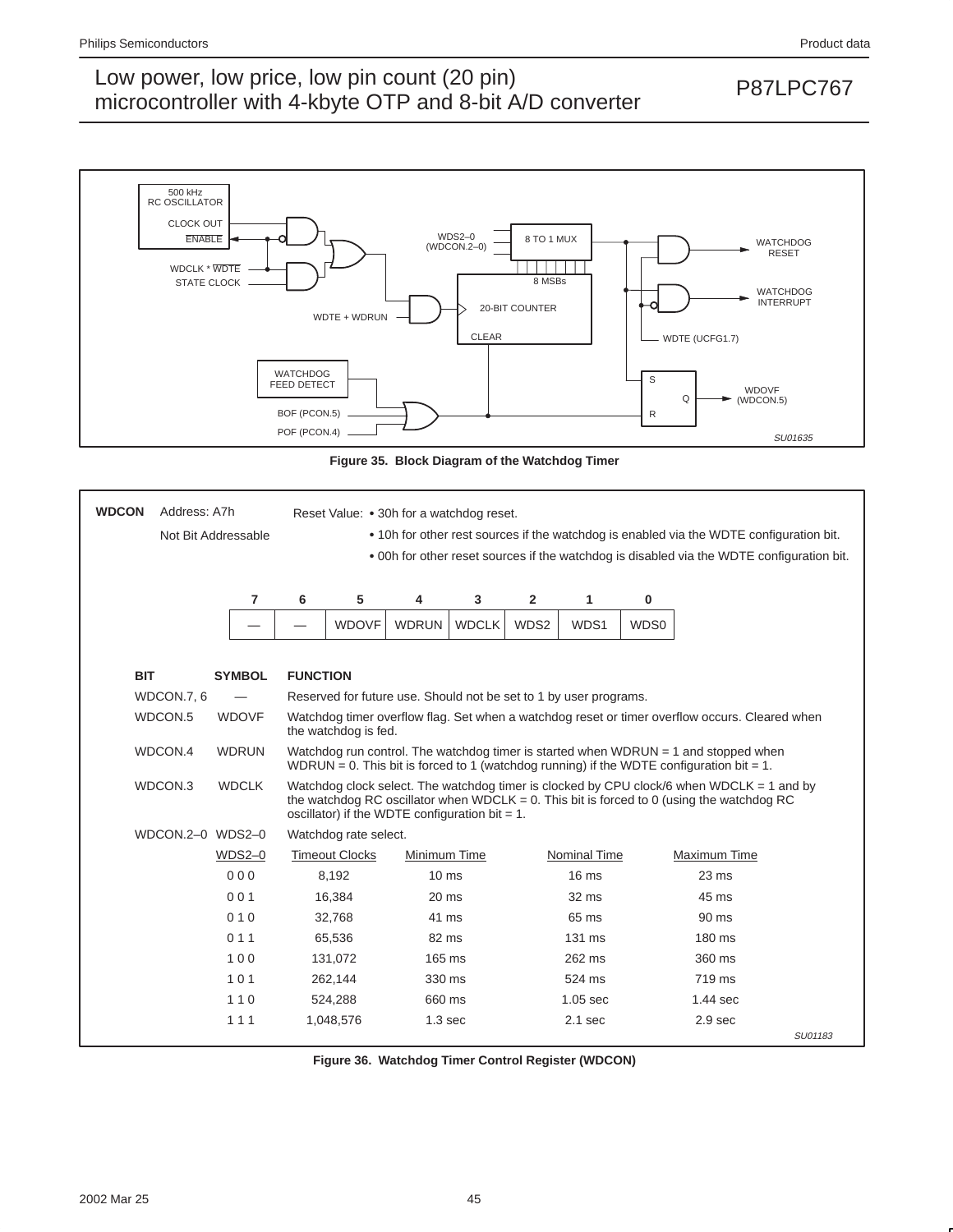#### **Additional Features**

The AUXR1 register contains several special purpose control bits that relate to several chip features. AUXR1 is described in Figure 37.

#### **Software Reset**

The SRST bit in AUXR1 allows software the opportunity to reset the processor completely, as if an external reset or watchdog reset had occurred. If a value is written to AUXR1 that contains a 1 at bit position 3, all SFRs will be initialized and execution will resume at program address 0000. Care should be taken when writing to AUXR1 to avoid accidental software resets.

#### **Dual Data Pointers**

The dual Data Pointer (DPTR) adds to the ways in which the processor can specify the address used with certain instructions. The DPS bit in the AUXR1 register selects one of the two Data Pointers. The DPTR that is not currently selected is not accessible to software unless the DPS bit is toggled.

Specific instructions affected by the Data Pointer selection are:

- INC DPTR Increments the Data Pointer by 1.
- JMP @A+DPTR Jump indirect relative to DPTR value.
- MOV DPTR, #data16 Load the Data Pointer with a 16-bit constant.
- MOVC A, @A+DPTR Move code byte relative to DPTR to the accumulator.
- MOVX A, @DPTR Move data byte the accumulator to data memory relative to DPTR.
- MOVX @DPTR, A Move data byte from data memory relative to DPTR to the accumulator.

Also, any instruction that reads or manipulates the DPH and DPL registers (the upper and lower bytes of the current DPTR) will be affected by the setting of DPS. The MOVX instructions have limited application for the P87LPC767 since the part does not have an external data bus. However, they may be used to access EPROM configuration information (see EPROM Characteristics section).

Bit 2 of AUXR1 is permanently wired as a logic 0. This is so that the DPS bit may be toggled (thereby switching Data Pointers) simply by incrementing the AUXR1 register, without the possibility of inadvertently altering other bits in the register.

| AUXR1      | Address: A2h        |               |            |                                                                                                                                                   |            |      |             |                |   |              | Reset Value: 00h                                                                                                                                                                               |  |  |
|------------|---------------------|---------------|------------|---------------------------------------------------------------------------------------------------------------------------------------------------|------------|------|-------------|----------------|---|--------------|------------------------------------------------------------------------------------------------------------------------------------------------------------------------------------------------|--|--|
|            | Not Bit Addressable |               |            |                                                                                                                                                   |            |      |             |                |   |              |                                                                                                                                                                                                |  |  |
|            |                     |               | 7          | 6                                                                                                                                                 | 5          | 4    | 3           | $\overline{2}$ | 1 | $\mathbf{0}$ |                                                                                                                                                                                                |  |  |
|            |                     |               | <b>KBF</b> | <b>BOD</b>                                                                                                                                        | <b>BOI</b> | LPEP | <b>SRST</b> | 0              |   | <b>DPS</b>   |                                                                                                                                                                                                |  |  |
|            |                     |               |            |                                                                                                                                                   |            |      |             |                |   |              |                                                                                                                                                                                                |  |  |
| <b>BIT</b> |                     | <b>SYMBOL</b> |            | <b>FUNCTION</b>                                                                                                                                   |            |      |             |                |   |              |                                                                                                                                                                                                |  |  |
|            | AUXR1.7             | <b>KBF</b>    |            | Keyboard Interrupt Flag. Set when any pin of port 0 that is enabled for the Keyboard Interrupt<br>function goes low. Must be cleared by software. |            |      |             |                |   |              |                                                                                                                                                                                                |  |  |
|            | AUXR1.6             | <b>BOD</b>    |            | Brown Out Disable. When set, turns off brownout detection and saves power. See Power<br>Monitoring Functions section for details.                 |            |      |             |                |   |              |                                                                                                                                                                                                |  |  |
|            | AUXR1.5             | <b>BOI</b>    |            | section for details.                                                                                                                              |            |      |             |                |   |              | Brown Out Interrupt. When set, prevents brownout detection from causing a chip reset and allows<br>the brownout detect function to be used as an interrupt. See the Power Monitoring Functions |  |  |
|            | AUXR1.4             | LPEP          | details.   |                                                                                                                                                   |            |      |             |                |   |              | Low Power EPROM control bit. Allows power savings in low voltage systems. Set by software. Can<br>only be cleared by power-on or brownout reset. See the Power Reduction Modes section for     |  |  |
|            | AUXR <sub>1.3</sub> | <b>SRST</b>   |            |                                                                                                                                                   |            |      |             |                |   |              | Software Reset. When set by software, resets the P87LPC767 as if a hardware reset occurred.                                                                                                    |  |  |
|            | AUXR <sub>1.2</sub> |               |            | This bit contains a hard-wired 0. Allows toggling of the DPS bit by incrementing AUXR1, without<br>interfering with other bits in the register.   |            |      |             |                |   |              |                                                                                                                                                                                                |  |  |
|            | AUXR <sub>1.1</sub> |               |            | Reserved for future use. Should not be set to 1 by user programs.                                                                                 |            |      |             |                |   |              |                                                                                                                                                                                                |  |  |
|            | AUXR <sub>1.0</sub> | <b>DPS</b>    |            |                                                                                                                                                   |            |      |             |                |   |              | Data Pointer Select. Chooses one of two Data Pointers for use by the program. See text for details.                                                                                            |  |  |
|            |                     |               |            |                                                                                                                                                   |            |      |             |                |   |              | SU01639                                                                                                                                                                                        |  |  |

**Figure 37. AUXR1 Register**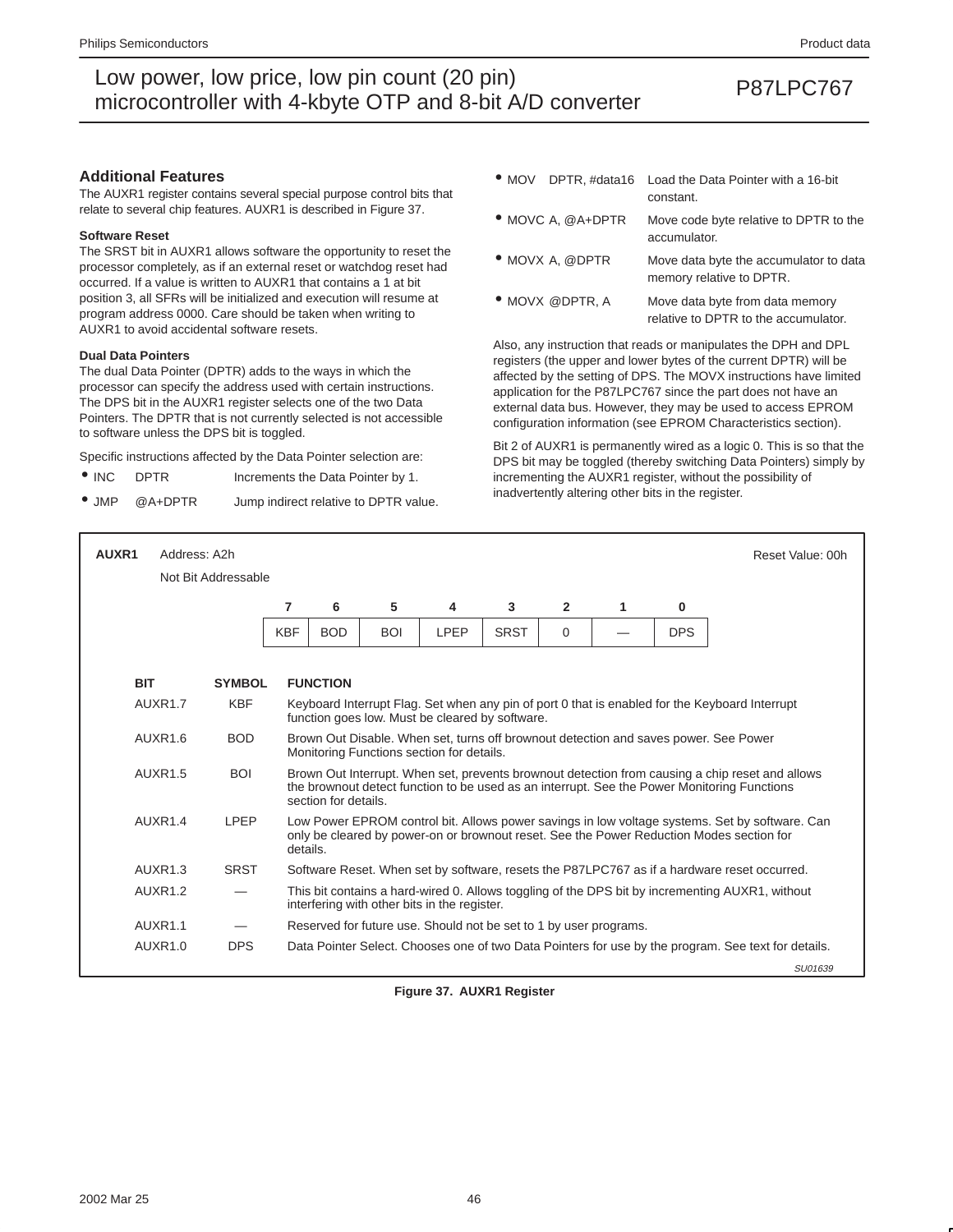### **EPROM Characteristics**

Programming of the EPROM on the P87LPC767 is accomplished with a serial programming method. Commands, addresses, and data are transmitted to and from the device on two pins after programming mode is entered. Serial programming allows easy implementation of in-circuit programming of the P87LPC767 in an application board.

The P87LPC767 contains three signature bytes that can be read and used by an EPROM programming system to identify the device. The signature bytes designate the device as an P87LPC767 manufactured by Philips. The signature bytes may be read by the user program at addresses FC30h, FC31h and FC60h with the MOVC instruction, using the DPTR register for addressing.

A special user data area is also available for access via the MOVC instruction at addresses FCE0h through FCFFh. This "customer code" space is programmed in the same manner as the main code EPROM and may be used to store a serial number, manufacturing date, or other application information.

#### **32-Byte Customer Code Space**

A small supplemental EPROM space is reserved for use by the customer in order to identify code revisions, store checksums, add a serial number to each device, or any other desired use. This area exists in the code memory space from addresses FCE0h through FCFFh. Code execution from this space is not supported, but it may be read as data through the use of the MOVC instruction with the appropriate addresses. The memory may be programmed at the same time as the rest of the code memory and UCFG bytes are programmed.

### **System Configuration Bytes**

A number of user configurable features of the P87LPC767 must be defined at power up and therefore cannot be set by the program after start of execution. Those features are configured through the use of two EPROM bytes that are programmed in the same manner as the EPROM program space. The contents of the two configuration bytes, UCFG1 and UCFG2, are shown in Figures 38 and 39. The values of these bytes may be read by the program through the use of the MOVX instruction at the addresses shown in the figure.

| UCFG1 |                       | Address: FD00h |                |                                                                                                                                                                                    |                                 |                                                                        |             |                   |                   |                   | Unprogrammed Value: FFh                                                                                                                                                                      |
|-------|-----------------------|----------------|----------------|------------------------------------------------------------------------------------------------------------------------------------------------------------------------------------|---------------------------------|------------------------------------------------------------------------|-------------|-------------------|-------------------|-------------------|----------------------------------------------------------------------------------------------------------------------------------------------------------------------------------------------|
|       |                       |                | 7              | 6                                                                                                                                                                                  | 5                               | 4                                                                      | 3           | $\overline{2}$    | 1                 | 0                 |                                                                                                                                                                                              |
|       |                       |                | <b>WDTE</b>    | <b>RPD</b>                                                                                                                                                                         | PRHI                            | <b>BOV</b>                                                             | <b>CLKR</b> | FOSC <sub>2</sub> | FOSC <sub>1</sub> | FOSC <sub>0</sub> |                                                                                                                                                                                              |
|       |                       |                |                |                                                                                                                                                                                    |                                 |                                                                        |             |                   |                   |                   |                                                                                                                                                                                              |
|       | <b>BIT</b>            | <b>SYMBOL</b>  |                | <b>FUNCTION</b>                                                                                                                                                                    |                                 |                                                                        |             |                   |                   |                   |                                                                                                                                                                                              |
|       | UCFG1.7               | <b>WDTE</b>    |                |                                                                                                                                                                                    |                                 | still be used to generate an interrupt.                                |             |                   |                   |                   | Watchdog timer enable. When programmed (0), disables the watchdog timer. The timer may                                                                                                       |
|       | UCFG1.6               | <b>RPD</b>     |                |                                                                                                                                                                                    | input only port pin.            |                                                                        |             |                   |                   |                   | Reset pin disable. When 1 disables the reset function of pin P1.5, allowing it to be used as an                                                                                              |
|       | UCFG1.5               |                | PRHI           | Port reset high. When 1, ports reset to a high state. When 0, ports reset to a low state.                                                                                          |                                 |                                                                        |             |                   |                   |                   |                                                                                                                                                                                              |
|       | UCFG1.4<br><b>BOV</b> |                |                | Brownout voltage select. When 1, the brownout detect voltage is 2.5V. When 0, the brownout<br>detect voltage is 3.8V. This is described in the Power Monitoring Functions section. |                                 |                                                                        |             |                   |                   |                   |                                                                                                                                                                                              |
|       | UCFG1.3               | <b>CLKR</b>    |                |                                                                                                                                                                                    |                                 | this division applies to peripheral timing as well.                    |             |                   |                   |                   | Clock rate select. When 0, the CPU clock rate is divided by 2. This results in machine cycles<br>taking 12 CPU clocks to complete as in the standard 80C51. For full backward compatibility, |
|       | UCFG1.2-0 FOSC2-FSOC0 |                |                |                                                                                                                                                                                    |                                 |                                                                        |             |                   |                   |                   | CPU oscillator type select. See Oscillator section for additional information. Combinations<br>other than those shown below should not be used. They are reserved for future use.            |
|       |                       | FOSC2-FOSC0    |                |                                                                                                                                                                                    | <b>Oscillator Configuration</b> |                                                                        |             |                   |                   |                   |                                                                                                                                                                                              |
|       |                       | 111            |                |                                                                                                                                                                                    |                                 | External clock input on X1 (default setting for an unprogrammed part). |             |                   |                   |                   |                                                                                                                                                                                              |
|       |                       | $\Omega$       | 1 <sub>1</sub> |                                                                                                                                                                                    |                                 | Internal RC oscillator, 6 MHz ±25%.                                    |             |                   |                   |                   |                                                                                                                                                                                              |
|       |                       | 010            |                |                                                                                                                                                                                    |                                 | Low frequency crystal, 20 kHz to 100 kHz.                              |             |                   |                   |                   |                                                                                                                                                                                              |
|       |                       | 001            |                |                                                                                                                                                                                    |                                 | Medium frequency crystal or resonator, 100 kHz to 4 MHz.               |             |                   |                   |                   |                                                                                                                                                                                              |
|       |                       | 000            |                |                                                                                                                                                                                    |                                 | High frequency crystal or resonator, 4 MHz to 20 MHz.                  |             |                   |                   |                   |                                                                                                                                                                                              |
|       |                       |                |                |                                                                                                                                                                                    |                                 |                                                                        |             |                   |                   |                   | SU01185                                                                                                                                                                                      |

**Figure 38. EPROM System Configuration Byte 1 (UCFG1)**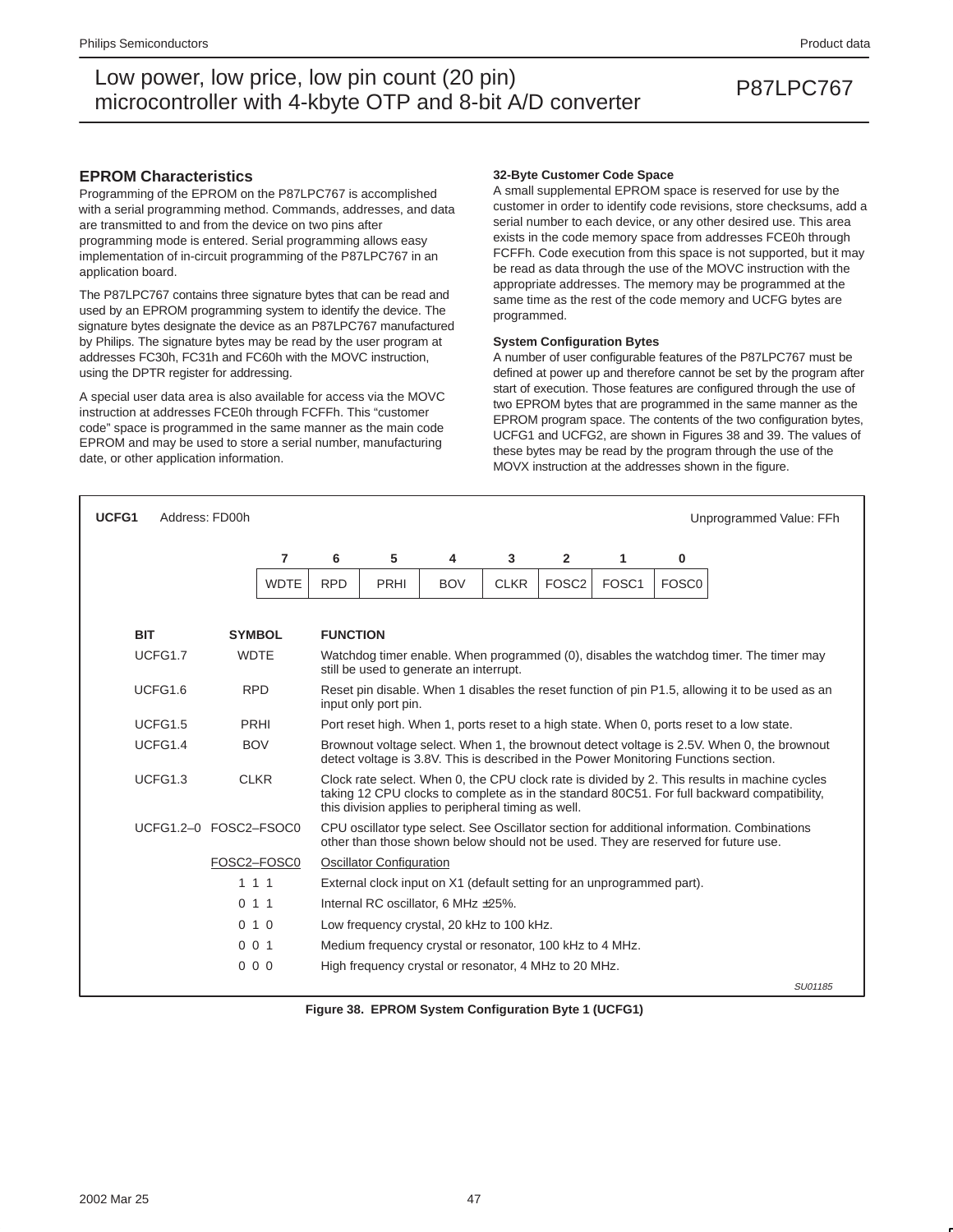

**Figure 39. EPROM System Configuration Byte 2 (UCFG2)**

#### **Security Bits**

When neither of the security bits are programmed, the code in the EPROM can be verified. When only security bit 1 is programmed, all further programming of the EPROM is disabled. At that point, only security bit 2 may still be programmed. When both security bits are programmed, EPROM verify is also disabled.

### **Table 12. EPROM Security Bits**

| SB <sub>2</sub> | SB <sub>1</sub> | <b>Protection Description</b>                                                                                  |
|-----------------|-----------------|----------------------------------------------------------------------------------------------------------------|
|                 |                 | Both security bits unprogrammed. No program security features enabled. EPROM is programmable and verifiable.   |
|                 |                 | Only security bit 1 programmed. Further EPROM programming is disabled. Security bit 2 may still be programmed. |
|                 |                 | Only security bit 2 programmed. This combination is not supported.                                             |
|                 |                 | Both security bits programmed. All EPROM verification and programming are disabled.                            |

### **ABSOLUTE MAXIMUM RATINGS**

| <b>PARAMETER</b>                                                                 | <b>RATING</b>             | <b>UNIT</b> |
|----------------------------------------------------------------------------------|---------------------------|-------------|
| Operating temperature under bias                                                 | $-55$ to $+125$           |             |
| Storage temperature range                                                        | $-65$ to $+150$           | $\circ$     |
| Voltage on $\overline{\text{RST}}/V_{\text{PP}}$ pin to $V_{SS}$                 | 0 to $+11.0$              |             |
| Voltage on any other pin to $V_{SS}$                                             | $-0.5$ to $V_{DD}$ +0.5 V |             |
| Maximum $I_{\Omega}$ per I/O pin                                                 | 20                        | mA          |
| Power dissipation (based on package heat transfer, not device power consumption) | 1.5                       | W           |

**NOTES:**

1. Stresses above those listed under Absolute Maximum Ratings may cause permanent damage to the device. This is a stress rating only and functional operation of the device at these or any conditions other than those described in the AC and DC Electrical Characteristics section of this specification are not implied.

2. This product includes circuitry specifically designed for the protection of its internal devices from the damaging effects of excessive static charge. Nonetheless, it is suggested that conventional precautions be taken to avoid applying greater than the rated maximum.

3. Parameters are valid over operating temperature range unless otherwise specified. All voltages are with respect to VSS unless otherwise noted.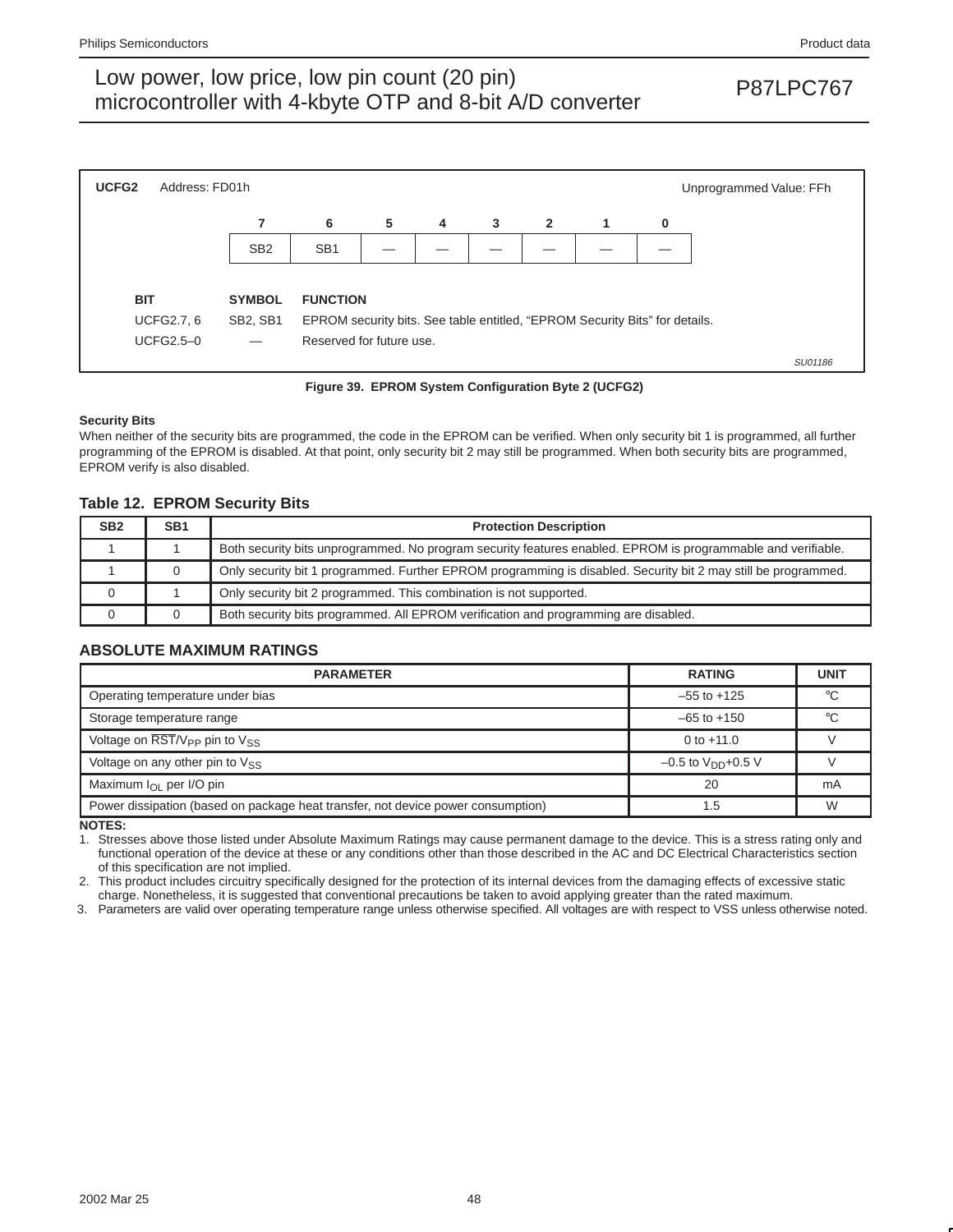### **DC ELECTRICAL CHARACTERISTICS**

 $V_{\text{DD}}$  = 2.7 V to 6.0 V unless otherwise specified;  $T_{\text{amb}}$  = 0 °C to +70 °C, –40 °C to +85 °C, or –40 °C to +125 °C, unless otherwise specified.

|                        |                                                              |                                         |                     | <b>UNIT</b>         |                     |                |
|------------------------|--------------------------------------------------------------|-----------------------------------------|---------------------|---------------------|---------------------|----------------|
| <b>SYMBOL</b>          | <b>PARAMETER</b>                                             | <b>TEST CONDITIONS</b>                  | <b>MIN</b>          | TYP <sup>1,2</sup>  | <b>MAX</b>          |                |
|                        |                                                              | 5.0 V, 20 MHz <sup>11</sup>             |                     | 15                  | 25                  | mA             |
| $I_{DD}$               | Power supply current, operating                              | 3.0 V, 10 MHz <sup>11</sup>             |                     | $\overline{4}$      | $\overline{7}$      | mA             |
|                        |                                                              | 5.0 V, 20 MHz <sup>11</sup>             |                     | 6                   | 10                  | mA             |
| <sup>1</sup> ID        | Power supply current, Idle mode                              | 3.0 V, 10 MHz <sup>11</sup>             |                     | 2                   | $\overline{4}$      | mA             |
|                        |                                                              | $5.0 \sqrt{11}$                         |                     | $\mathbf{1}$        | 10                  | μA             |
| $I_{PD}$               | Power supply current, Power Down mode                        | 3.0 V <sup>11</sup>                     |                     | 1                   | 5                   | μA             |
| <b>V<sub>RAM</sub></b> | RAM keep-alive voltage                                       |                                         | 1.5                 |                     |                     | $\vee$         |
|                        |                                                              | 4.0 V < $V_{DD}$ < 6.0 V                | $-0.5$              |                     | $0.2 V_{DD} - 0.1$  | $\vee$         |
| $V_{IL}$               | Input low voltage (TTL input)                                | 2.7 V < V <sub>DD</sub> < 4.0 V         | $-0.5$              |                     | 0.7                 | $\overline{V}$ |
| $V_{IL1}$              | Negative going threshold (Schmitt input)                     |                                         | $-0.5 VDD$          | 0.4 V <sub>DD</sub> | 0.3 V <sub>DD</sub> | $\vee$         |
| V <sub>IH</sub>        | Input high voltage (TTL input)                               |                                         | $0.2 VDD+0.9$       |                     | $VDD+0.5$           | $\vee$         |
| V <sub>HH1</sub>       | Positive going threshold (Schmitt input)                     |                                         | 0.7 V <sub>DD</sub> | 0.6 V <sub>DD</sub> | $VDD+0.5$           | $\vee$         |
| <b>HYS</b>             | Hysteresis voltage                                           |                                         |                     | 0.2 V <sub>DD</sub> |                     | $\vee$         |
| $V_{OL}$               | Output low voltage all ports <sup>5, 9</sup>                 | $I_{OL}$ = 3.2 mA, $V_{DD}$ = 2.7 V     |                     |                     | 0.4                 | $\vee$         |
| $V_{OL1}$              | Output low voltage all ports <sup>5, 9</sup>                 | $I_{OL}$ = 20 mA, $V_{DD}$ = 2.7 V      |                     |                     | 1.0                 | $\vee$         |
|                        |                                                              | $I_{OH} = -20 \mu A$ , $V_{DD} = 2.7 V$ | $VDD - 0.7$         |                     |                     | $\vee$         |
| V <sub>OH</sub>        | Output high voltage, all ports <sup>3</sup>                  | $I_{OH} = -30 \mu A$ , $V_{DD} = 4.5 V$ | $VDD - 0.7$         |                     |                     | $\vee$         |
| V <sub>OH1</sub>       | Output high voltage, all ports <sup>4</sup>                  | $I_{OH} = -1.0$ mA, $V_{DD} = 2.7$ V    | $VDD - 0.7$         |                     |                     | $\vee$         |
| $C_{10}$               | Input/Output pin capacitance <sup>10</sup>                   |                                         |                     |                     | 15                  | pF             |
| I <sub>IL</sub>        | Logical 0 input current, all ports <sup>8</sup>              | $V_{IN} = 0.4 V$                        |                     |                     | $-50$               | μA             |
| Īц                     | Input leakage current, all ports <sup>7</sup>                | $V_{IN} = V_{IL}$ or $V_{IH}$           |                     |                     | ±2                  | μA             |
|                        |                                                              | $V_{IN}$ = 1.5 V at $V_{DD}$ = 3.0 V    | $-30$               |                     | $-250$              | μA             |
| I <sub>TL</sub>        | Logical 1 to 0 transition current, all ports <sup>3, 6</sup> | $V_{1N}$ = 2.0 V at $V_{DD}$ = 5.5 V    | $-150$              |                     | $-650$              | μA             |
| $R_{\tiny\mbox{RST}}$  | Internal reset pull-up resistor                              |                                         | 40                  |                     | 225                 | $k\Omega$      |
| V <sub>BO2.5</sub>     | Brownout trip voltage with BOV = $1^{12}$                    | $T_{amb} = 0$ °C to +70 °C              | 2.45                | 2.5                 | 2.65                | $\vee$         |
| V <sub>BO3.8</sub>     | Brownout trip voltage with $BOV = 0$                         |                                         | 3.45                | 3.8                 | 3.90                | $\vee$         |
| <b>VREF</b>            | Reference voltage                                            |                                         | 1.11                | 1.26                | 1.41                | $\vee$         |

**NOTES:**

1. Typical ratings are not guaranteed. The values listed are at room temperature, 5 V.

2. See other Figures for details.

3. Ports in quasi-bidirectional mode with weak pull-up (applies to all port pins with pull-ups). Does not apply to open drain pins.

4. Ports in PUSH-PULL mode. Does not apply to open drain pins.

5. In all output modes except high impedance mode.

6. Port pins source a transition current when used in quasi-bidirectional mode and externally driven from 1 to 0. This current is highest when  $V_{IN}$  is approximately 2 V.

7. Measured with port in high impedance mode. Parameter is guaranteed but not tested at cold temperature.

8. Measured with port in quasi-bidirectional mode.

9. Under steady state (non-transient) conditions,  $I_{OL}$  must be externally limited as follows:<br>Maximum  $I_{OL}$  per port pin: 20 mA

Maximum  $I_{OL}$  per port pin:  $20 \text{ mA}$ <br>Maximum total  $I_{OL}$  for all outputs:  $80 \text{ mA}$ Maximum total  $I_{OL}$  for all outputs: 80 m/<br>Maximum total  $I_{OH}$  for all outputs: 5 mA

Maximum total  $I_{OH}$  for all outputs:

If  $I_{OL}$  exceeds the test condition,  $V_{OL}$  may exceed the related specification. Pins are not guaranteed to sink current greater than the listed test conditions.

10. Pin capacitance is characterized but not tested.

- 11. The  $I_{DD}$ ,  $I_{ID}$ , and  $I_{PD}$  specifications are measured using an external clock with the following functions disabled: comparators, brownout detect, and watchdog timer. For  $V_{DD} = 3$  V, LPEP = 1. Refer to the appropriate figures on the following pages for additional current drawn by each of these functions and detailed graphs for other frequency and voltage combinations.
- 12. Devices initially operating at  $V_{DD} = 2.7$  V or above and at  $f_{OSC} = 10$  MHz or less are guaranteed to continue to execute instructions correctly at the brownout trip point. Initial power-on operation below  $V_{DD} = 2.7 V$  is not guaranteed.

### **COMPARATOR ELECTRICAL CHARACTERISTICS**

 $V_{\text{DD}}$  = 3.0 V to 6.0 V unless otherwise specified;  $T_{\text{amb}}$  = 0 °C to +70 °C, –40 °C to +85 °C, or –40 °C to +125 °C, unless otherwise specified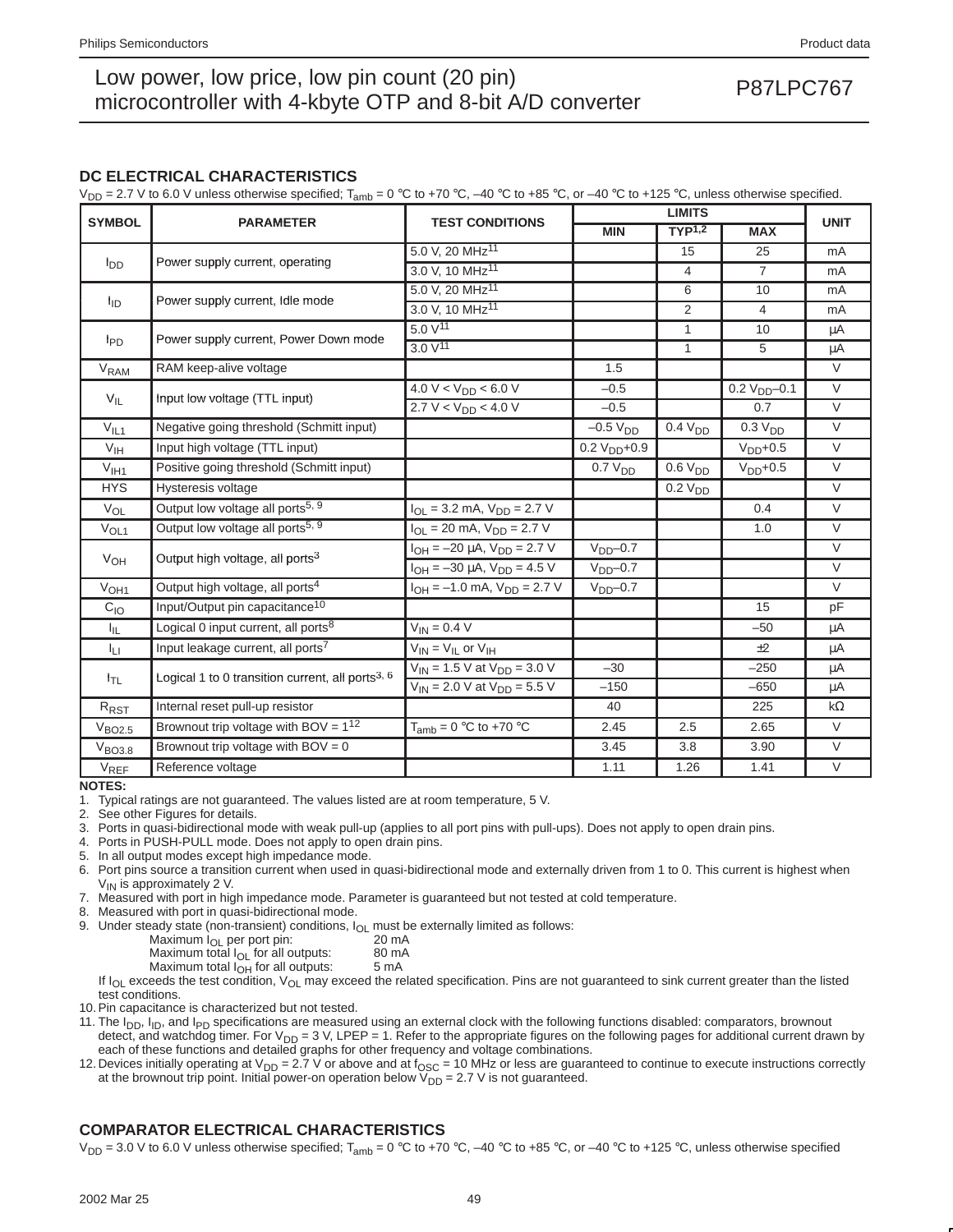| <b>SYMBOL</b> | <b>PARAMETER</b>                              | <b>TEST CONDITIONS</b> |            | <b>UNIT</b> |            |    |
|---------------|-----------------------------------------------|------------------------|------------|-------------|------------|----|
|               |                                               |                        | <b>MIN</b> | TYP         | <b>MAX</b> |    |
| $V_{IO}$      | Offset voltage comparator inputs <sup>1</sup> |                        |            |             | ±10        | mV |
| $V_{CR}$      | Common mode range comparator inputs           |                        |            |             | $VDD-0.3$  |    |
| <b>CMRR</b>   | Common mode rejection ratio <sup>1</sup>      |                        |            |             | $-50$      | dB |
|               | Response time                                 |                        |            | 250         | 500        | ns |
|               | Comparator enable to output valid             |                        |            |             | 10         | μs |
| Ιщ            | Input leakage current, comparator             | $0 < V_{IN} < V_{DD}$  |            |             | ±10        | μA |

**NOTE:**

1. This parameter is guaranteed by characterization, but not tested in production.

### **A/D CONVERTER DC ELECTRICAL CHARACTERISTICS**

 $Vdd = 3.0 V$  to 6.0 V unless otherwise specified;

Tamb = 0 to +70 °C for commercial, -40 °C to +85 °C for industrial, or -40 °C to +125 °C for extended industrial, unless otherwise specified.

| <b>SYMBOL</b>            | <b>PARAMETER</b>                              | <b>TEST CONDITIONS</b> | <b>LIMITS</b>  | <b>UNIT</b>    |            |
|--------------------------|-----------------------------------------------|------------------------|----------------|----------------|------------|
|                          |                                               |                        | <b>MIN</b>     | <b>MAX</b>     |            |
| $AV_{IN}$                | Analog input voltage                          |                        | $V_{SS} - 0.2$ | $V_{DD} + 0.2$ | $\vee$     |
| $R_{REF}$                | Resistance between $V_{DD}$ and $V_{SS}$      | A/D enabled            | tbd            | tbd            | $k\Omega$  |
| $C_{\text{IA}}$          | Analog input capacitance                      |                        |                | 15             | pF         |
| DL <sub>e</sub>          | Differential non-linearity <sup>1,2,3</sup>   |                        |                | ±1             | <b>LSB</b> |
| $IL_{e}$                 | Integral non-linearity <sup>1,4</sup>         |                        |                | ±1             | <b>LSB</b> |
| OS <sub>e</sub>          | Offset error <sup>1,5</sup>                   |                        |                | ±1             | <b>LSB</b> |
| $G_e$                    | Gain error <sup>1,6</sup>                     |                        |                | ±1             | $\%$       |
| $A_{e}$                  | Absolute voltage error <sup>1,7</sup>         |                        |                | ±1             | <b>LSB</b> |
| M <sub>CTC</sub>         | Channel-to-channel matching                   |                        |                | ±1             | <b>LSB</b> |
| $C_{\dagger}$            | Crosstalk between inputs of port <sup>8</sup> | 0 to 100 kHz           |                | $-60$          | dB         |
| $\overline{\phantom{a}}$ | Input slew rate                               |                        |                | 100            | V/ms       |
| NOTES.                   | Input source impedance                        |                        |                | 10             | $k\Omega$  |

**NOTES:**

1. Conditions:  $V_{SS} = 0$  V;  $V_{DD} = 5.12$  V.

2. The A/D is monotonic, there are no missing codes

3. The differential non-linearity (DLe) is the difference between the actual step width and the ideal step width. See Figure 40.

4. The integral non-linearity  $(I_{\text{e}})$  is the peak difference between the center of the steps of the actual and the ideal transfer curve after appropriate adjustment of gain and offset errors. See Figure 40.

5. The offset error (OS<sub>e</sub>) is the absolute difference between the straight line which fits the actual transfer curve (after removing gain error), and the straight line which fits the ideal transfer curve. See Figure 40.

6. The gain error  $(G_e)$  is the relative difference in percent between the straight line fitting the actual transfer curve (after removing offset error), and the straight line which fits the ideal transfer curve. Gain error is constant at every point on the transfer curve. See Figure 40.

7. The absolute voltage error (A<sub>e</sub>) is the maximum difference between the center of the steps of the actual transfer curve of the non-calibrated ADC and the ideal transfer curve.

8. This should be considered when both analog and digital signals are input simultaneously to A/D pins.

9. Changing the input voltage faster than this may cause erroneous readings.

10. A source impedance higher than this driving an A/D input may result in loss of precision and erroneous readings.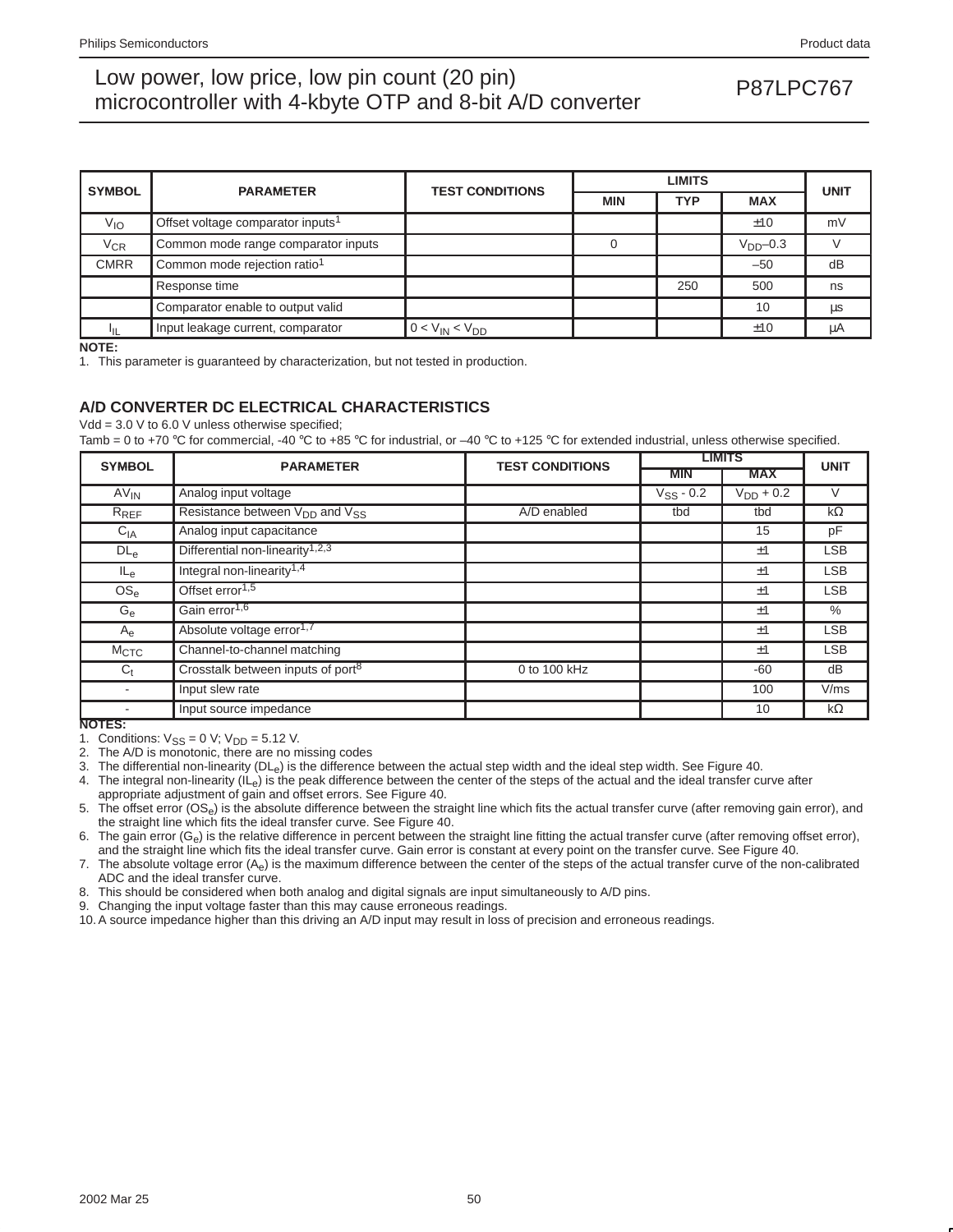

**Figure 40. A/D Conversion Characteristics**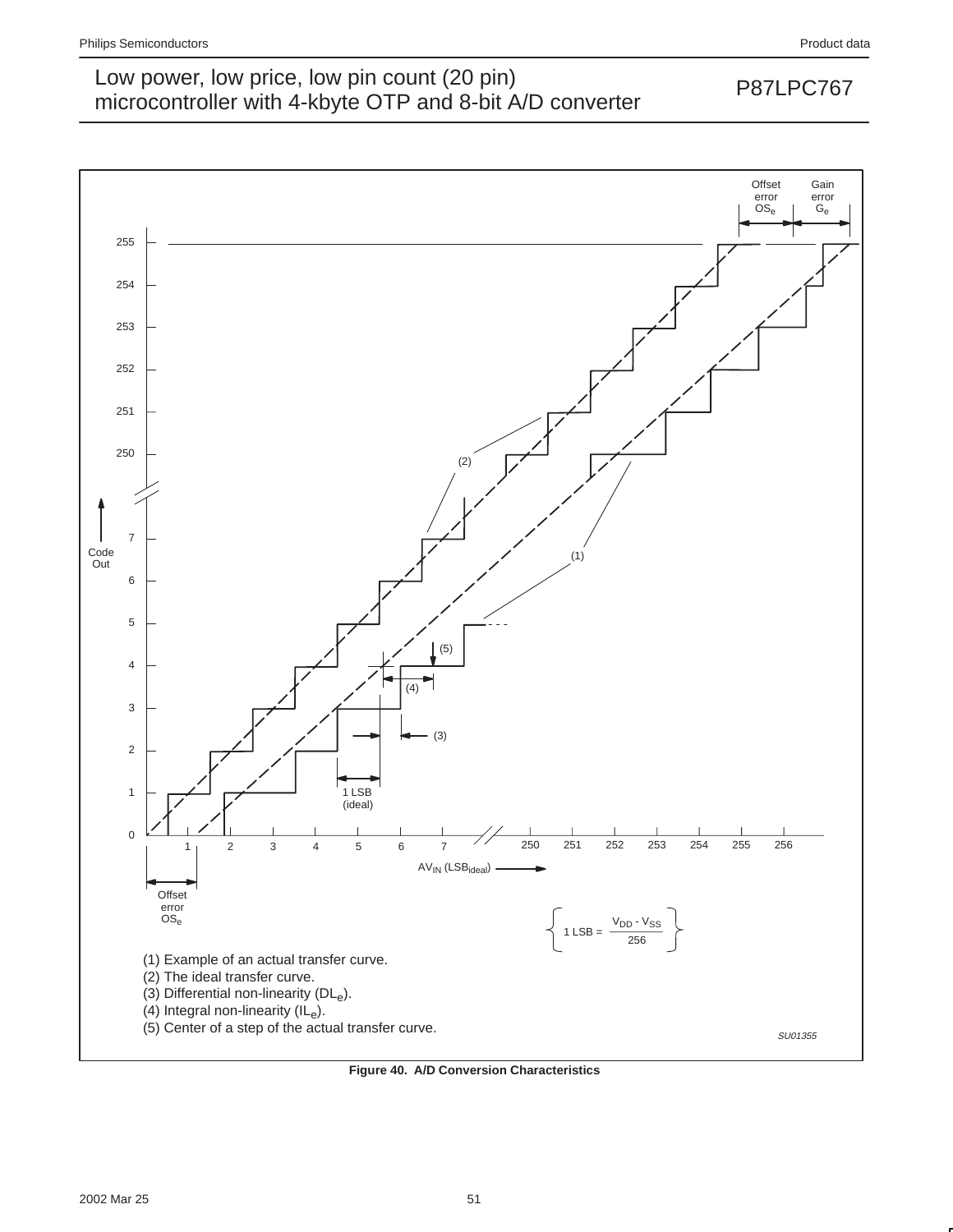### **AC ELECTRICAL CHARACTERISTICS**

 $T_{amb} = 0$  °C to +70 °C, -40 °C to +85 °C, or -40 °C to +125 °C;  $V_{DD} = 2.7$  V to 6.0 V unless otherwise specified,  $V_{SS} = 0$  V<sup>1, 2, 3</sup>

| <b>SYMBOL</b>         | <b>FIGURE</b> |                                                   | <b>LIMITS</b> |              |             |
|-----------------------|---------------|---------------------------------------------------|---------------|--------------|-------------|
|                       |               | <b>PARAMETER</b>                                  | <b>MIN</b>    | <b>MAX</b>   | <b>UNIT</b> |
| <b>External Clock</b> |               |                                                   |               |              |             |
| $f_{\rm C}$           | 42            | Oscillator frequency ( $V_{DD}$ = 4.5 V to 6.0 V) | $\Omega$      | 20           | <b>MHz</b>  |
| $f_{\rm C}$           | 42            | Oscillator frequency ( $V_{DD}$ = 2.7 V to 6.0 V) | $\Omega$      | 10           | <b>MHz</b>  |
| $t_{\rm C}$           | 42            | Clock period and CPU timing cycle                 | $1/f_C$       |              | ns          |
| $t_{CHCX}$            | 42            | Clock high-time <sup>4</sup>                      | 20            |              | ns          |
| t <sub>CLCX</sub>     | 42            | Clock low time <sup>4</sup>                       | 20            |              | ns          |
| <b>Shift Register</b> |               |                                                   |               |              |             |
| t <sub>XLXL</sub>     | 41            | Serial port clock cycle time                      | $6t_C$        |              | ns          |
| $t_{\text{QVXH}}$     | 41            | Output data setup to clock rising edge            | $5t_C - 133$  |              | ns          |
| $t_{XHQX}$            | 41            | Output data hold after clock rising edge          | $1t_C - 80$   |              | ns          |
| <sup>t</sup> XHDV     | 41            | Input data setup to clock rising edge             |               | $5t_C - 133$ | ns          |
| $t_{XHDX}$            | 41            | Input data hold after clock rising edge           | $\Omega$      |              | ns          |

**NOTES:**

1. Parameters are valid over operating temperature range unless otherwise specified.

2. Load capacitance for all outputs =  $80$  pF.

3. Parts are guaranteed to operate down to 0 Hz.

4. Applies only to an external clock source, not when a crystal is connected to the X1 and X2 pins.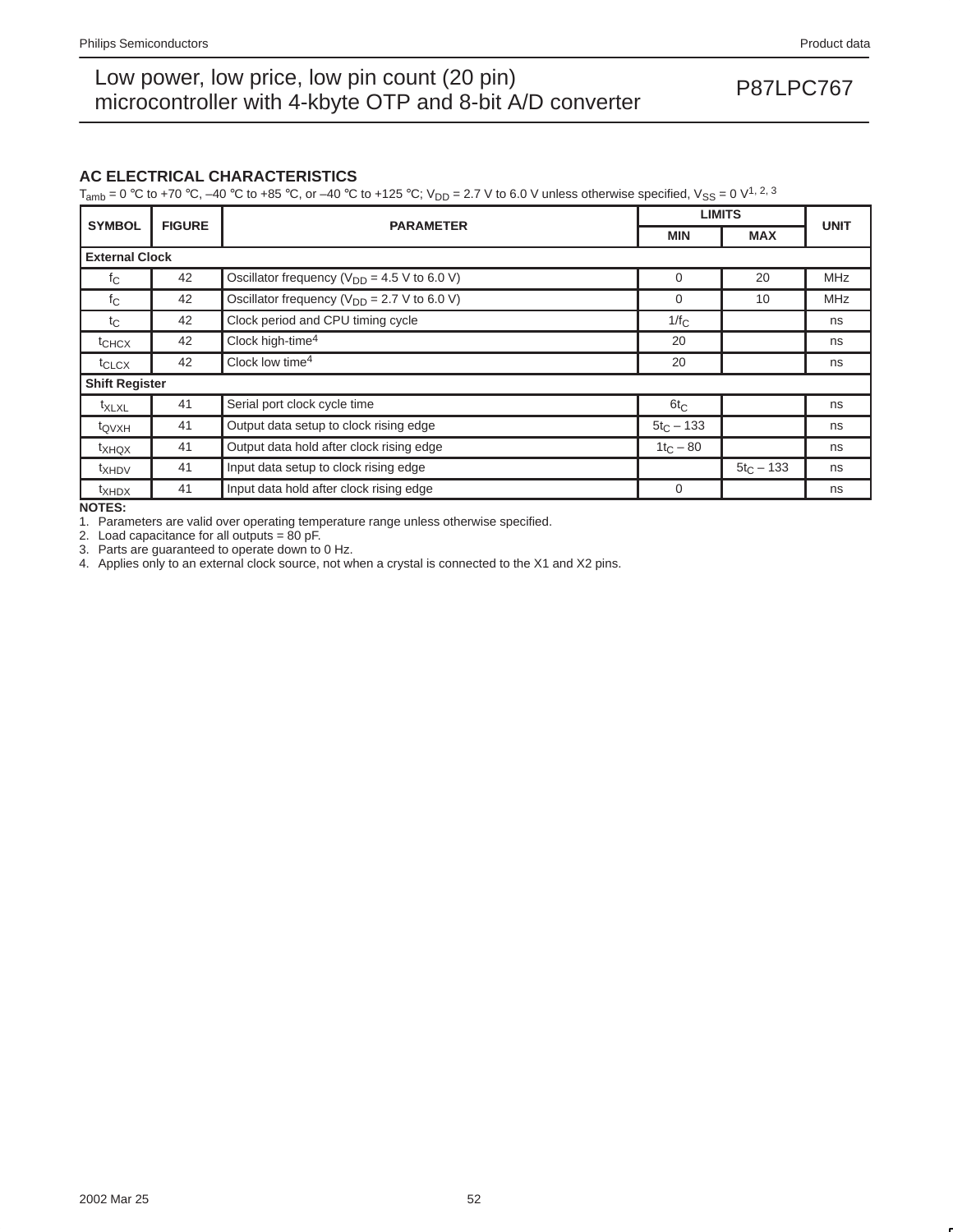

**Figure 41. Shift Register Mode Timing**



**Figure 42. External Clock Timing**



**Figure 43. Typical Idd versus frequency (low frequency oscillator, 25** °**C)**



**Figure 44. Typical Idd versus frequency (medium frequency oscillator, 25** °**C)**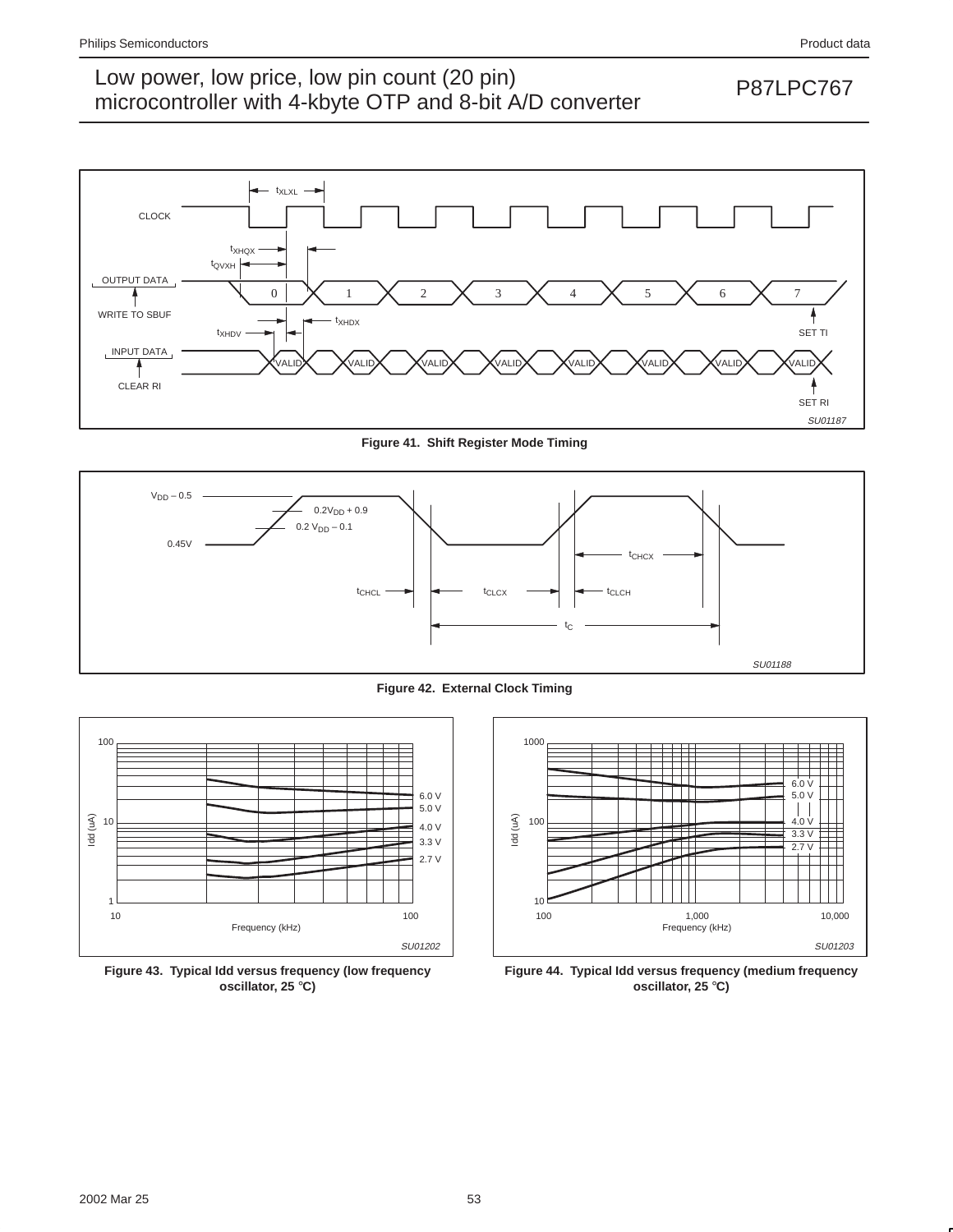

**Figure 45. Typical Idd versus frequency (high frequency oscillator, 25** °**C)**



**Figure 46. Typical Active Idd versus frequency (external clock, 25** °**C, LPEP = 0)**



**Figure 47. Typical Active Idd versus frequency (external clock, 25** °**C, LPEP = 1)**



**Figure 48. Typical Idle Idd versus frequency (external clock, 25** °**C, LPEP = 1)**



**Figure 49. Typical Idle Idd versus frequency (external clock, 25** °**C, LPEP = 0)**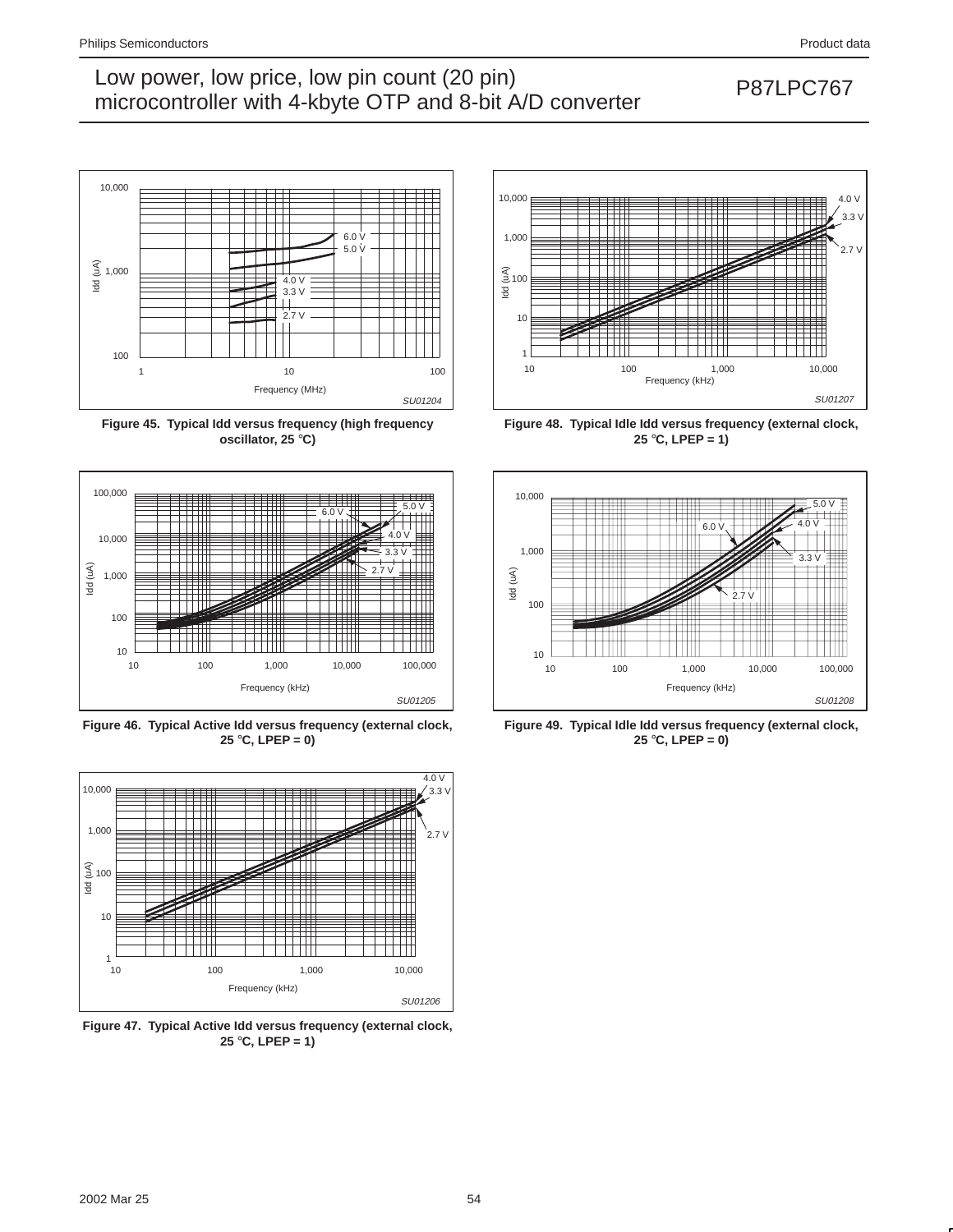#### 2002 Mar 25 55





| -4-    |      |                                                                       |  |                                                                      |  |              |      |
|--------|------|-----------------------------------------------------------------------|--|----------------------------------------------------------------------|--|--------------|------|
| inches | 0.17 | $\begin{array}{ c c c c c } \hline 0.020 & 0.13 \ \hline \end{array}$ |  | $0.068$   0.021   0.014   1.060  <br>$0.051$   0.015   0.009   1.045 |  | 0.25<br>0.24 | 0.10 |

Note

1. Plastic or metal protrusions of 0.25 mm maximum per side are not included.

| <b>OUTLINE</b><br><b>VERSION</b> |            | <b>REFERENCES</b> | <b>EUROPEAN</b> | <b>ISSUE DATE</b> |                   |                             |
|----------------------------------|------------|-------------------|-----------------|-------------------|-------------------|-----------------------------|
|                                  | <b>IEC</b> | <b>JEDEC</b>      | <b>EIAJ</b>     |                   | <b>PROJECTION</b> |                             |
| SOT146-1                         |            | MS-001            | SC-603          |                   | ⊕                 | $-95 - 05 - 24$<br>99-12-27 |

 $0.14$ 

 $0.12$ 

 $0.30$ 

 $0.32$ 

 $0.31$ 

0.39

0.33

 $0.01$ 

0.078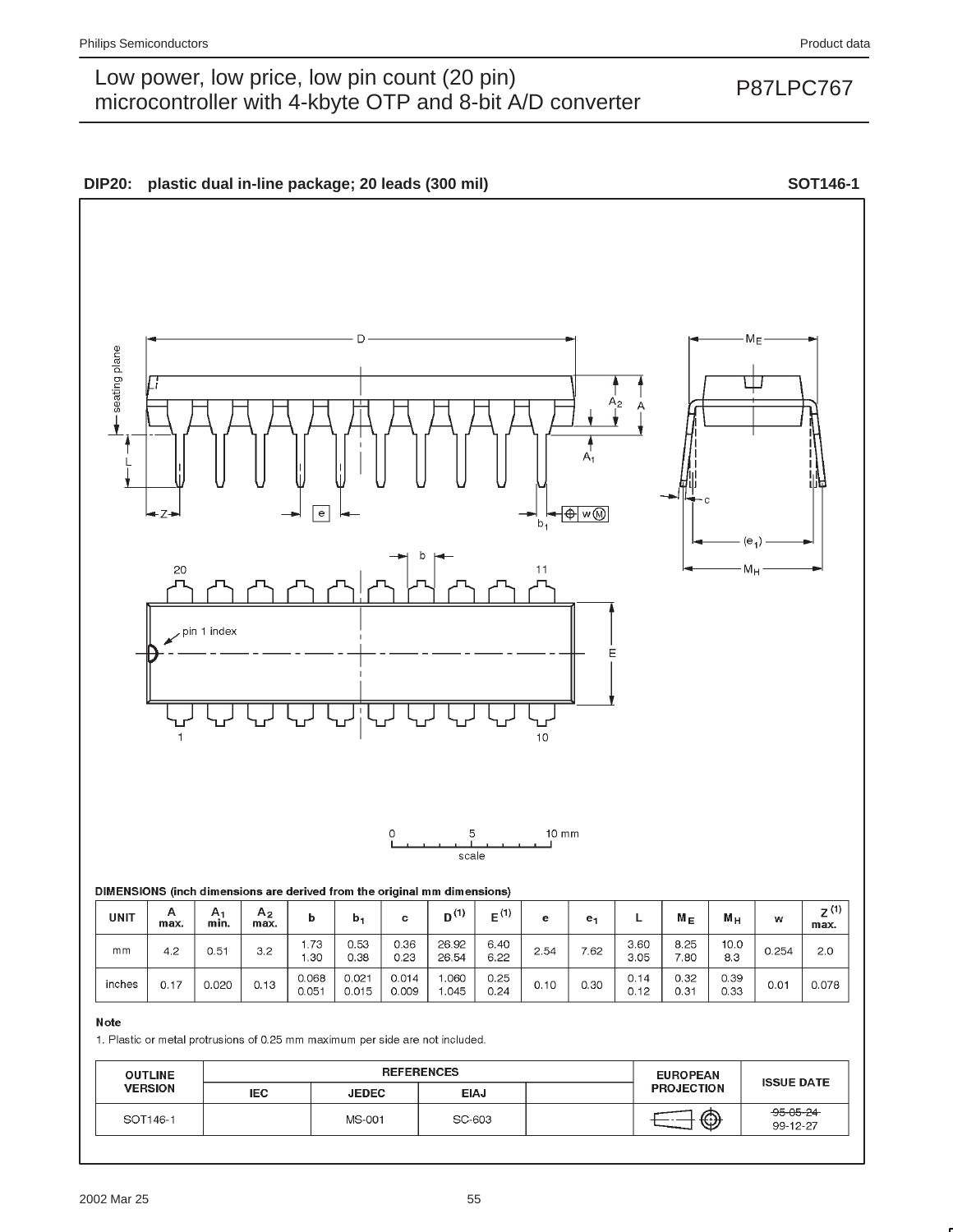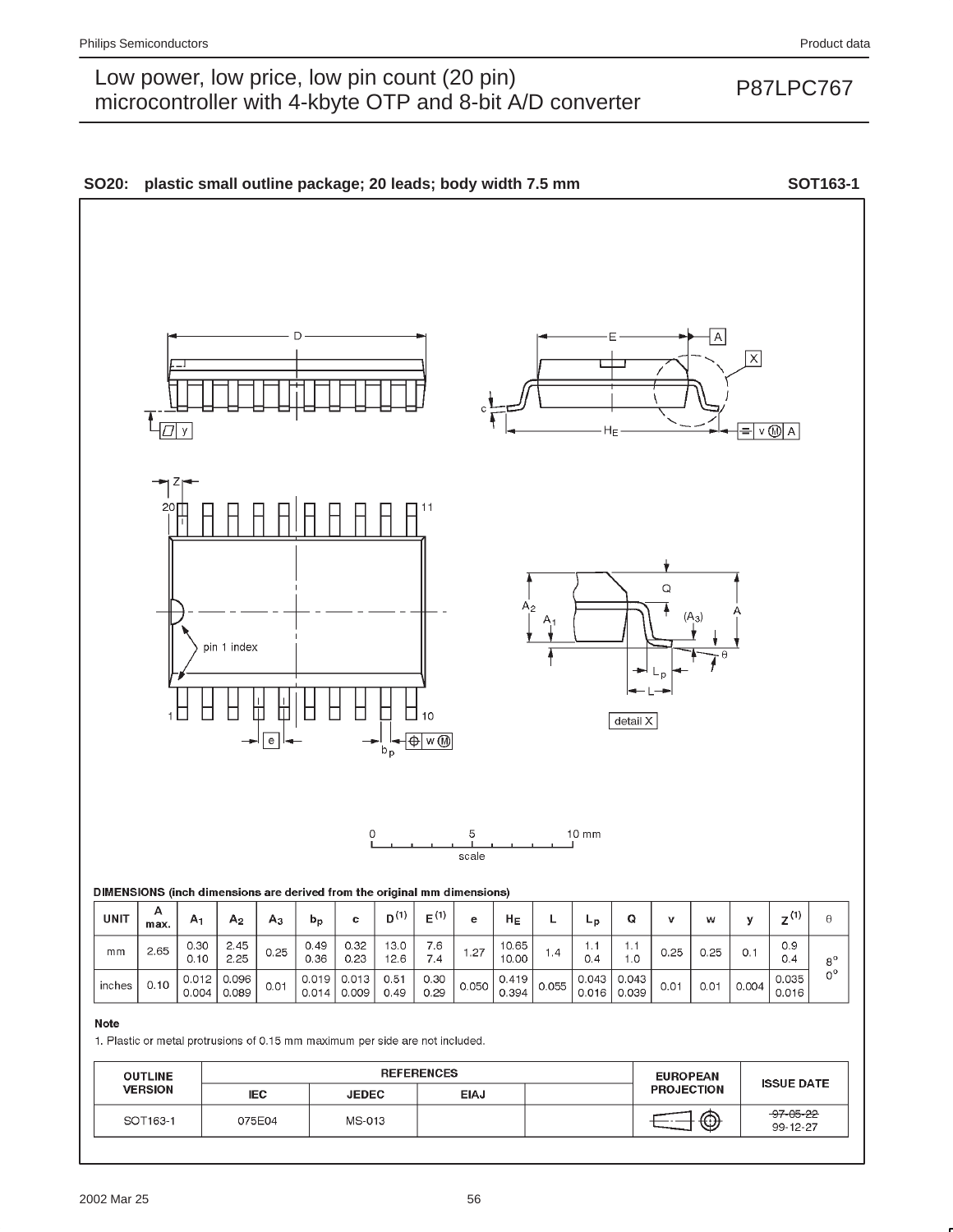## Low power, low price, low pin count (20 pin)<br>misroecantrallar with 4 kb to OTD and 8 bit A/D converter. microcontroller with 4-kbyte OTP and 8-bit A/D converter

### **REVISION HISTORY**

| <b>Date</b> | <b>CPCN</b>    | <b>Description</b>       |
|-------------|----------------|--------------------------|
| 2002 Mar 25 | 9397 750 09557 | - Added revision history |
|             |                | - Updated Reset section  |
| 2001 Aug 07 | 9397 750 08675 | Previous release         |